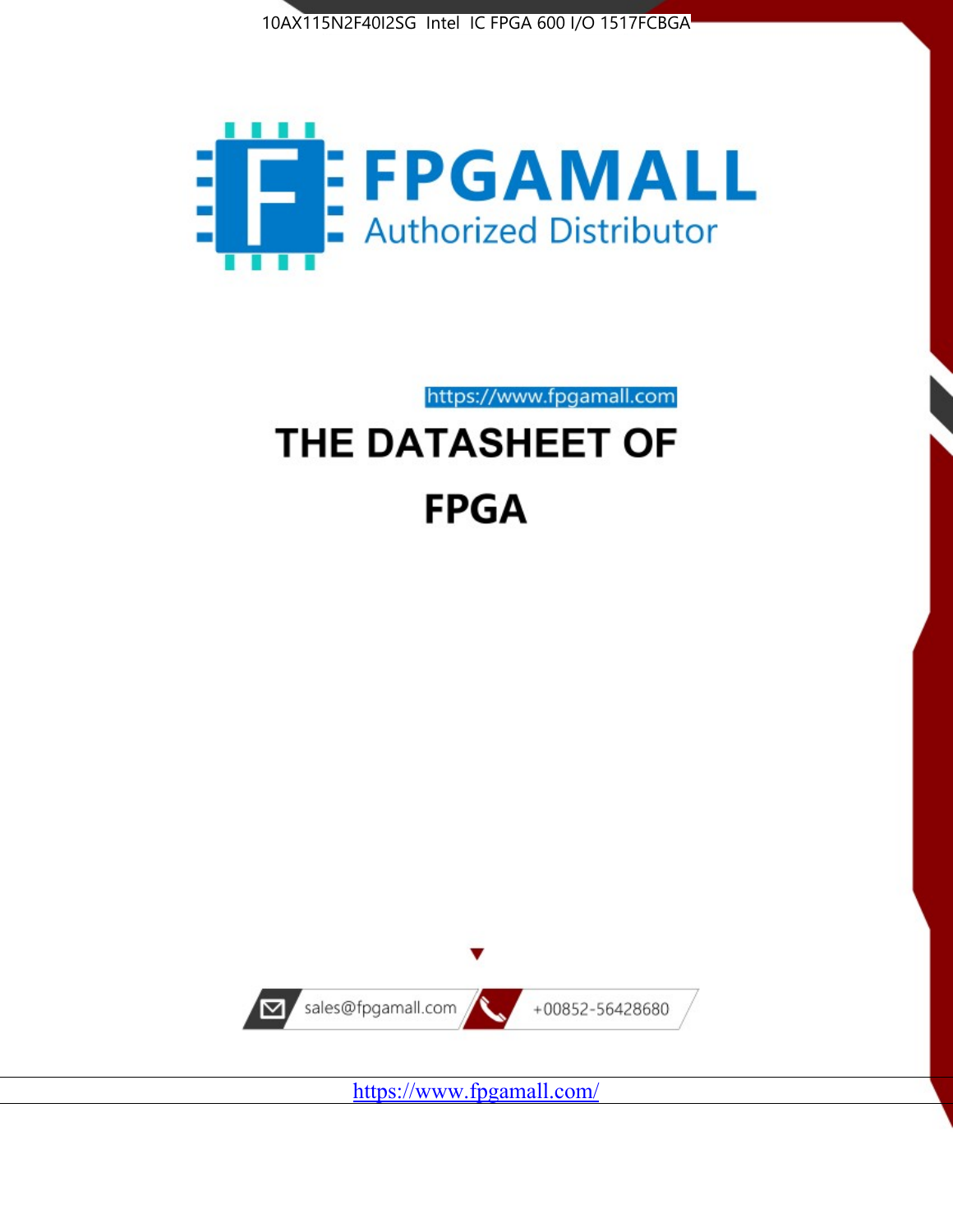10AX115N2F40I2SG Intel IC FPGA 600 I/O 1517FCBGA



# **Intel® Arria® 10 Device Overview**



**A10-OVERVIEW | 2018.12.06** Latest document on the web: **[PDF](https://www.intel.com/content/dam/www/programmable/us/en/pdfs/literature/hb/arria-10/a10_overview.pdf)** | **[HTML](https://www.intel.com/content/www/us/en/programmable/documentation/sam1403480274650.html)**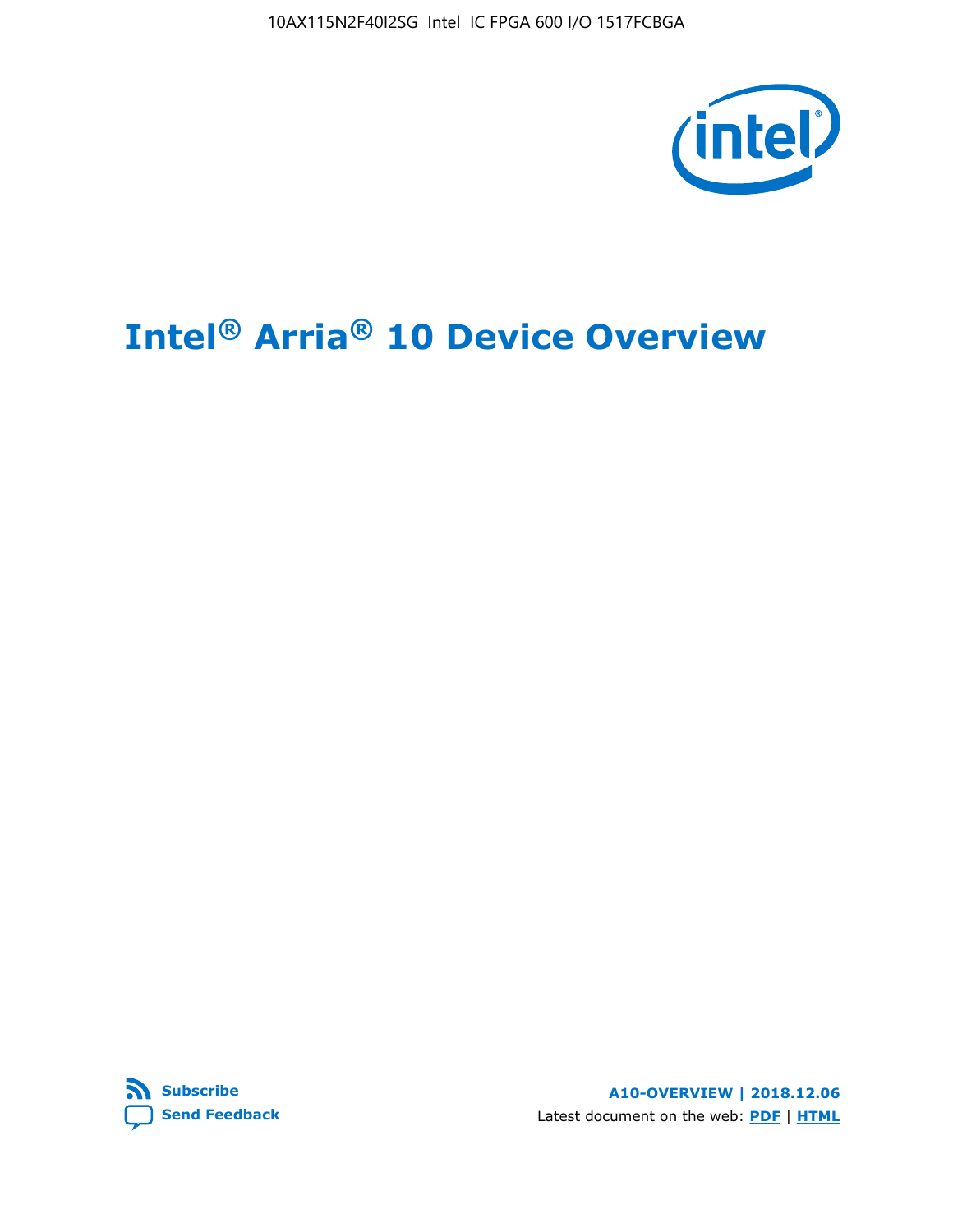

**Contents** 

## **Contents**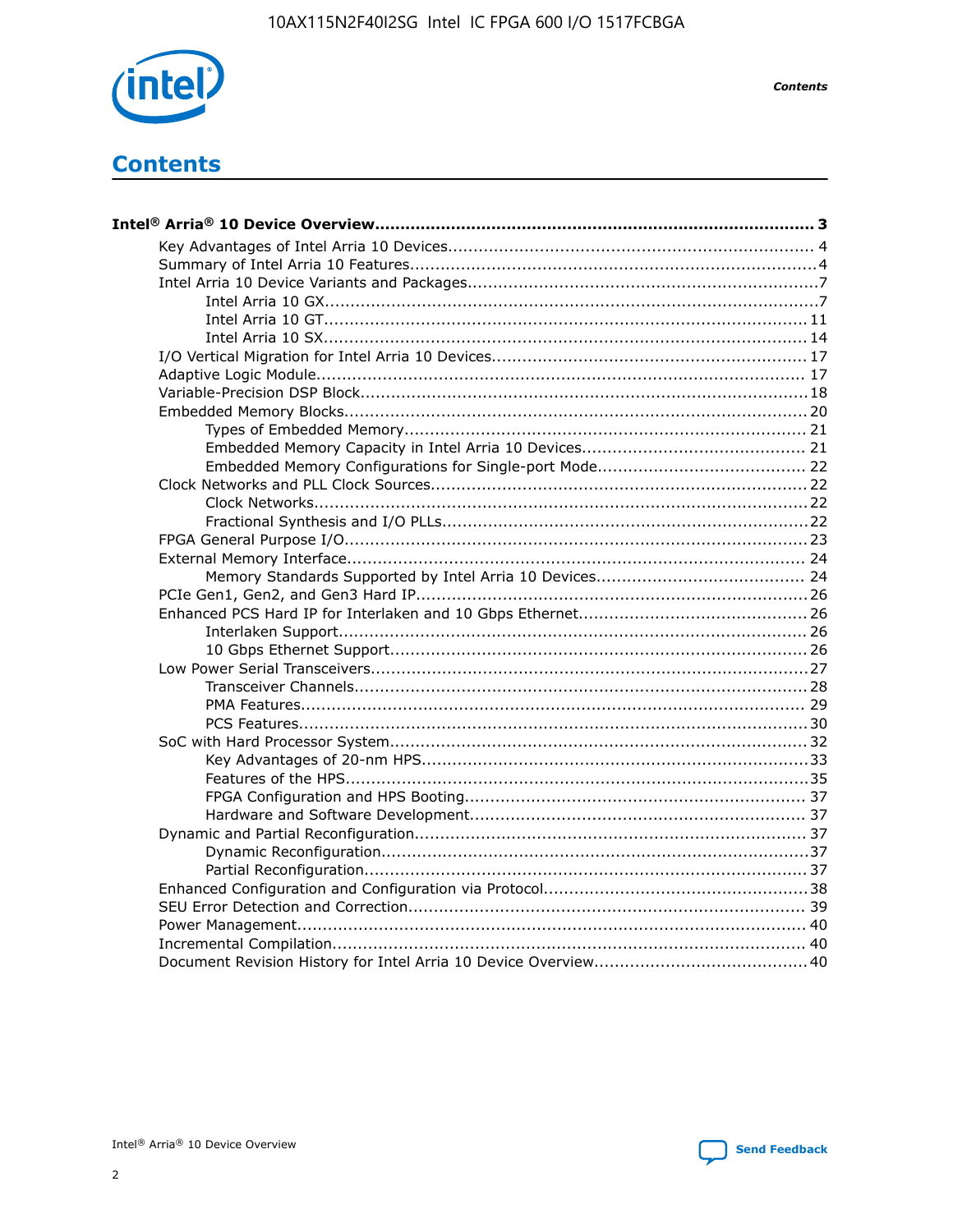**A10-OVERVIEW | 2018.12.06**

**[Send Feedback](mailto:FPGAtechdocfeedback@intel.com?subject=Feedback%20on%20Intel%20Arria%2010%20Device%20Overview%20(A10-OVERVIEW%202018.12.06)&body=We%20appreciate%20your%20feedback.%20In%20your%20comments,%20also%20specify%20the%20page%20number%20or%20paragraph.%20Thank%20you.)**



# **Intel® Arria® 10 Device Overview**

The Intel<sup>®</sup> Arria<sup>®</sup> 10 device family consists of high-performance and power-efficient 20 nm mid-range FPGAs and SoCs.

Intel Arria 10 device family delivers:

- Higher performance than the previous generation of mid-range and high-end FPGAs.
- Power efficiency attained through a comprehensive set of power-saving technologies.

The Intel Arria 10 devices are ideal for high performance, power-sensitive, midrange applications in diverse markets.

| <b>Market</b>         | <b>Applications</b>                                                                                               |
|-----------------------|-------------------------------------------------------------------------------------------------------------------|
| Wireless              | Channel and switch cards in remote radio heads<br>٠<br>Mobile backhaul<br>٠                                       |
| Wireline              | 40G/100G muxponders and transponders<br>٠<br>100G line cards<br>٠<br><b>Bridging</b><br>٠<br>Aggregation<br>٠     |
| <b>Broadcast</b>      | Studio switches<br>٠<br>Servers and transport<br>٠<br>Videoconferencing<br>٠<br>Professional audio and video<br>٠ |
| Computing and Storage | Flash cache<br>٠<br>Cloud computing servers<br>٠<br>Server acceleration<br>٠                                      |
| Medical               | Diagnostic scanners<br>٠<br>Diagnostic imaging<br>٠                                                               |
| Military              | Missile guidance and control<br>٠<br>Radar<br>٠<br>Electronic warfare<br>٠<br>Secure communications<br>٠          |

#### **Table 1. Sample Markets and Ideal Applications for Intel Arria 10 Devices**

#### **Related Information**

- [Intel Arria 10 Device Handbook: Known Issues](http://www.altera.com/support/kdb/solutions/rd07302013_646.html) Lists the planned updates to the *Intel Arria 10 Device Handbook* chapters.
- [Intel Arria 10 GX/GT Device Errata and Design Recommendations](https://www.intel.com/content/www/us/en/programmable/documentation/agz1493851706374.html#yqz1494433888646)
- [Intel Arria 10 SX Device Errata and Design Recommendations](https://www.intel.com/content/www/us/en/programmable/documentation/cru1462832385668.html#cru1462832558642)

Intel Corporation. All rights reserved. Intel, the Intel logo, Altera, Arria, Cyclone, Enpirion, MAX, Nios, Quartus and Stratix words and logos are trademarks of Intel Corporation or its subsidiaries in the U.S. and/or other countries. Intel warrants performance of its FPGA and semiconductor products to current specifications in accordance with Intel's standard warranty, but reserves the right to make changes to any products and services at any time without notice. Intel assumes no responsibility or liability arising out of the application or use of any information, product, or service described herein except as expressly agreed to in writing by Intel. Intel customers are advised to obtain the latest version of device specifications before relying on any published information and before placing orders for products or services. \*Other names and brands may be claimed as the property of others.

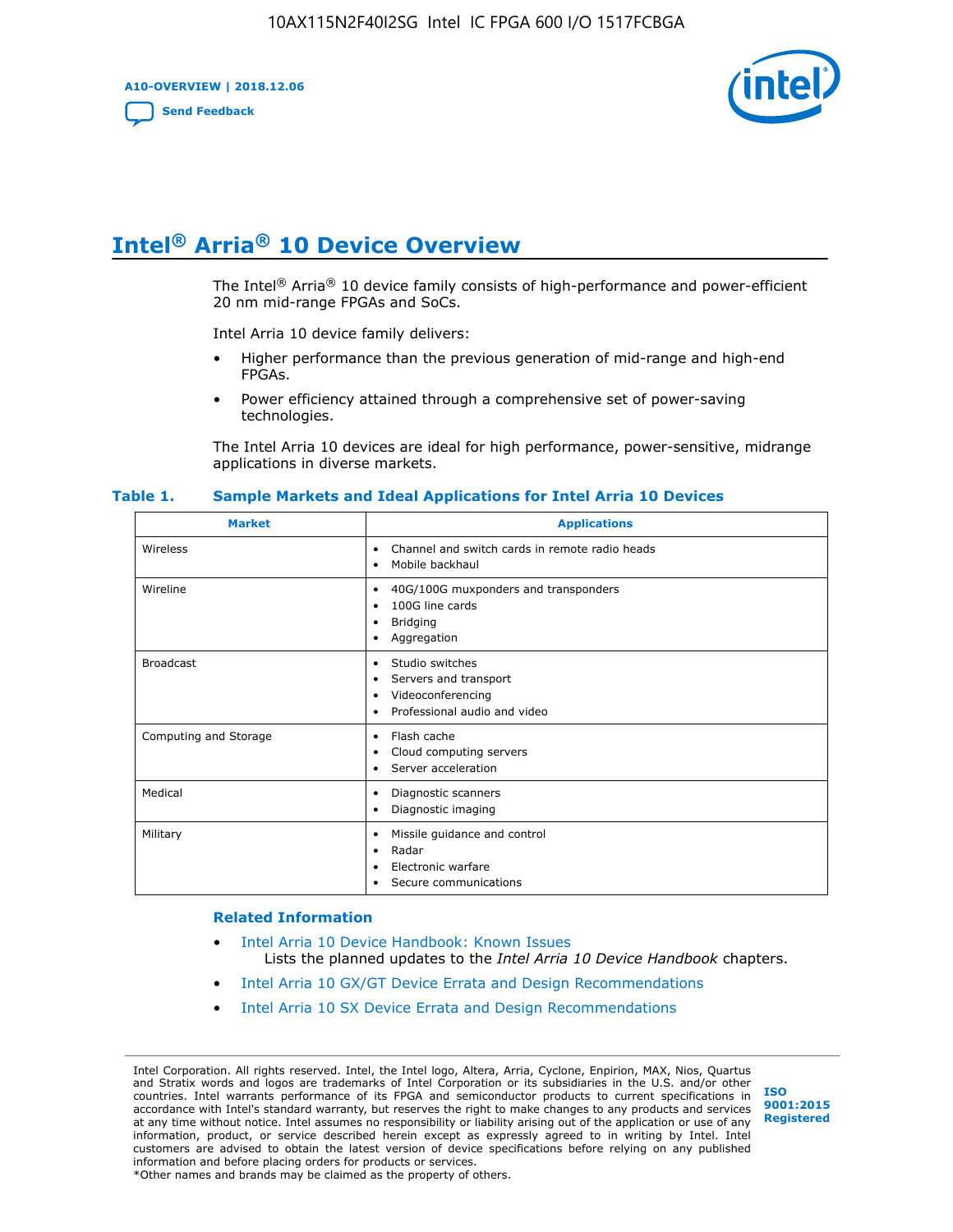

### **Key Advantages of Intel Arria 10 Devices**

### **Table 2. Key Advantages of the Intel Arria 10 Device Family**

| <b>Advantage</b>                                                                                          | <b>Supporting Feature</b>                                                                                                                                                                                                                                                                                                |
|-----------------------------------------------------------------------------------------------------------|--------------------------------------------------------------------------------------------------------------------------------------------------------------------------------------------------------------------------------------------------------------------------------------------------------------------------|
| Enhanced core architecture                                                                                | Built on TSMC's 20 nm process technology<br>٠<br>60% higher performance than the previous generation of mid-range FPGAs<br>٠<br>15% higher performance than the fastest previous-generation FPGA<br>٠                                                                                                                    |
| High-bandwidth integrated<br>transceivers                                                                 | Short-reach rates up to 25.8 Gigabits per second (Gbps)<br>٠<br>Backplane capability up to 12.5 Gbps<br>٠<br>Integrated 10GBASE-KR and 40GBASE-KR4 Forward Error Correction (FEC)<br>٠                                                                                                                                   |
| Improved logic integration and<br>hard IP blocks                                                          | 8-input adaptive logic module (ALM)<br>٠<br>Up to 65.6 megabits (Mb) of embedded memory<br>٠<br>Variable-precision digital signal processing (DSP) blocks<br>Fractional synthesis phase-locked loops (PLLs)<br>Hard PCI Express Gen3 IP blocks<br>Hard memory controllers and PHY up to 2,400 Megabits per second (Mbps) |
| Second generation hard<br>processor system (HPS) with<br>integrated ARM* Cortex*-A9*<br>MPCore* processor | Tight integration of a dual-core ARM Cortex-A9 MPCore processor, hard IP, and an<br>٠<br>FPGA in a single Intel Arria 10 system-on-a-chip (SoC)<br>Supports over 128 Gbps peak bandwidth with integrated data coherency between<br>$\bullet$<br>the processor and the FPGA fabric                                        |
| Advanced power savings                                                                                    | Comprehensive set of advanced power saving features<br>٠<br>Power-optimized MultiTrack routing and core architecture<br>٠<br>Up to 40% lower power compared to previous generation of mid-range FPGAs<br>Up to 60% lower power compared to previous generation of high-end FPGAs                                         |

### **Summary of Intel Arria 10 Features**

### **Table 3. Summary of Features for Intel Arria 10 Devices**

| <b>Feature</b>                  | <b>Description</b>                                                                                                                                                                                                                                                                                                                                                                                       |
|---------------------------------|----------------------------------------------------------------------------------------------------------------------------------------------------------------------------------------------------------------------------------------------------------------------------------------------------------------------------------------------------------------------------------------------------------|
| Technology                      | TSMC's 20-nm SoC process technology<br>٠<br>Allows operation at a lower $V_{\text{CC}}$ level of 0.82 V instead of the 0.9 V standard $V_{\text{CC}}$ core voltage                                                                                                                                                                                                                                       |
| Packaging                       | 1.0 mm ball-pitch Fineline BGA packaging<br>0.8 mm ball-pitch Ultra Fineline BGA packaging<br>Multiple devices with identical package footprints for seamless migration between different<br><b>FPGA</b> densities<br>Devices with compatible package footprints allow migration to next generation high-end<br>Stratix $\mathcal{R}$ 10 devices<br>RoHS, leaded $(1)$ , and lead-free (Pb-free) options |
| High-performance<br>FPGA fabric | Enhanced 8-input ALM with four registers<br>٠<br>Improved multi-track routing architecture to reduce congestion and improve compilation time<br>Hierarchical core clocking architecture<br>Fine-grained partial reconfiguration                                                                                                                                                                          |
| Internal memory<br>blocks       | M20K-20-Kb memory blocks with hard error correction code (ECC)<br>Memory logic array block (MLAB)-640-bit memory                                                                                                                                                                                                                                                                                         |
|                                 | continued                                                                                                                                                                                                                                                                                                                                                                                                |



<sup>(1)</sup> Contact Intel for availability.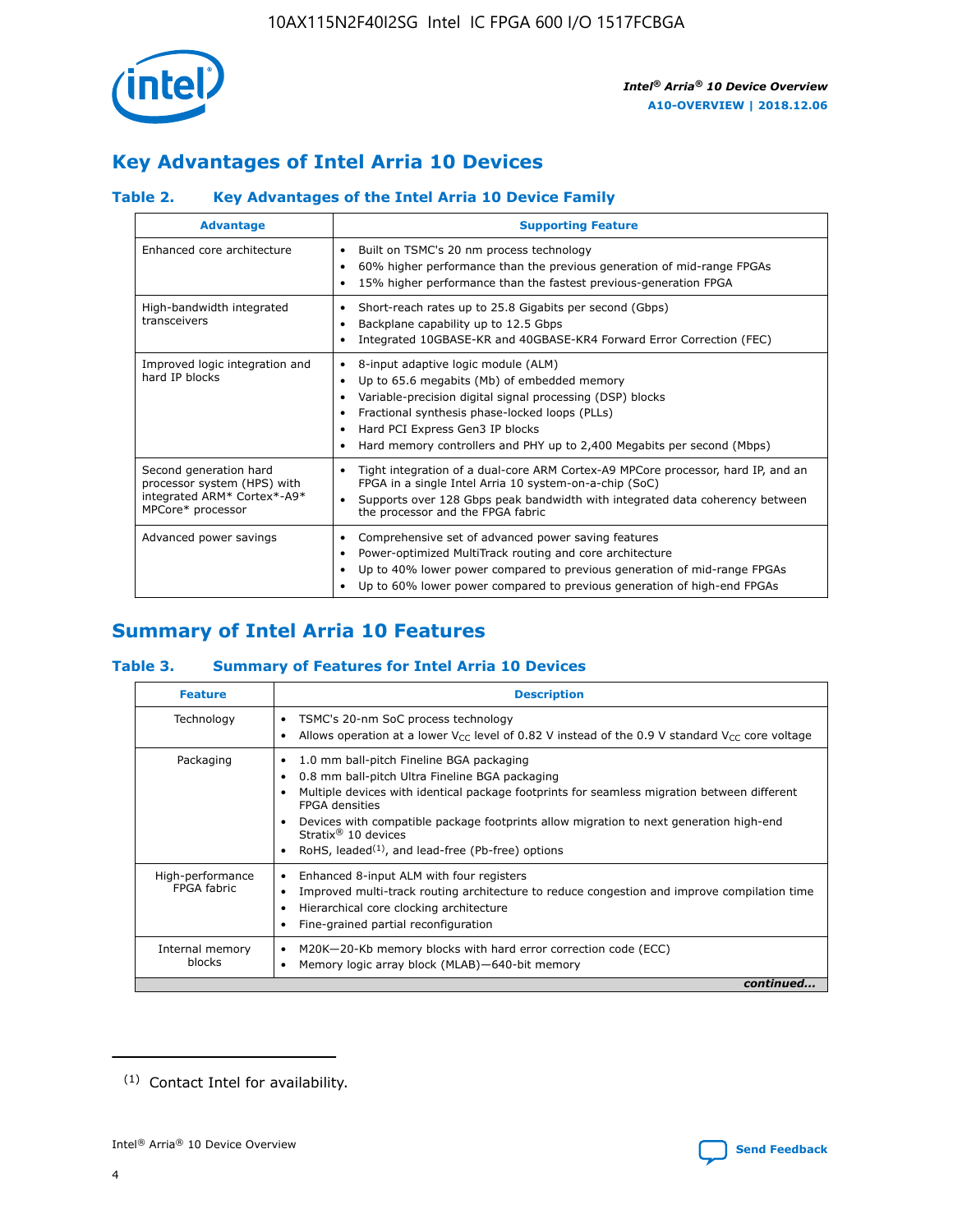r



| <b>Feature</b>                         | <b>Description</b>                                                                                                                                                                                                                                                                                                                |                                                                                                                                                                                                                                                                                                                                                                                                                                                                                                                                                                                                                                                                                                                                                                                                                                                                  |  |  |  |  |  |
|----------------------------------------|-----------------------------------------------------------------------------------------------------------------------------------------------------------------------------------------------------------------------------------------------------------------------------------------------------------------------------------|------------------------------------------------------------------------------------------------------------------------------------------------------------------------------------------------------------------------------------------------------------------------------------------------------------------------------------------------------------------------------------------------------------------------------------------------------------------------------------------------------------------------------------------------------------------------------------------------------------------------------------------------------------------------------------------------------------------------------------------------------------------------------------------------------------------------------------------------------------------|--|--|--|--|--|
| Embedded Hard IP<br>blocks             | Variable-precision DSP                                                                                                                                                                                                                                                                                                            | Native support for signal processing precision levels from $18 \times 19$ to<br>$\bullet$<br>54 x 54<br>Native support for 27 x 27 multiplier mode<br>$\bullet$<br>64-bit accumulator and cascade for systolic finite impulse responses<br>(FIRs)<br>Internal coefficient memory banks<br>$\bullet$<br>Preadder/subtractor for improved efficiency<br>Additional pipeline register to increase performance and reduce<br>power<br>Supports floating point arithmetic:<br>- Perform multiplication, addition, subtraction, multiply-add,<br>multiply-subtract, and complex multiplication.<br>- Supports multiplication with accumulation capability, cascade<br>summation, and cascade subtraction capability.<br>- Dynamic accumulator reset control.<br>- Support direct vector dot and complex multiplication chaining<br>multiply floating point DSP blocks. |  |  |  |  |  |
|                                        | Memory controller                                                                                                                                                                                                                                                                                                                 | DDR4, DDR3, and DDR3L                                                                                                                                                                                                                                                                                                                                                                                                                                                                                                                                                                                                                                                                                                                                                                                                                                            |  |  |  |  |  |
|                                        | PCI Express*                                                                                                                                                                                                                                                                                                                      | PCI Express (PCIe*) Gen3 (x1, x2, x4, or x8), Gen2 (x1, x2, x4, or x8)<br>and Gen1 (x1, x2, x4, or x8) hard IP with complete protocol stack,<br>endpoint, and root port                                                                                                                                                                                                                                                                                                                                                                                                                                                                                                                                                                                                                                                                                          |  |  |  |  |  |
|                                        | Transceiver I/O                                                                                                                                                                                                                                                                                                                   | 10GBASE-KR/40GBASE-KR4 Forward Error Correction (FEC)<br>PCS hard IPs that support:<br>- 10-Gbps Ethernet (10GbE)<br>- PCIe PIPE interface<br>- Interlaken<br>- Gbps Ethernet (GbE)<br>- Common Public Radio Interface (CPRI) with deterministic latency<br>support<br>- Gigabit-capable passive optical network (GPON) with fast lock-<br>time support<br>13.5G JESD204b<br>$\bullet$<br>8B/10B, 64B/66B, 64B/67B encoders and decoders<br>Custom mode support for proprietary protocols                                                                                                                                                                                                                                                                                                                                                                        |  |  |  |  |  |
| Core clock networks                    | $\bullet$                                                                                                                                                                                                                                                                                                                         | Up to 800 MHz fabric clocking, depending on the application:<br>- 667 MHz external memory interface clocking with 2,400 Mbps DDR4 interface<br>- 800 MHz LVDS interface clocking with 1,600 Mbps LVDS interface<br>Global, regional, and peripheral clock networks<br>Clock networks that are not used can be gated to reduce dynamic power                                                                                                                                                                                                                                                                                                                                                                                                                                                                                                                      |  |  |  |  |  |
| Phase-locked loops<br>(PLLs)           | High-resolution fractional synthesis PLLs:<br>$\bullet$<br>Integer PLLs:<br>- Adjacent to general purpose I/Os                                                                                                                                                                                                                    | - Precision clock synthesis, clock delay compensation, and zero delay buffering (ZDB)<br>- Support integer mode and fractional mode<br>- Fractional mode support with third-order delta-sigma modulation<br>- Support external memory and LVDS interfaces                                                                                                                                                                                                                                                                                                                                                                                                                                                                                                                                                                                                        |  |  |  |  |  |
| FPGA General-purpose<br>$I/Os$ (GPIOs) | On-chip termination (OCT)<br>٠<br>$\bullet$                                                                                                                                                                                                                                                                                       | 1.6 Gbps LVDS-every pair can be configured as receiver or transmitter                                                                                                                                                                                                                                                                                                                                                                                                                                                                                                                                                                                                                                                                                                                                                                                            |  |  |  |  |  |
| <b>External Memory</b><br>Interface    | 1.2 V to 3.0 V single-ended LVTTL/LVCMOS interfacing<br>Hard memory controller- DDR4, DDR3, and DDR3L support<br>$\bullet$<br>$-$ DDR4-speeds up to 1,200 MHz/2,400 Mbps<br>- DDR3-speeds up to 1,067 MHz/2,133 Mbps<br>Soft memory controller—provides support for RLDRAM $3^{(2)}$ , QDR IV $^{(2)}$ , and QDR II+<br>continued |                                                                                                                                                                                                                                                                                                                                                                                                                                                                                                                                                                                                                                                                                                                                                                                                                                                                  |  |  |  |  |  |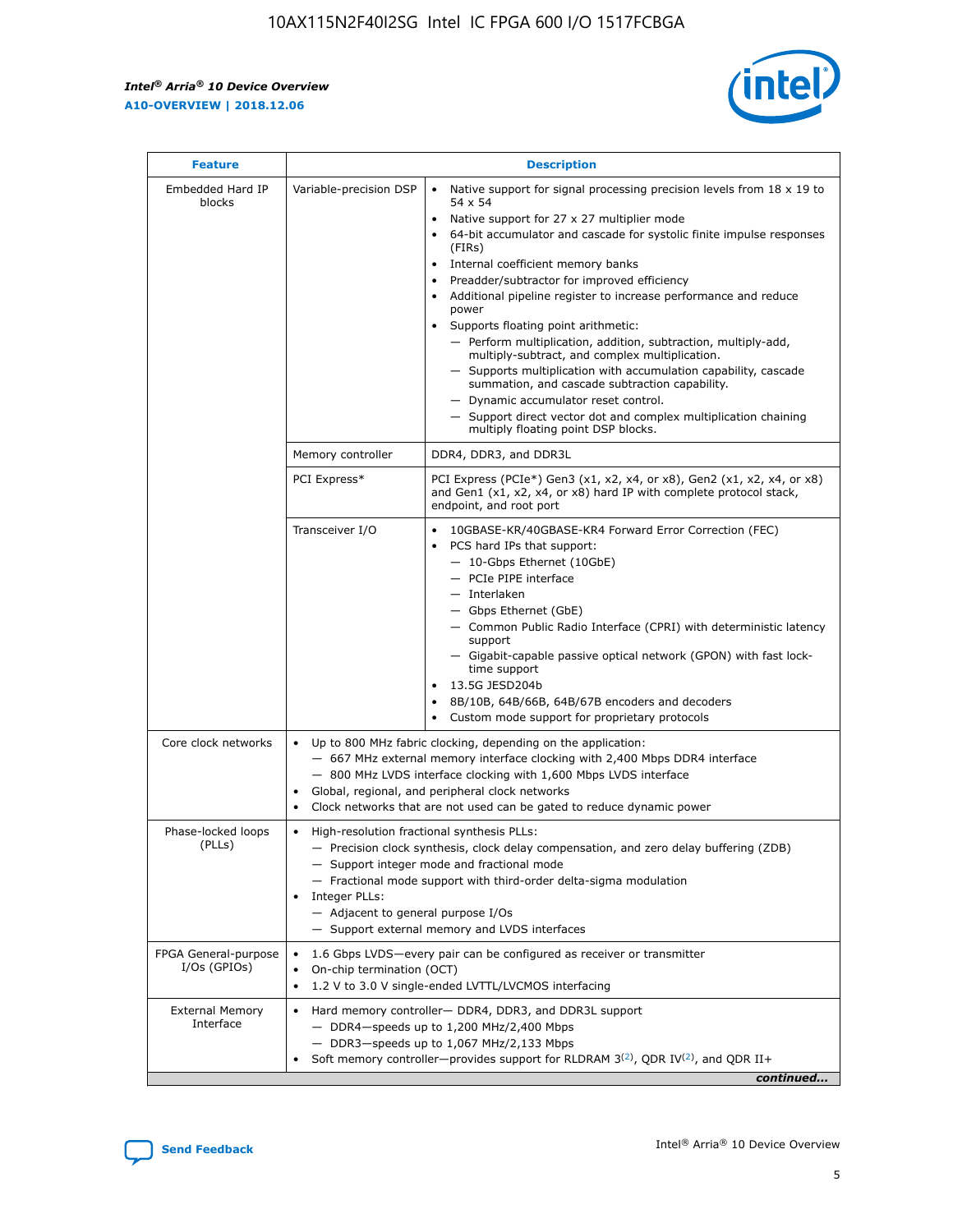

| <b>Feature</b>                                    | <b>Description</b>                                                                                                                                                                                                                                                                                                                                                                                                                                                                                                                                                                                                                           |  |  |  |  |  |  |  |
|---------------------------------------------------|----------------------------------------------------------------------------------------------------------------------------------------------------------------------------------------------------------------------------------------------------------------------------------------------------------------------------------------------------------------------------------------------------------------------------------------------------------------------------------------------------------------------------------------------------------------------------------------------------------------------------------------------|--|--|--|--|--|--|--|
| Low-power serial<br>transceivers                  | • Continuous operating range:<br>- Intel Arria 10 GX-1 Gbps to 17.4 Gbps<br>- Intel Arria 10 GT-1 Gbps to 25.8 Gbps<br>Backplane support:<br>$-$ Intel Arria 10 GX-up to 12.5<br>$-$ Intel Arria 10 GT-up to 12.5<br>Extended range down to 125 Mbps with oversampling<br>ATX transmit PLLs with user-configurable fractional synthesis capability<br>Electronic Dispersion Compensation (EDC) support for XFP, SFP+, QSFP, and CFP optical<br>module<br>• Adaptive linear and decision feedback equalization<br>Transmitter pre-emphasis and de-emphasis<br>$\bullet$<br>Dynamic partial reconfiguration of individual transceiver channels |  |  |  |  |  |  |  |
| <b>HPS</b><br>(Intel Arria 10 SX<br>devices only) | Dual-core ARM Cortex-A9 MPCore processor-1.2 GHz CPU with<br>Processor and system<br>$\bullet$<br>1.5 GHz overdrive capability<br>256 KB on-chip RAM and 64 KB on-chip ROM<br>System peripherals-general-purpose timers, watchdog timers, direct<br>memory access (DMA) controller, FPGA configuration manager, and<br>clock and reset managers<br>Security features-anti-tamper, secure boot, Advanced Encryption<br>$\bullet$<br>Standard (AES) and authentication (SHA)<br>ARM CoreSight* JTAG debug access port, trace port, and on-chip<br>trace storage                                                                                |  |  |  |  |  |  |  |
|                                                   | <b>External interfaces</b><br>Hard memory interface-Hard memory controller (2,400 Mbps DDR4,<br>$\bullet$<br>and 2,133 Mbps DDR3), Quad serial peripheral interface (QSPI) flash<br>controller, NAND flash controller, direct memory access (DMA)<br>controller, Secure Digital/MultiMediaCard (SD/MMC) controller<br>Communication interface-10/100/1000 Ethernet media access<br>$\bullet$<br>control (MAC), USB On-The-GO (OTG) controllers, I <sup>2</sup> C controllers,<br>UART 16550, serial peripheral interface (SPI), and up to 62<br>HPS GPIO interfaces (48 direct-share I/Os)                                                   |  |  |  |  |  |  |  |
|                                                   | High-performance ARM AMBA* AXI bus bridges that support<br>Interconnects to core<br>$\bullet$<br>simultaneous read and write<br>HPS-FPGA bridges-include the FPGA-to-HPS, HPS-to-FPGA, and<br>$\bullet$<br>lightweight HPS-to-FPGA bridges that allow the FPGA fabric to issue<br>transactions to slaves in the HPS, and vice versa<br>Configuration bridge that allows HPS configuration manager to<br>configure the core logic via dedicated 32-bit configuration port<br>FPGA-to-HPS SDRAM controller bridge-provides configuration<br>interfaces for the multiport front end (MPFE) of the HPS SDRAM<br>controller                       |  |  |  |  |  |  |  |
| Configuration                                     | Tamper protection—comprehensive design protection to protect your valuable IP investments<br>Enhanced 256-bit advanced encryption standard (AES) design security with authentication<br>٠<br>Configuration via protocol (CvP) using PCIe Gen1, Gen2, or Gen3<br>continued                                                                                                                                                                                                                                                                                                                                                                    |  |  |  |  |  |  |  |

<sup>(2)</sup> Intel Arria 10 devices support this external memory interface using hard PHY with soft memory controller.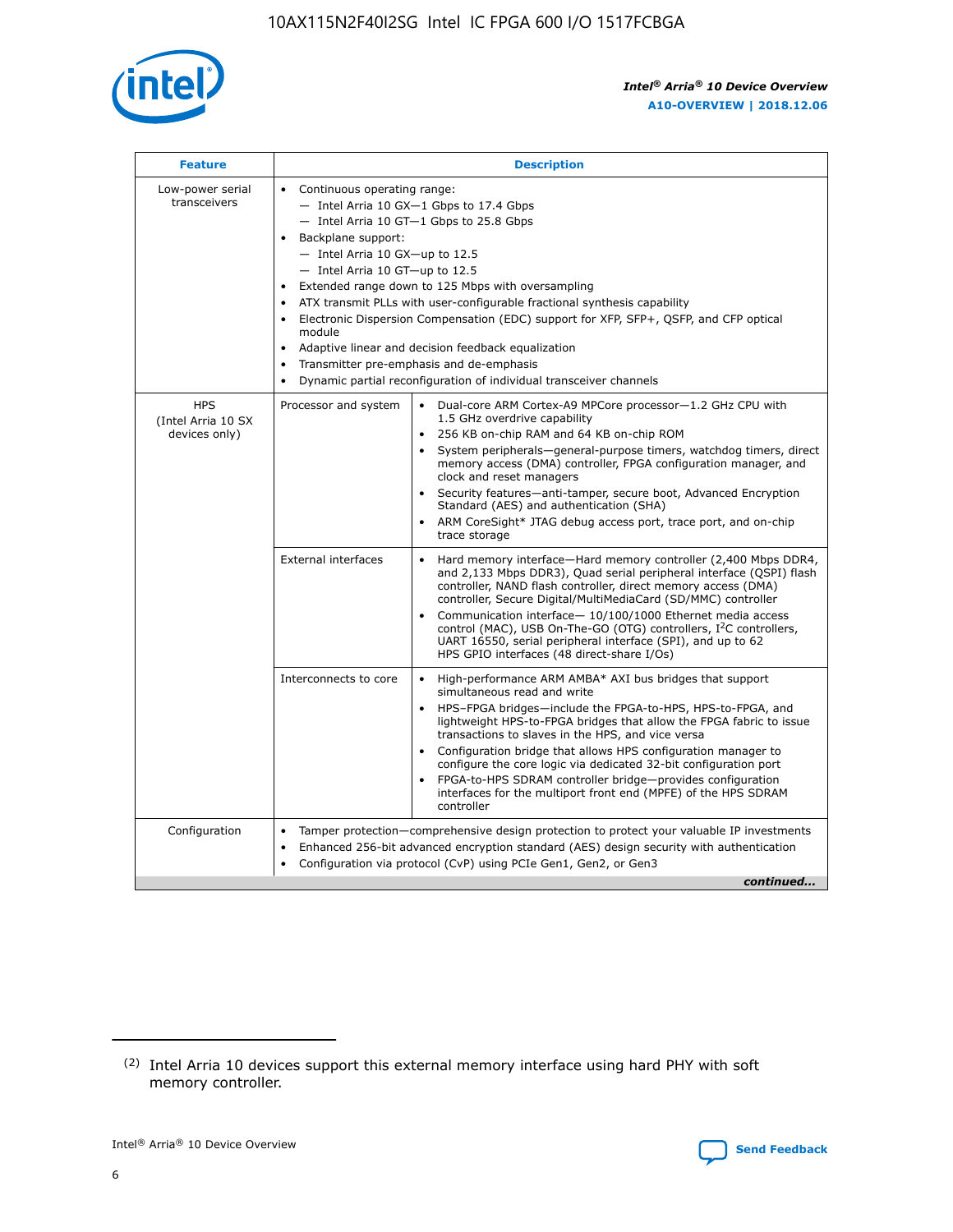

| <b>Feature</b>     | <b>Description</b>                                                                                                                                                                                               |
|--------------------|------------------------------------------------------------------------------------------------------------------------------------------------------------------------------------------------------------------|
|                    | Dynamic reconfiguration of the transceivers and PLLs<br>Fine-grained partial reconfiguration of the core fabric<br>Active Serial x4 Interface<br>$\bullet$                                                       |
| Power management   | SmartVID<br>$\bullet$<br>Low static power device options<br>Programmable Power Technology<br>Intel Quartus <sup>®</sup> Prime integrated power analysis                                                          |
| Software and tools | Intel Quartus Prime design suite<br>Transceiver toolkit<br>Platform Designer system integration tool<br>DSP Builder for Intel FPGAs<br>OpenCL <sup>"</sup> support<br>Intel SoC FPGA Embedded Design Suite (EDS) |

### **Related Information**

#### [Intel Arria 10 Transceiver PHY Overview](https://www.intel.com/content/www/us/en/programmable/documentation/nik1398707230472.html#nik1398706768037) Provides details on Intel Arria 10 transceivers.

### **Intel Arria 10 Device Variants and Packages**

### **Table 4. Device Variants for the Intel Arria 10 Device Family**

| <b>Variant</b>    | <b>Description</b>                                                                                                                                                                                                     |
|-------------------|------------------------------------------------------------------------------------------------------------------------------------------------------------------------------------------------------------------------|
| Intel Arria 10 GX | FPGA featuring 17.4 Gbps transceivers for short reach applications with 12.5 backplane driving<br>capability.                                                                                                          |
| Intel Arria 10 GT | FPGA featuring:<br>17.4 Gbps transceivers for short reach applications with 12.5 backplane driving capability.<br>25.8 Gbps transceivers for supporting CAUI-4 and CEI-25G applications with CFP2 and CFP4<br>modules. |
| Intel Arria 10 SX | SoC integrating ARM-based HPS and FPGA featuring 17.4 Gbps transceivers for short reach<br>applications with 12.5 backplane driving capability.                                                                        |

### **Intel Arria 10 GX**

This section provides the available options, maximum resource counts, and package plan for the Intel Arria 10 GX devices.

The information in this section is correct at the time of publication. For the latest information and to get more details, refer to the Intel FPGA Product Selector.

### **Related Information**

#### [Intel FPGA Product Selector](http://www.altera.com/products/selector/psg-selector.html) Provides the latest information on Intel products.

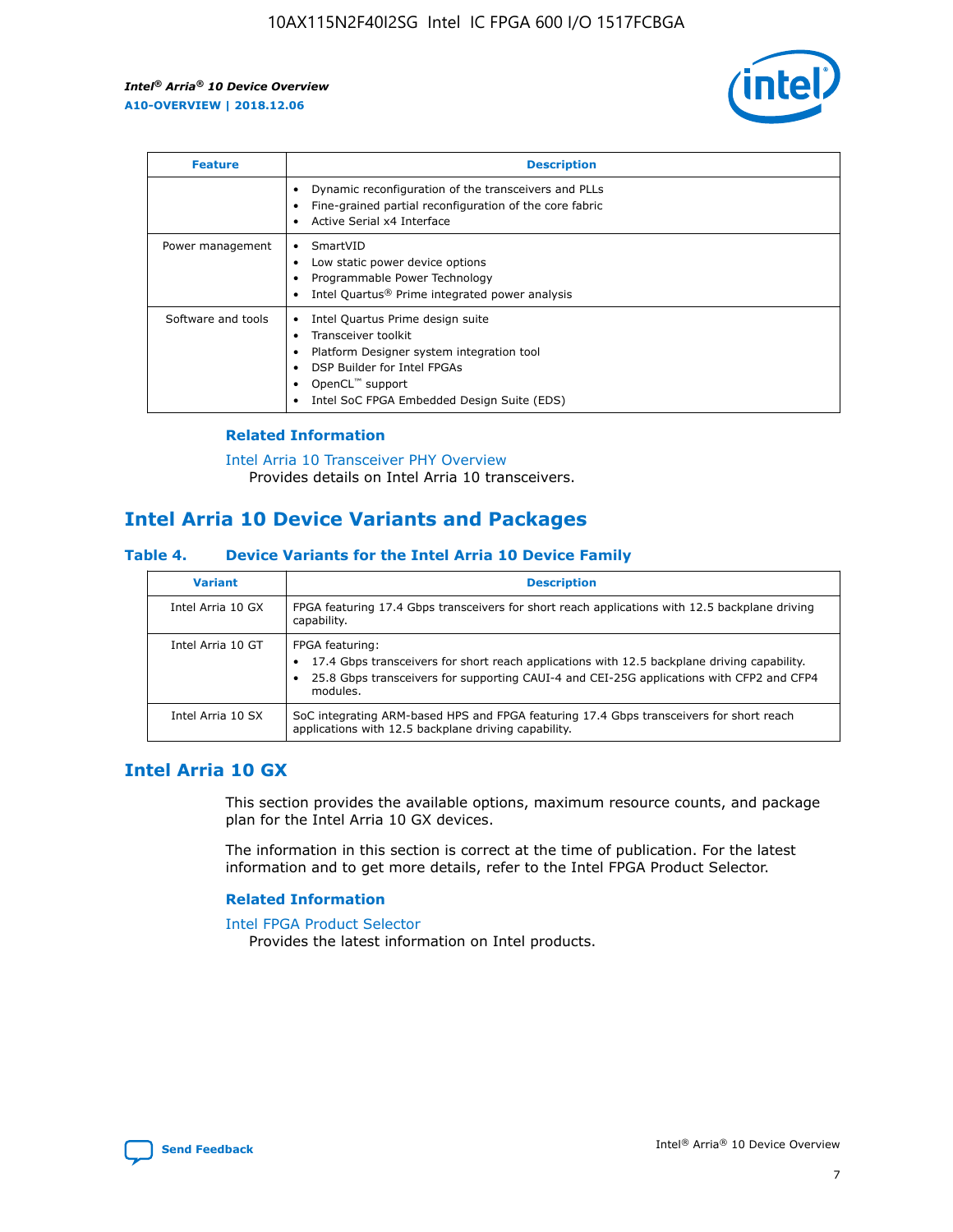

### **Available Options**





#### **Related Information**

[Transceiver Performance for Intel Arria 10 GX/SX Devices](https://www.intel.com/content/www/us/en/programmable/documentation/mcn1413182292568.html#mcn1413213965502) Provides more information about the transceiver speed grade.

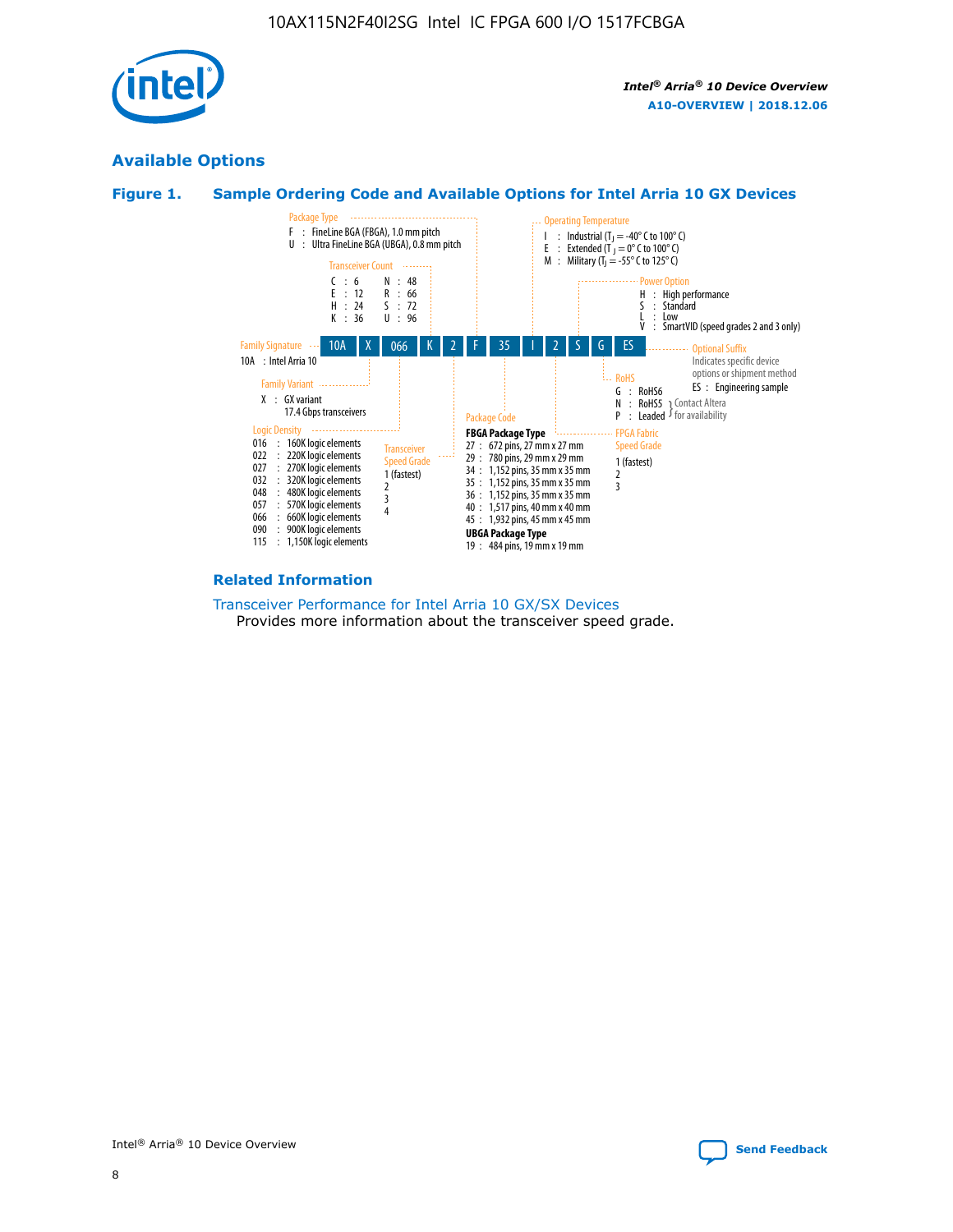

### **Maximum Resources**

#### **Table 5. Maximum Resource Counts for Intel Arria 10 GX Devices (GX 160, GX 220, GX 270, GX 320, and GX 480)**

| <b>Resource</b>              |                         | <b>Product Line</b> |                                |                |                |                |  |  |  |
|------------------------------|-------------------------|---------------------|--------------------------------|----------------|----------------|----------------|--|--|--|
|                              |                         | <b>GX 160</b>       | <b>GX 220</b><br><b>GX 270</b> |                | <b>GX 320</b>  | <b>GX 480</b>  |  |  |  |
| Logic Elements (LE) (K)      |                         | 160                 | 220                            | 270            | 320            | 480            |  |  |  |
| <b>ALM</b>                   |                         | 61,510              | 80,330                         | 101,620        | 119,900        | 183,590        |  |  |  |
| Register                     |                         | 246,040             | 406,480<br>321,320             |                | 479,600        | 734,360        |  |  |  |
| Memory (Kb)                  | M <sub>20</sub> K       | 8,800               | 11,740                         |                | 17,820         | 28,620         |  |  |  |
|                              | <b>MLAB</b>             | 1,050               | 1,690<br>2,452                 |                | 2,727          | 4,164          |  |  |  |
| Variable-precision DSP Block |                         | 156                 | 192                            | 830            | 985            | 1,368          |  |  |  |
| 18 x 19 Multiplier           |                         | 312                 | 384                            | 1,970<br>1,660 |                | 2,736          |  |  |  |
| PLL                          | Fractional<br>Synthesis | 6                   | 6                              | 8              | 8              | 12             |  |  |  |
|                              | I/O                     | 6                   | 6                              | 8              | 8              | 12             |  |  |  |
| 17.4 Gbps Transceiver        |                         | 12                  | 12                             | 24             | 24             | 36             |  |  |  |
| GPIO <sup>(3)</sup>          |                         | 288                 | 288                            | 384            | 384            |                |  |  |  |
| LVDS Pair $(4)$              |                         | 120                 | 120                            | 168            | 168            | 222            |  |  |  |
| PCIe Hard IP Block           |                         | 1                   | 1                              | 2              | $\overline{2}$ | $\overline{2}$ |  |  |  |
| Hard Memory Controller       |                         | 6                   | 6                              | 8<br>8         |                | 12             |  |  |  |

<sup>(4)</sup> Each LVDS I/O pair can be used as differential input or output.



<sup>(3)</sup> The number of GPIOs does not include transceiver I/Os. In the Intel Quartus Prime software, the number of user I/Os includes transceiver I/Os.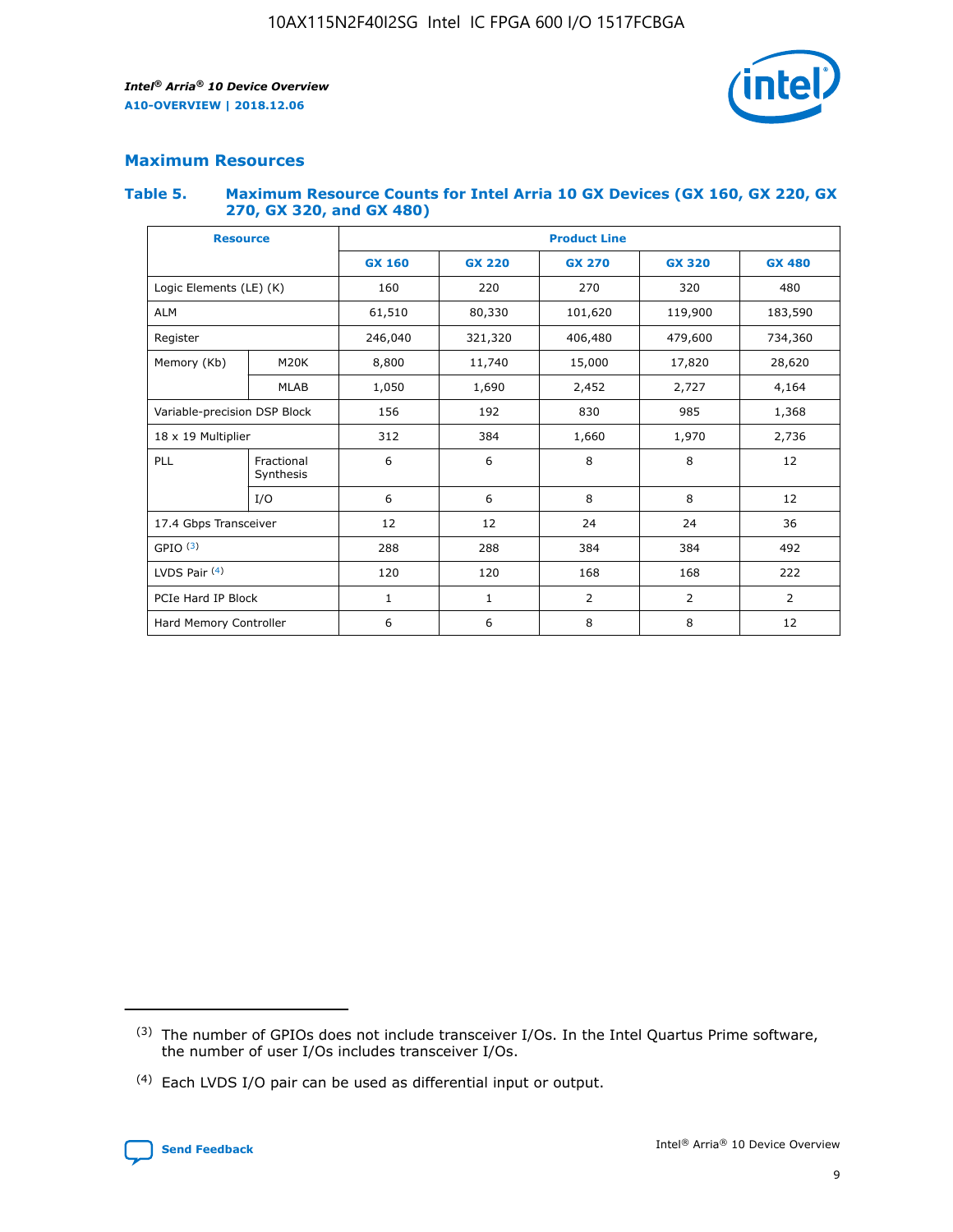

### **Table 6. Maximum Resource Counts for Intel Arria 10 GX Devices (GX 570, GX 660, GX 900, and GX 1150)**

|                              | <b>Resource</b>         | <b>Product Line</b> |               |                |                |  |  |  |
|------------------------------|-------------------------|---------------------|---------------|----------------|----------------|--|--|--|
|                              |                         | <b>GX 570</b>       | <b>GX 660</b> | <b>GX 900</b>  | <b>GX 1150</b> |  |  |  |
| Logic Elements (LE) (K)      |                         | 570                 | 660           | 900            | 1,150          |  |  |  |
| <b>ALM</b>                   |                         | 217,080             | 251,680       | 339,620        | 427,200        |  |  |  |
| Register                     |                         | 868,320             | 1,006,720     |                | 1,708,800      |  |  |  |
| Memory (Kb)                  | <b>M20K</b>             | 36,000              | 42,620        | 48,460         | 54,260         |  |  |  |
|                              | <b>MLAB</b>             | 5,096               | 5,788         | 9,386          | 12,984         |  |  |  |
| Variable-precision DSP Block |                         | 1,523               | 1,687         | 1,518          | 1,518          |  |  |  |
| 18 x 19 Multiplier           |                         | 3,046               | 3,374         | 3,036          | 3,036          |  |  |  |
| PLL                          | Fractional<br>Synthesis | 16                  | 16            | 32             | 32             |  |  |  |
|                              | I/O                     | 16                  | 16            | 16             | 16             |  |  |  |
| 17.4 Gbps Transceiver        |                         | 48                  | 48<br>96      |                | 96             |  |  |  |
| GPIO <sup>(3)</sup>          |                         | 696                 | 696           | 768            | 768            |  |  |  |
| LVDS Pair $(4)$              |                         | 324                 | 324           | 384            | 384            |  |  |  |
| PCIe Hard IP Block           |                         | 2                   | 2             | $\overline{4}$ | 4              |  |  |  |
| Hard Memory Controller       |                         | 16                  | 16            | 16             | 16             |  |  |  |

### **Package Plan**

### **Table 7. Package Plan for Intel Arria 10 GX Devices (U19, F27, and F29)**

Refer to I/O and High Speed I/O in Intel Arria 10 Devices chapter for the number of 3 V I/O, LVDS I/O, and LVDS channels in each device package.

| <b>Product Line</b> | U <sub>19</sub><br>$(19 \text{ mm} \times 19 \text{ mm})$<br>484-pin UBGA) |          |             |         | <b>F27</b><br>(27 mm × 27 mm,<br>672-pin FBGA) |             | <b>F29</b><br>$(29 \text{ mm} \times 29 \text{ mm})$<br>780-pin FBGA) |          |             |  |
|---------------------|----------------------------------------------------------------------------|----------|-------------|---------|------------------------------------------------|-------------|-----------------------------------------------------------------------|----------|-------------|--|
|                     | 3 V I/O                                                                    | LVDS I/O | <b>XCVR</b> | 3 V I/O | LVDS I/O                                       | <b>XCVR</b> | 3 V I/O                                                               | LVDS I/O | <b>XCVR</b> |  |
| GX 160              | 48                                                                         | 192      | 6           | 48      | 192                                            | 12          | 48                                                                    | 240      | 12          |  |
| GX 220              | 48                                                                         | 192      | 6           | 48      | 192                                            | 12          | 48                                                                    | 240      | 12          |  |
| GX 270              |                                                                            |          |             | 48      | 192                                            | 12          | 48                                                                    | 312      | 12          |  |
| GX 320              |                                                                            |          |             | 48      | 192                                            | 12          | 48                                                                    | 312      | 12          |  |
| GX 480              |                                                                            |          |             |         |                                                |             | 48                                                                    | 312      | 12          |  |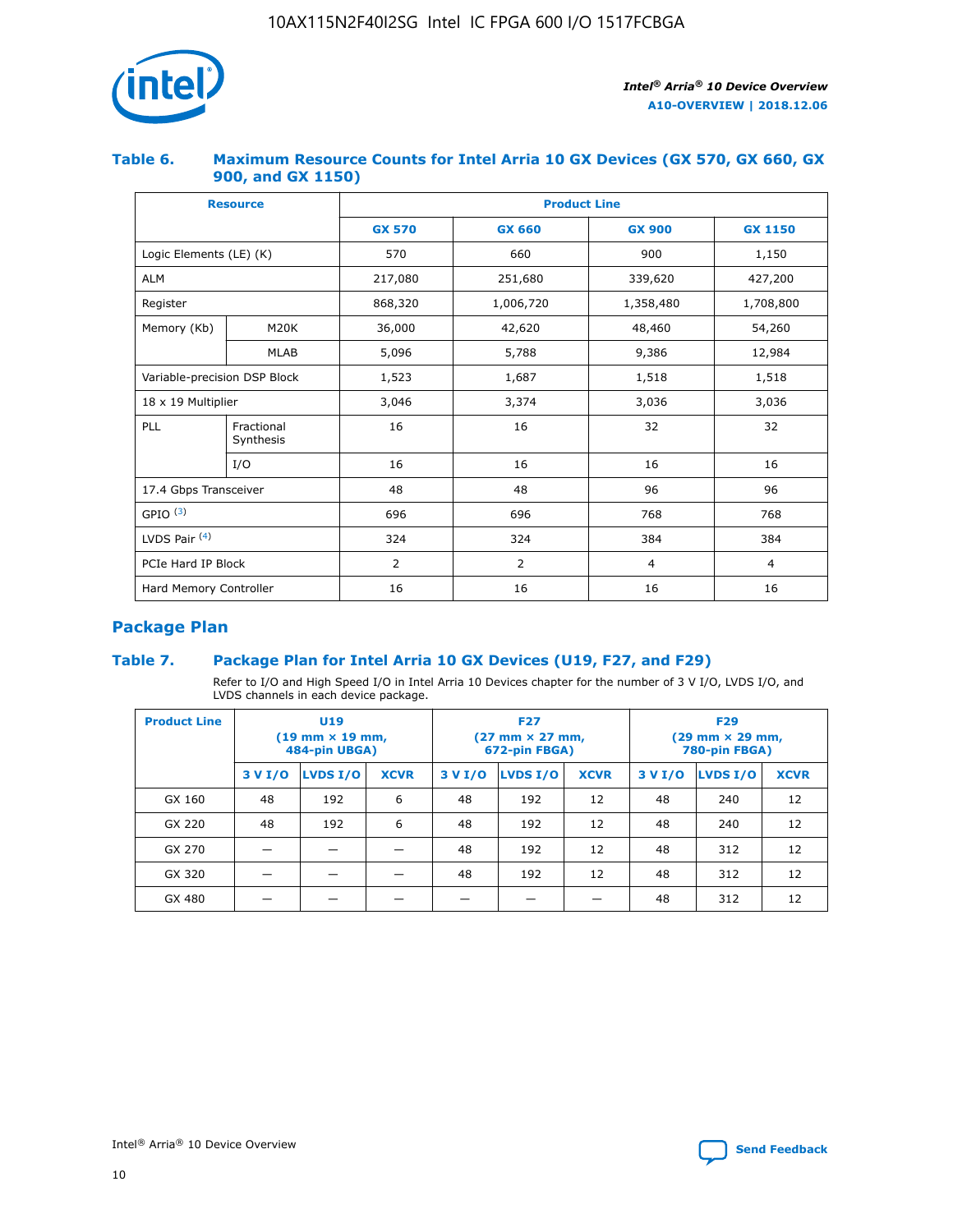

#### **Table 8. Package Plan for Intel Arria 10 GX Devices (F34, F35, NF40, and KF40)**

Refer to I/O and High Speed I/O in Intel Arria 10 Devices chapter for the number of 3 V I/O, LVDS I/O, and LVDS channels in each device package.

| <b>Product Line</b> | <b>F34</b><br>$(35 \text{ mm} \times 35 \text{ mm})$<br>1152-pin FBGA) |                    | <b>F35</b><br>$(35 \text{ mm} \times 35 \text{ mm})$<br><b>1152-pin FBGA)</b> |           | <b>KF40</b><br>$(40$ mm $\times$ 40 mm,<br>1517-pin FBGA) |             |           | <b>NF40</b><br>$(40$ mm $\times$ 40 mm,<br><b>1517-pin FBGA)</b> |             |            |                    |             |
|---------------------|------------------------------------------------------------------------|--------------------|-------------------------------------------------------------------------------|-----------|-----------------------------------------------------------|-------------|-----------|------------------------------------------------------------------|-------------|------------|--------------------|-------------|
|                     | 3V<br>I/O                                                              | <b>LVDS</b><br>I/O | <b>XCVR</b>                                                                   | 3V<br>I/O | <b>LVDS</b><br>I/O                                        | <b>XCVR</b> | 3V<br>I/O | <b>LVDS</b><br>I/O                                               | <b>XCVR</b> | 3 V<br>I/O | <b>LVDS</b><br>I/O | <b>XCVR</b> |
| GX 270              | 48                                                                     | 336                | 24                                                                            | 48        | 336                                                       | 24          |           |                                                                  |             |            |                    |             |
| GX 320              | 48                                                                     | 336                | 24                                                                            | 48        | 336                                                       | 24          |           |                                                                  |             |            |                    |             |
| GX 480              | 48                                                                     | 444                | 24                                                                            | 48        | 348                                                       | 36          |           |                                                                  |             |            |                    |             |
| GX 570              | 48                                                                     | 444                | 24                                                                            | 48        | 348                                                       | 36          | 96        | 600                                                              | 36          | 48         | 540                | 48          |
| GX 660              | 48                                                                     | 444                | 24                                                                            | 48        | 348                                                       | 36          | 96        | 600                                                              | 36          | 48         | 540                | 48          |
| GX 900              |                                                                        | 504                | 24                                                                            | -         |                                                           |             |           |                                                                  |             |            | 600                | 48          |
| GX 1150             |                                                                        | 504                | 24                                                                            |           |                                                           |             |           |                                                                  |             |            | 600                | 48          |

#### **Table 9. Package Plan for Intel Arria 10 GX Devices (RF40, NF45, SF45, and UF45)**

Refer to I/O and High Speed I/O in Intel Arria 10 Devices chapter for the number of 3 V I/O, LVDS I/O, and LVDS channels in each device package.

| <b>Product Line</b> | <b>RF40</b><br>$(40$ mm $\times$ 40 mm,<br>1517-pin FBGA) |                    |             | <b>NF45</b><br>$(45 \text{ mm} \times 45 \text{ mm})$<br><b>1932-pin FBGA)</b> |                    |             | <b>SF45</b><br>$(45 \text{ mm} \times 45 \text{ mm})$<br><b>1932-pin FBGA)</b> |                    |             | <b>UF45</b><br>$(45 \text{ mm} \times 45 \text{ mm})$<br><b>1932-pin FBGA)</b> |                    |             |
|---------------------|-----------------------------------------------------------|--------------------|-------------|--------------------------------------------------------------------------------|--------------------|-------------|--------------------------------------------------------------------------------|--------------------|-------------|--------------------------------------------------------------------------------|--------------------|-------------|
|                     | 3V<br>I/O                                                 | <b>LVDS</b><br>I/O | <b>XCVR</b> | 3 V<br>I/O                                                                     | <b>LVDS</b><br>I/O | <b>XCVR</b> | 3 V<br>I/O                                                                     | <b>LVDS</b><br>I/O | <b>XCVR</b> | 3V<br>I/O                                                                      | <b>LVDS</b><br>I/O | <b>XCVR</b> |
| GX 900              |                                                           | 342                | 66          | _                                                                              | 768                | 48          |                                                                                | 624                | 72          |                                                                                | 480                | 96          |
| GX 1150             |                                                           | 342                | 66          | _                                                                              | 768                | 48          |                                                                                | 624                | 72          |                                                                                | 480                | 96          |

### **Related Information**

[I/O and High-Speed Differential I/O Interfaces in Intel Arria 10 Devices chapter, Intel](https://www.intel.com/content/www/us/en/programmable/documentation/sam1403482614086.html#sam1403482030321) [Arria 10 Device Handbook](https://www.intel.com/content/www/us/en/programmable/documentation/sam1403482614086.html#sam1403482030321)

Provides the number of 3 V and LVDS I/Os, and LVDS channels for each Intel Arria 10 device package.

### **Intel Arria 10 GT**

This section provides the available options, maximum resource counts, and package plan for the Intel Arria 10 GT devices.

The information in this section is correct at the time of publication. For the latest information and to get more details, refer to the Intel FPGA Product Selector.

#### **Related Information**

#### [Intel FPGA Product Selector](http://www.altera.com/products/selector/psg-selector.html)

Provides the latest information on Intel products.

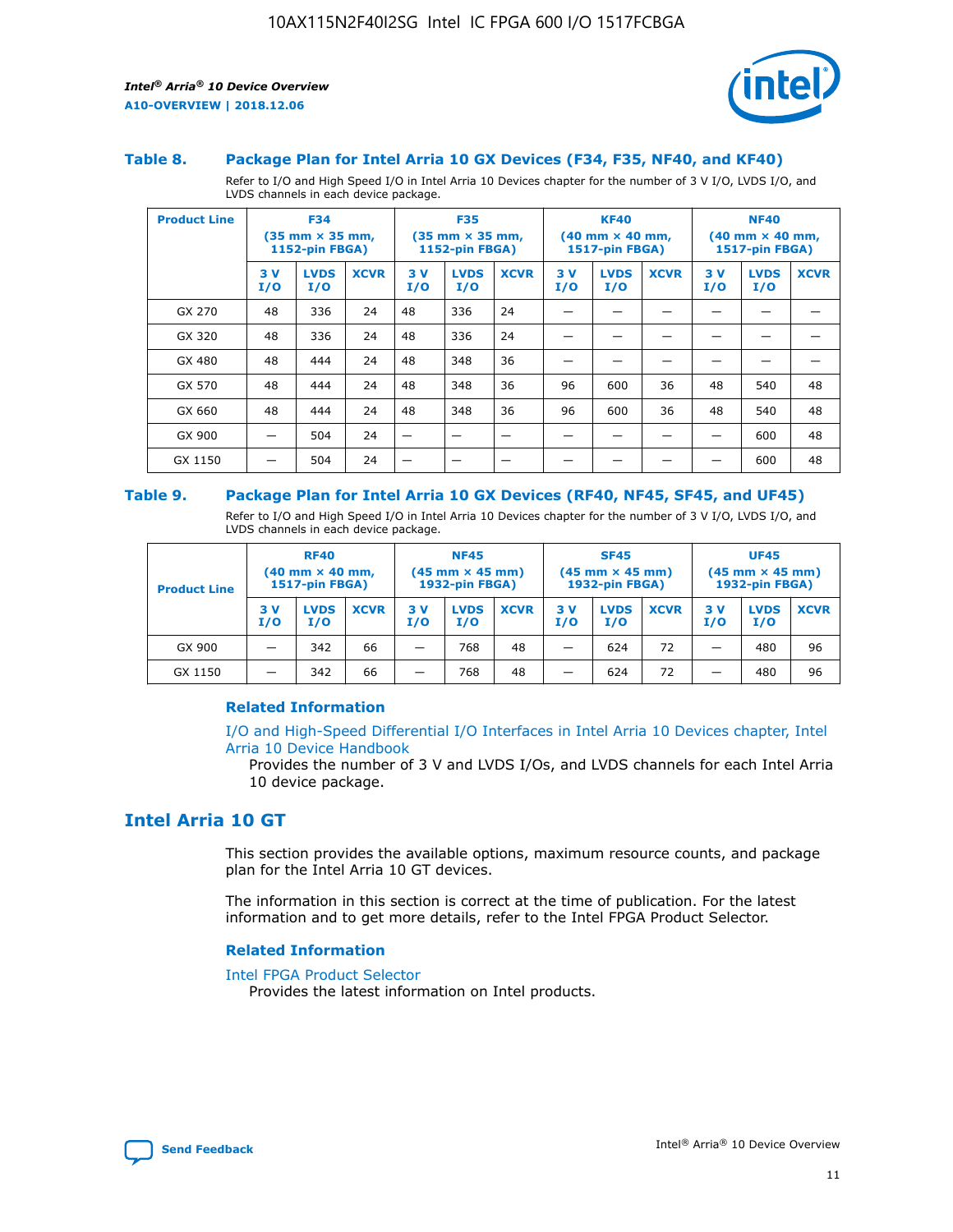

### **Available Options**

### **Figure 2. Sample Ordering Code and Available Options for Intel Arria 10 GT Devices**

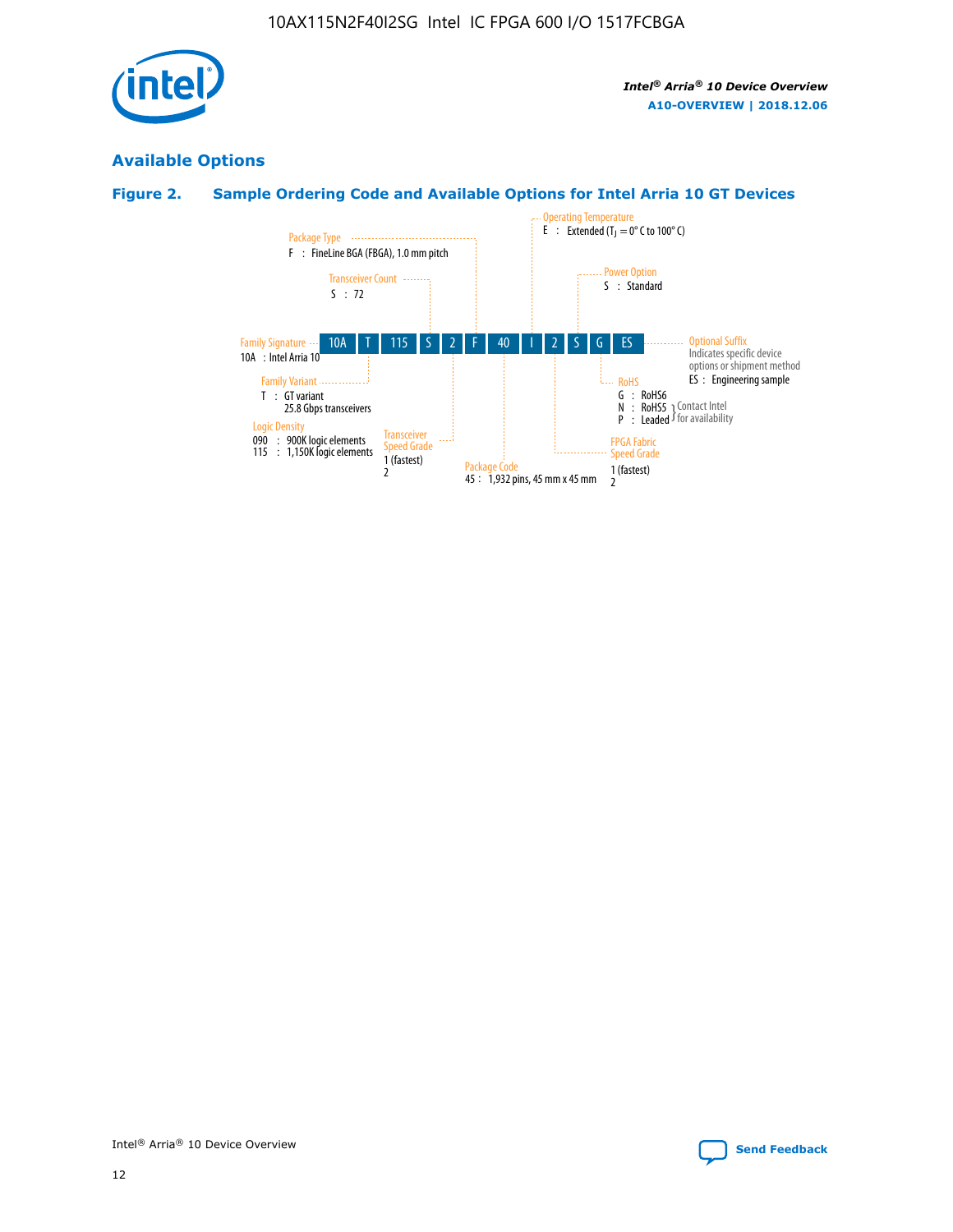

### **Maximum Resources**

#### **Table 10. Maximum Resource Counts for Intel Arria 10 GT Devices**

| <b>Resource</b>              |                      | <b>Product Line</b> |                |  |
|------------------------------|----------------------|---------------------|----------------|--|
|                              |                      | <b>GT 900</b>       | <b>GT 1150</b> |  |
| Logic Elements (LE) (K)      |                      | 900                 | 1,150          |  |
| <b>ALM</b>                   |                      | 339,620             | 427,200        |  |
| Register                     |                      | 1,358,480           | 1,708,800      |  |
| Memory (Kb)                  | M20K                 | 48,460              | 54,260         |  |
|                              | <b>MLAB</b>          | 9,386               | 12,984         |  |
| Variable-precision DSP Block |                      | 1,518               | 1,518          |  |
| 18 x 19 Multiplier           |                      | 3,036               | 3,036          |  |
| PLL                          | Fractional Synthesis | 32                  | 32             |  |
|                              | I/O                  | 16                  | 16             |  |
| Transceiver                  | 17.4 Gbps            | 72(5)               | 72(5)          |  |
|                              | 25.8 Gbps            | 6                   | 6              |  |
| GPIO <sup>(6)</sup>          |                      | 624                 | 624            |  |
| LVDS Pair $(7)$              |                      | 312                 | 312            |  |
| PCIe Hard IP Block           |                      | $\overline{4}$      | $\overline{4}$ |  |
| Hard Memory Controller       |                      | 16                  | 16             |  |

#### **Related Information**

#### [Intel Arria 10 GT Channel Usage](https://www.intel.com/content/www/us/en/programmable/documentation/nik1398707230472.html#nik1398707008178)

Configuring GT/GX channels in Intel Arria 10 GT devices.

### **Package Plan**

### **Table 11. Package Plan for Intel Arria 10 GT Devices**

Refer to I/O and High Speed I/O in Intel Arria 10 Devices chapter for the number of 3 V I/O, LVDS I/O, and LVDS channels in each device package.

| <b>Product Line</b> | <b>SF45</b><br>(45 mm × 45 mm, 1932-pin FBGA) |                 |             |  |  |  |
|---------------------|-----------------------------------------------|-----------------|-------------|--|--|--|
|                     | 3 V I/O                                       | <b>LVDS I/O</b> | <b>XCVR</b> |  |  |  |
| GT 900              |                                               | 624             | 72          |  |  |  |
| GT 1150             |                                               | 624             |             |  |  |  |

<sup>(7)</sup> Each LVDS I/O pair can be used as differential input or output.



 $(5)$  If all 6 GT channels are in use, 12 of the GX channels are not usable.

<sup>(6)</sup> The number of GPIOs does not include transceiver I/Os. In the Intel Quartus Prime software, the number of user I/Os includes transceiver I/Os.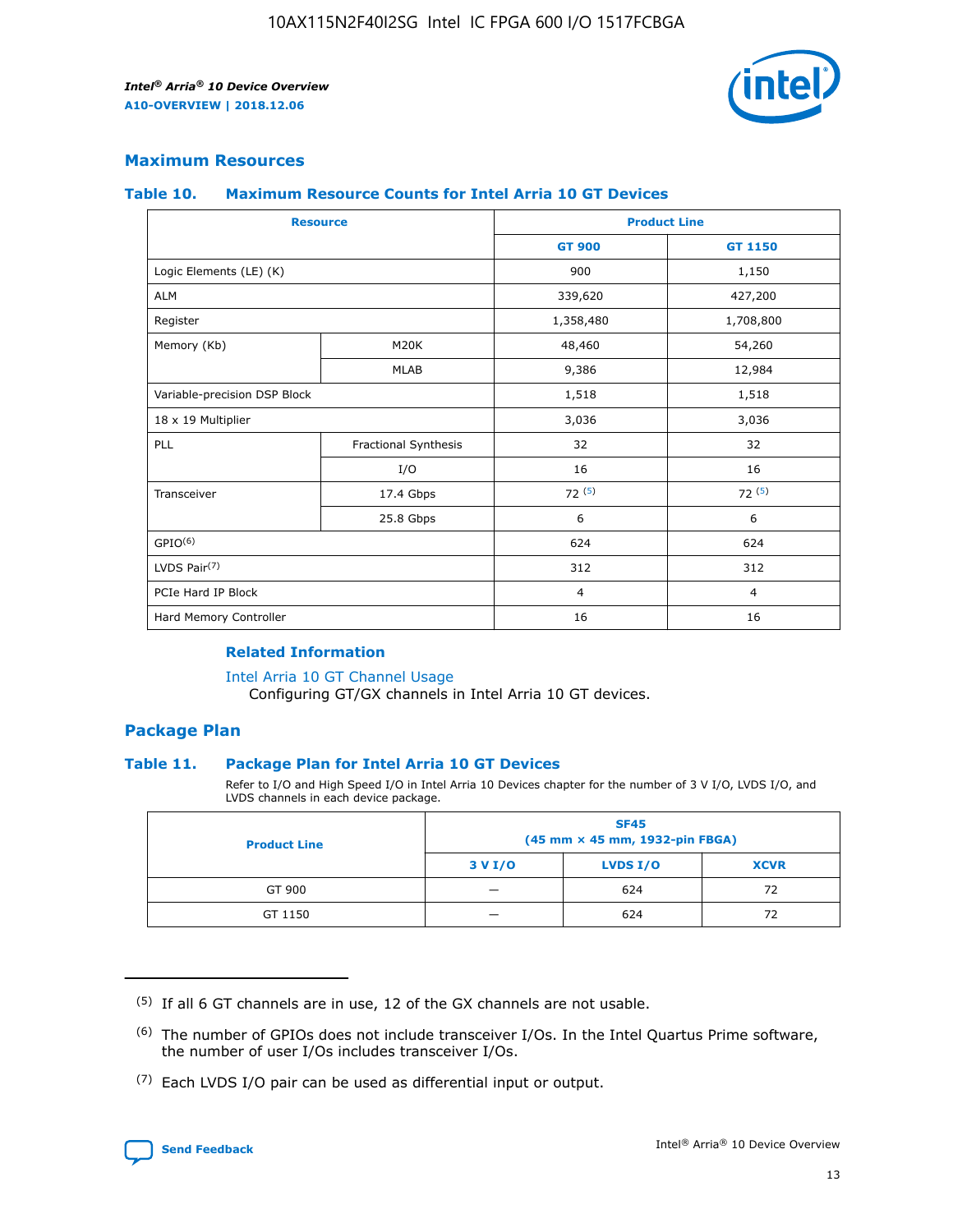

#### **Related Information**

[I/O and High-Speed Differential I/O Interfaces in Intel Arria 10 Devices chapter, Intel](https://www.intel.com/content/www/us/en/programmable/documentation/sam1403482614086.html#sam1403482030321) [Arria 10 Device Handbook](https://www.intel.com/content/www/us/en/programmable/documentation/sam1403482614086.html#sam1403482030321)

Provides the number of 3 V and LVDS I/Os, and LVDS channels for each Intel Arria 10 device package.

### **Intel Arria 10 SX**

This section provides the available options, maximum resource counts, and package plan for the Intel Arria 10 SX devices.

The information in this section is correct at the time of publication. For the latest information and to get more details, refer to the Intel FPGA Product Selector.

#### **Related Information**

[Intel FPGA Product Selector](http://www.altera.com/products/selector/psg-selector.html) Provides the latest information on Intel products.

### **Available Options**

#### **Figure 3. Sample Ordering Code and Available Options for Intel Arria 10 SX Devices**



#### **Related Information**

[Transceiver Performance for Intel Arria 10 GX/SX Devices](https://www.intel.com/content/www/us/en/programmable/documentation/mcn1413182292568.html#mcn1413213965502) Provides more information about the transceiver speed grade.

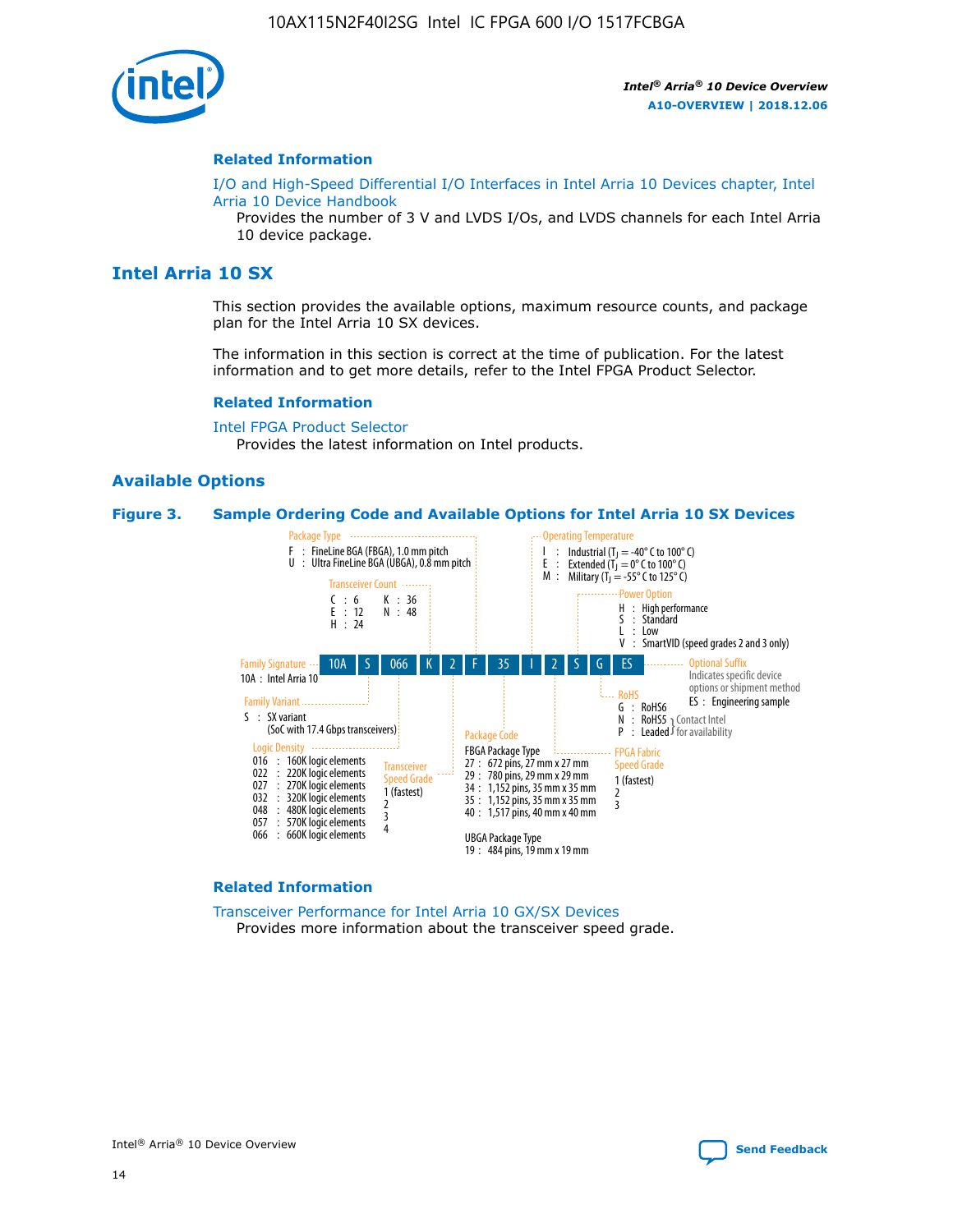

### **Maximum Resources**

### **Table 12. Maximum Resource Counts for Intel Arria 10 SX Devices**

| <b>Resource</b>                   |                         | <b>Product Line</b> |               |                |                |                |                |                |  |  |  |
|-----------------------------------|-------------------------|---------------------|---------------|----------------|----------------|----------------|----------------|----------------|--|--|--|
|                                   |                         | <b>SX 160</b>       | <b>SX 220</b> | <b>SX 270</b>  | <b>SX 320</b>  | <b>SX 480</b>  | <b>SX 570</b>  | <b>SX 660</b>  |  |  |  |
| Logic Elements (LE) (K)           |                         | 160                 | 220           | 270            | 320            | 480            | 570            | 660            |  |  |  |
| <b>ALM</b>                        |                         | 61,510              | 80,330        | 101,620        | 119,900        | 183,590        | 217,080        | 251,680        |  |  |  |
| Register                          |                         | 246,040             | 321,320       | 406,480        | 479,600        | 734,360        | 868,320        | 1,006,720      |  |  |  |
| Memory (Kb)                       | M <sub>20</sub> K       | 8,800               | 11,740        | 15,000         | 17,820         | 28,620         | 36,000         | 42,620         |  |  |  |
|                                   | <b>MLAB</b>             | 1,050               | 1,690         | 2,452          | 2,727          | 4,164          | 5,096          | 5,788          |  |  |  |
| Variable-precision DSP Block      |                         | 156                 | 192           | 830            | 985            | 1,368          | 1,523          | 1,687          |  |  |  |
| 18 x 19 Multiplier                |                         | 312                 | 384           | 1,660          | 1,970          | 2,736          | 3,046          | 3,374          |  |  |  |
| PLL                               | Fractional<br>Synthesis | 6                   | 6             | 8              | 8              | 12             | 16             | 16             |  |  |  |
|                                   | I/O                     | 6                   | 6             | 8              | 8              | 12             | 16             | 16             |  |  |  |
| 17.4 Gbps Transceiver             |                         | 12                  | 12            | 24             | 24             | 36             | 48             | 48             |  |  |  |
| GPIO <sup>(8)</sup>               |                         | 288                 | 288           | 384            | 384            | 492            | 696            | 696            |  |  |  |
| LVDS Pair $(9)$                   |                         | 120                 | 120           | 168            | 168            | 174            | 324            | 324            |  |  |  |
| PCIe Hard IP Block                |                         | $\mathbf{1}$        | $\mathbf{1}$  | $\overline{2}$ | $\overline{2}$ | $\overline{2}$ | $\overline{2}$ | $\overline{2}$ |  |  |  |
| Hard Memory Controller            |                         | 6                   | 6             | 8              | 8              | 12             | 16             | 16             |  |  |  |
| ARM Cortex-A9 MPCore<br>Processor |                         | Yes                 | Yes           | Yes            | Yes            | Yes            | Yes            | <b>Yes</b>     |  |  |  |

### **Package Plan**

### **Table 13. Package Plan for Intel Arria 10 SX Devices (U19, F27, F29, and F34)**

Refer to I/O and High Speed I/O in Intel Arria 10 Devices chapter for the number of 3 V I/O, LVDS I/O, and LVDS channels in each device package.

| <b>Product Line</b> | <b>U19</b><br>$(19 \text{ mm} \times 19 \text{ mm})$<br>484-pin UBGA) |                    | <b>F27</b><br>$(27 \text{ mm} \times 27 \text{ mm})$<br>672-pin FBGA) |           | <b>F29</b><br>$(29$ mm $\times$ 29 mm,<br>780-pin FBGA) |             |            | <b>F34</b><br>$(35 \text{ mm} \times 35 \text{ mm})$<br>1152-pin FBGA) |             |           |                    |             |
|---------------------|-----------------------------------------------------------------------|--------------------|-----------------------------------------------------------------------|-----------|---------------------------------------------------------|-------------|------------|------------------------------------------------------------------------|-------------|-----------|--------------------|-------------|
|                     | 3V<br>I/O                                                             | <b>LVDS</b><br>I/O | <b>XCVR</b>                                                           | 3V<br>I/O | <b>LVDS</b><br>I/O                                      | <b>XCVR</b> | 3 V<br>I/O | <b>LVDS</b><br>I/O                                                     | <b>XCVR</b> | 3V<br>I/O | <b>LVDS</b><br>I/O | <b>XCVR</b> |
| SX 160              | 48                                                                    | 144                | 6                                                                     | 48        | 192                                                     | 12          | 48         | 240                                                                    | 12          | –         |                    |             |
| SX 220              | 48                                                                    | 144                | 6                                                                     | 48        | 192                                                     | 12          | 48         | 240                                                                    | 12          |           |                    |             |
| SX 270              |                                                                       |                    |                                                                       | 48        | 192                                                     | 12          | 48         | 312                                                                    | 12          | 48        | 336                | 24          |
| SX 320              |                                                                       |                    |                                                                       | 48        | 192                                                     | 12          | 48         | 312                                                                    | 12          | 48        | 336                | 24          |
|                     | continued                                                             |                    |                                                                       |           |                                                         |             |            |                                                                        |             |           |                    |             |

 $(8)$  The number of GPIOs does not include transceiver I/Os. In the Intel Quartus Prime software, the number of user I/Os includes transceiver I/Os.

 $(9)$  Each LVDS I/O pair can be used as differential input or output.

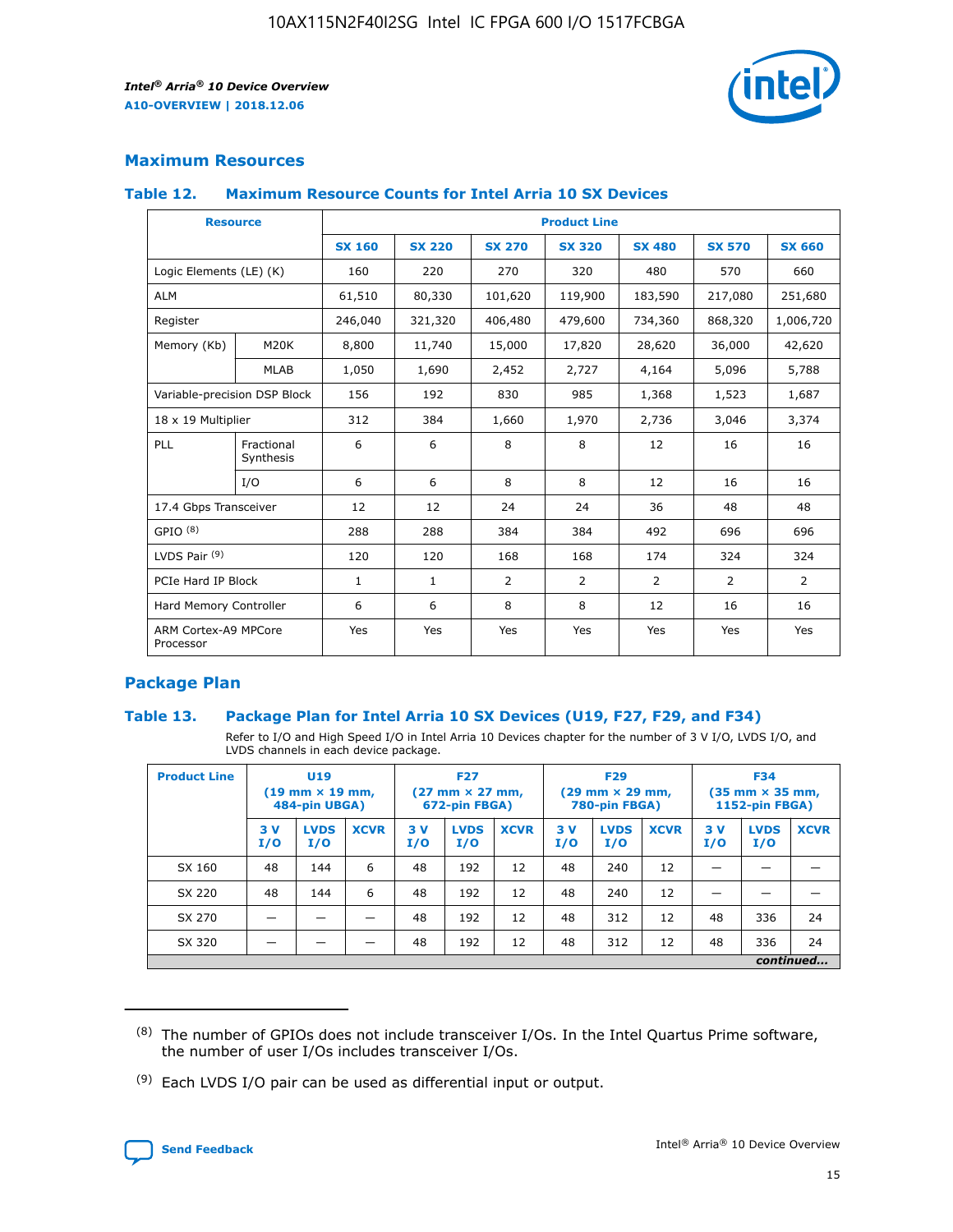

| <b>Product Line</b> | U <sub>19</sub><br>$(19 \text{ mm} \times 19 \text{ mm})$<br>484-pin UBGA) |                    | <b>F27</b><br>$(27 \text{ mm} \times 27 \text{ mm})$<br>672-pin FBGA) |           | <b>F29</b><br>$(29$ mm $\times$ 29 mm,<br>780-pin FBGA) |             |           | <b>F34</b><br>$(35$ mm $\times$ 35 mm,<br><b>1152-pin FBGA)</b> |             |            |                    |             |
|---------------------|----------------------------------------------------------------------------|--------------------|-----------------------------------------------------------------------|-----------|---------------------------------------------------------|-------------|-----------|-----------------------------------------------------------------|-------------|------------|--------------------|-------------|
|                     | 3 V<br>I/O                                                                 | <b>LVDS</b><br>I/O | <b>XCVR</b>                                                           | 3V<br>I/O | <b>LVDS</b><br>I/O                                      | <b>XCVR</b> | 3V<br>I/O | <b>LVDS</b><br>I/O                                              | <b>XCVR</b> | 3 V<br>I/O | <b>LVDS</b><br>I/O | <b>XCVR</b> |
| SX 480              |                                                                            |                    |                                                                       |           |                                                         |             | 48        | 312                                                             | 12          | 48         | 444                | 24          |
| SX 570              |                                                                            |                    |                                                                       |           |                                                         |             |           |                                                                 |             | 48         | 444                | 24          |
| SX 660              |                                                                            |                    |                                                                       |           |                                                         |             |           |                                                                 |             | 48         | 444                | 24          |

### **Table 14. Package Plan for Intel Arria 10 SX Devices (F35, KF40, and NF40)**

Refer to I/O and High Speed I/O in Intel Arria 10 Devices chapter for the number of 3 V I/O, LVDS I/O, and LVDS channels in each device package.

| <b>Product Line</b> | <b>F35</b><br>$(35 \text{ mm} \times 35 \text{ mm})$<br><b>1152-pin FBGA)</b> |          |             |                                           | <b>KF40</b><br>(40 mm × 40 mm,<br>1517-pin FBGA) |    | <b>NF40</b><br>$(40 \text{ mm} \times 40 \text{ mm})$<br>1517-pin FBGA) |          |             |  |
|---------------------|-------------------------------------------------------------------------------|----------|-------------|-------------------------------------------|--------------------------------------------------|----|-------------------------------------------------------------------------|----------|-------------|--|
|                     | 3 V I/O                                                                       | LVDS I/O | <b>XCVR</b> | <b>LVDS I/O</b><br><b>XCVR</b><br>3 V I/O |                                                  |    | 3 V I/O                                                                 | LVDS I/O | <b>XCVR</b> |  |
| SX 270              | 48                                                                            | 336      | 24          |                                           |                                                  |    |                                                                         |          |             |  |
| SX 320              | 48                                                                            | 336      | 24          |                                           |                                                  |    |                                                                         |          |             |  |
| SX 480              | 48                                                                            | 348      | 36          |                                           |                                                  |    |                                                                         |          |             |  |
| SX 570              | 48                                                                            | 348      | 36          | 96<br>36<br>600                           |                                                  | 48 | 540                                                                     | 48       |             |  |
| SX 660              | 48                                                                            | 348      | 36          | 96                                        | 600                                              | 36 | 48                                                                      | 540      | 48          |  |

### **Related Information**

[I/O and High-Speed Differential I/O Interfaces in Intel Arria 10 Devices chapter, Intel](https://www.intel.com/content/www/us/en/programmable/documentation/sam1403482614086.html#sam1403482030321) [Arria 10 Device Handbook](https://www.intel.com/content/www/us/en/programmable/documentation/sam1403482614086.html#sam1403482030321)

Provides the number of 3 V and LVDS I/Os, and LVDS channels for each Intel Arria 10 device package.

Intel<sup>®</sup> Arria<sup>®</sup> 10 Device Overview **[Send Feedback](mailto:FPGAtechdocfeedback@intel.com?subject=Feedback%20on%20Intel%20Arria%2010%20Device%20Overview%20(A10-OVERVIEW%202018.12.06)&body=We%20appreciate%20your%20feedback.%20In%20your%20comments,%20also%20specify%20the%20page%20number%20or%20paragraph.%20Thank%20you.)** Send Feedback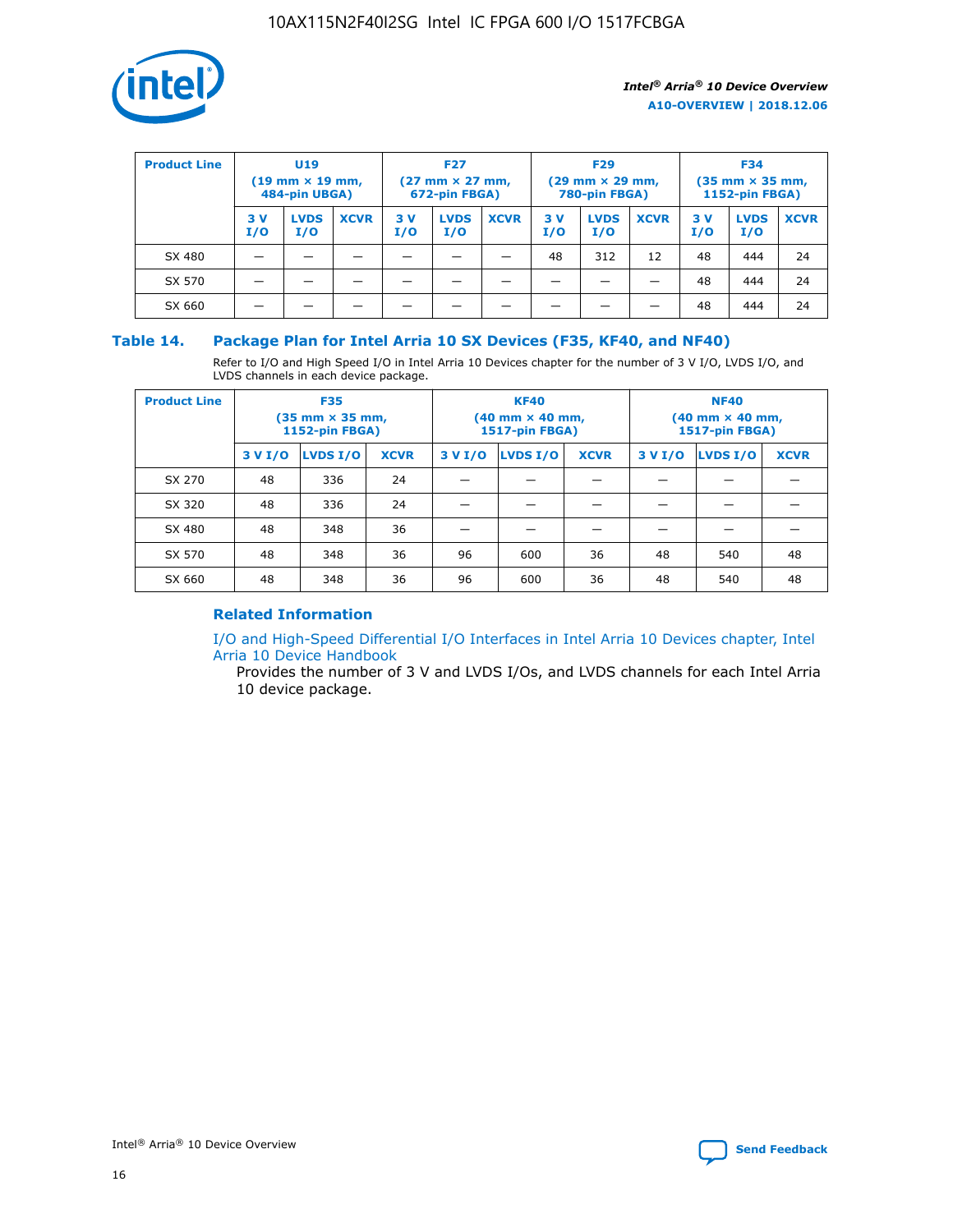

### **I/O Vertical Migration for Intel Arria 10 Devices**

#### **Figure 4. Migration Capability Across Intel Arria 10 Product Lines**

- The arrows indicate the migration paths. The devices included in each vertical migration path are shaded. Devices with fewer resources in the same path have lighter shades.
- To achieve the full I/O migration across product lines in the same migration path, restrict I/Os and transceivers usage to match the product line with the lowest I/O and transceiver counts.
- An LVDS I/O bank in the source device may be mapped to a 3 V I/O bank in the target device. To use memory interface clock frequency higher than 533 MHz, assign external memory interface pins only to banks that are LVDS I/O in both devices.
- There may be nominal 0.15 mm package height difference between some product lines in the same package type.
	- **Variant Product Line Package U19 F27 F29 F34 F35 KF40 NF40 RF40 NF45 SF45 UF45** Intel® Arria® 10 GX GX 160 GX 220 GX 270 GX 320 GX 480 GX 570 GX 660 GX 900 GX 1150 Intel Arria 10 GT GT 900 GT 1150 Intel Arria 10 SX SX 160 SX 220 SX 270 SX 320 SX 480 SX 570 SX 660
- Some migration paths are not shown in the Intel Quartus Prime software **Pin Migration View**.

*Note:* To verify the pin migration compatibility, use the **Pin Migration View** window in the Intel Quartus Prime software Pin Planner.

### **Adaptive Logic Module**

Intel Arria 10 devices use a 20 nm ALM as the basic building block of the logic fabric.

The ALM architecture is the same as the previous generation FPGAs, allowing for efficient implementation of logic functions and easy conversion of IP between the device generations.

The ALM, as shown in following figure, uses an 8-input fracturable look-up table (LUT) with four dedicated registers to help improve timing closure in register-rich designs and achieve an even higher design packing capability than the traditional two-register per LUT architecture.

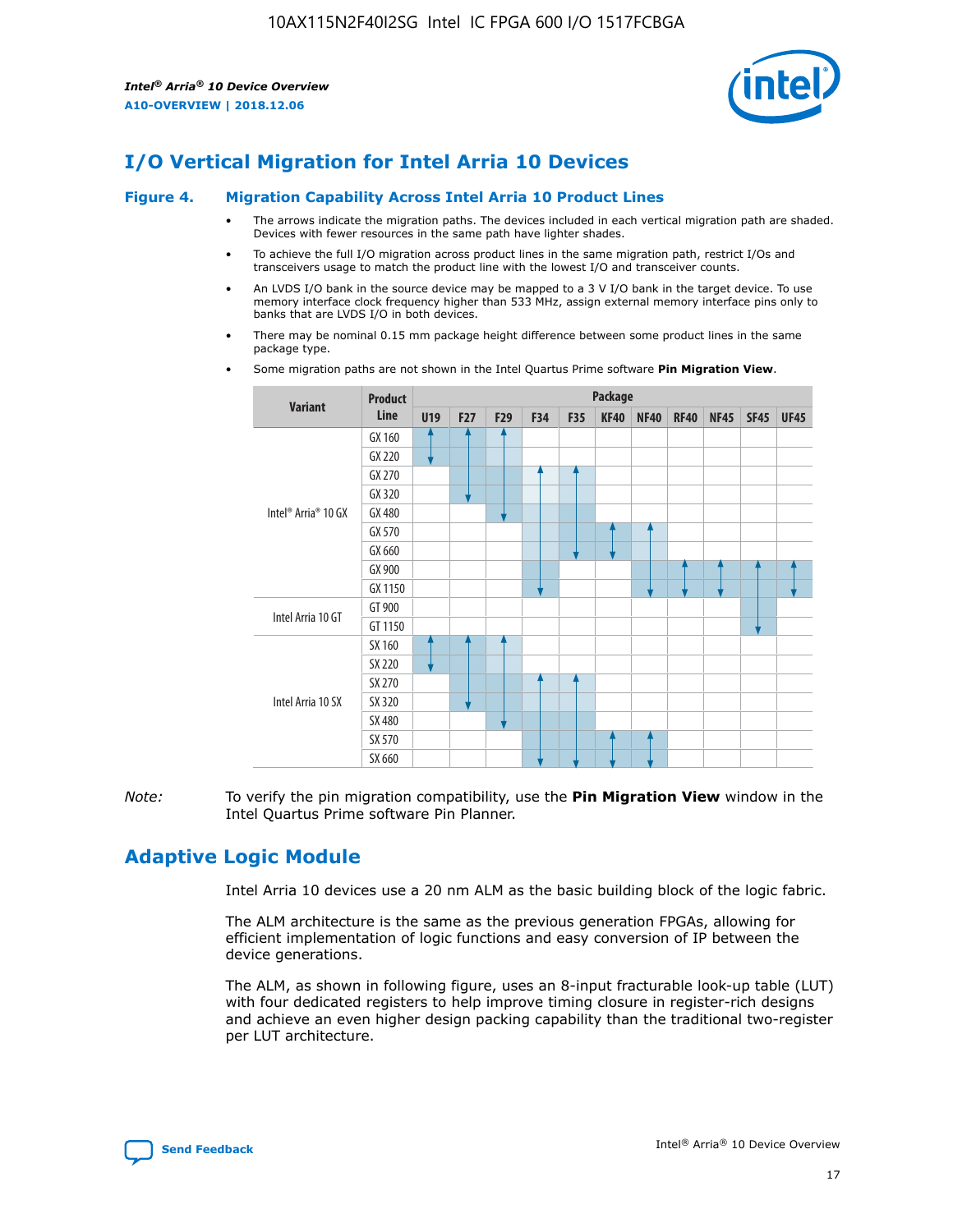

**Figure 5. ALM for Intel Arria 10 Devices**



The Intel Quartus Prime software optimizes your design according to the ALM logic structure and automatically maps legacy designs into the Intel Arria 10 ALM architecture.

### **Variable-Precision DSP Block**

The Intel Arria 10 variable precision DSP blocks support fixed-point arithmetic and floating-point arithmetic.

Features for fixed-point arithmetic:

- High-performance, power-optimized, and fully registered multiplication operations
- 18-bit and 27-bit word lengths
- Two 18 x 19 multipliers or one 27 x 27 multiplier per DSP block
- Built-in addition, subtraction, and 64-bit double accumulation register to combine multiplication results
- Cascading 19-bit or 27-bit when pre-adder is disabled and cascading 18-bit when pre-adder is used to form the tap-delay line for filtering applications
- Cascading 64-bit output bus to propagate output results from one block to the next block without external logic support
- Hard pre-adder supported in 19-bit and 27-bit modes for symmetric filters
- Internal coefficient register bank in both 18-bit and 27-bit modes for filter implementation
- 18-bit and 27-bit systolic finite impulse response (FIR) filters with distributed output adder
- Biased rounding support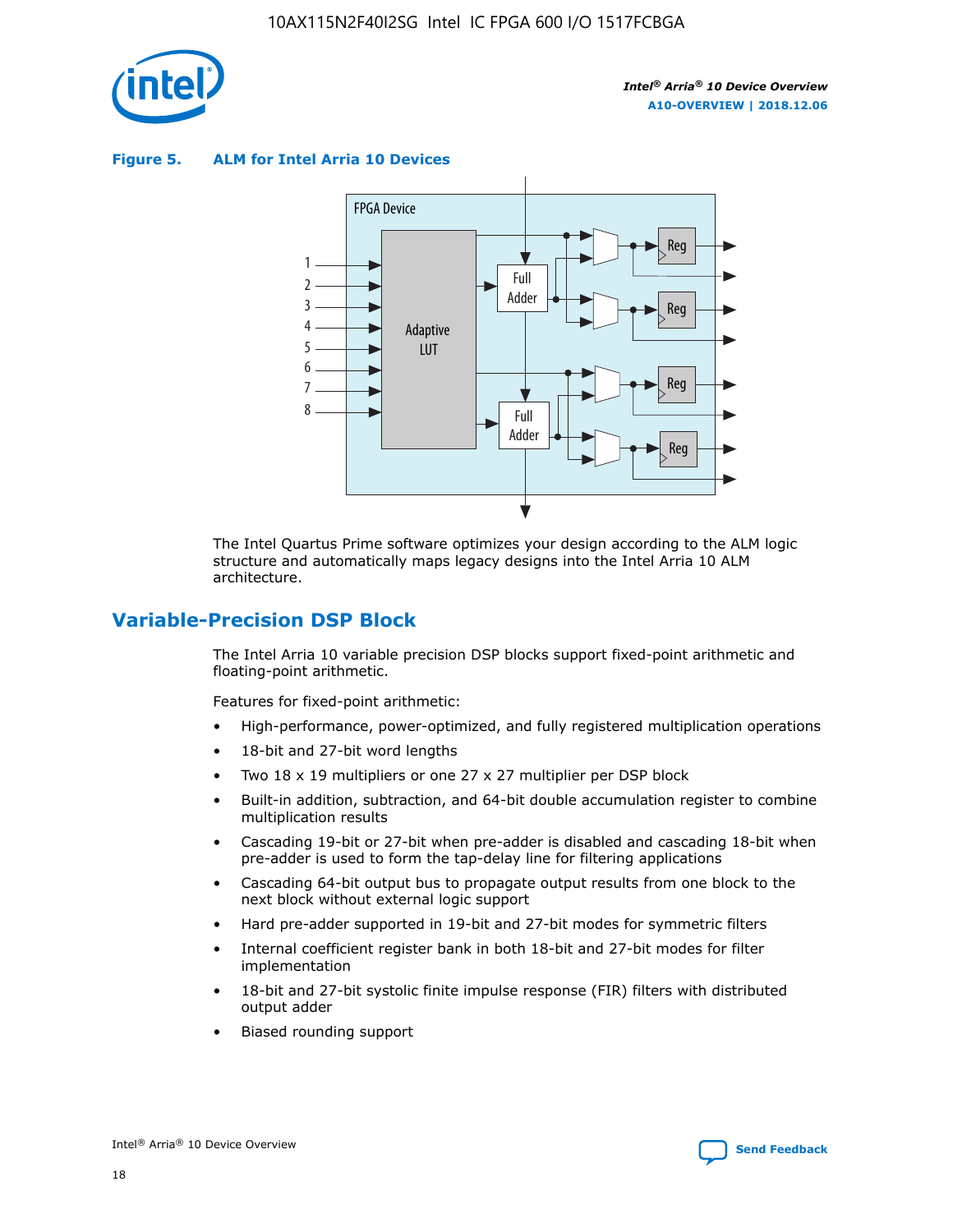![](_page_19_Picture_2.jpeg)

Features for floating-point arithmetic:

- A completely hardened architecture that supports multiplication, addition, subtraction, multiply-add, and multiply-subtract
- Multiplication with accumulation capability and a dynamic accumulator reset control
- Multiplication with cascade summation capability
- Multiplication with cascade subtraction capability
- Complex multiplication
- Direct vector dot product
- Systolic FIR filter

### **Table 15. Variable-Precision DSP Block Configurations for Intel Arria 10 Devices**

| <b>Usage Example</b>                                       | <b>Multiplier Size (Bit)</b>    | <b>DSP Block Resources</b> |
|------------------------------------------------------------|---------------------------------|----------------------------|
| Medium precision fixed point                               | Two 18 x 19                     |                            |
| High precision fixed or Single precision<br>floating point | One 27 x 27                     |                            |
| Fixed point FFTs                                           | One 19 x 36 with external adder |                            |
| Very high precision fixed point                            | One 36 x 36 with external adder |                            |
| Double precision floating point                            | One 54 x 54 with external adder | 4                          |

#### **Table 16. Resources for Fixed-Point Arithmetic in Intel Arria 10 Devices**

The table lists the variable-precision DSP resources by bit precision for each Intel Arria 10 device.

| <b>Variant</b>  | <b>Product Line</b> | Variable-<br>precision<br><b>DSP Block</b> | <b>Independent Input and Output</b><br><b>Multiplications Operator</b> |                                     | 18 x 19<br><b>Multiplier</b><br><b>Adder Sum</b> | $18 \times 18$<br><b>Multiplier</b><br><b>Adder</b> |
|-----------------|---------------------|--------------------------------------------|------------------------------------------------------------------------|-------------------------------------|--------------------------------------------------|-----------------------------------------------------|
|                 |                     |                                            | 18 x 19<br><b>Multiplier</b>                                           | $27 \times 27$<br><b>Multiplier</b> | <b>Mode</b>                                      | <b>Summed with</b><br>36 bit Input                  |
| AIntel Arria 10 | GX 160              | 156                                        | 312                                                                    | 156                                 | 156                                              | 156                                                 |
| GX              | GX 220              | 192                                        | 384                                                                    | 192                                 | 192                                              | 192                                                 |
|                 | GX 270              | 830                                        | 1,660                                                                  | 830                                 | 830                                              | 830                                                 |
|                 | GX 320              | 984                                        | 1,968                                                                  | 984                                 | 984                                              | 984                                                 |
|                 | GX 480              | 1,368                                      | 2,736                                                                  | 1,368                               | 1,368                                            | 1,368                                               |
|                 | GX 570              | 1,523                                      | 3,046                                                                  | 1,523                               | 1,523                                            | 1,523                                               |
|                 | GX 660              | 1,687                                      | 3,374                                                                  | 1,687                               | 1,687                                            | 1,687                                               |
|                 | GX 900              | 1,518                                      | 3,036                                                                  | 1,518                               | 1,518                                            | 1,518                                               |
|                 | GX 1150             | 1,518                                      | 3,036                                                                  | 1,518                               | 1,518                                            | 1,518                                               |
| Intel Arria 10  | GT 900              | 1,518                                      | 3,036                                                                  | 1,518                               | 1,518                                            | 1,518                                               |
| GT              | GT 1150             | 1,518                                      | 3,036                                                                  | 1,518                               | 1,518                                            | 1,518                                               |
| Intel Arria 10  | SX 160              | 156                                        | 312                                                                    | 156                                 | 156                                              | 156                                                 |
| <b>SX</b>       | SX 220              | 192                                        | 384                                                                    | 192                                 | 192                                              | 192                                                 |
|                 | SX 270              | 830                                        | 1,660                                                                  | 830                                 | 830                                              | 830                                                 |
|                 |                     |                                            |                                                                        |                                     |                                                  | continued                                           |

![](_page_19_Picture_16.jpeg)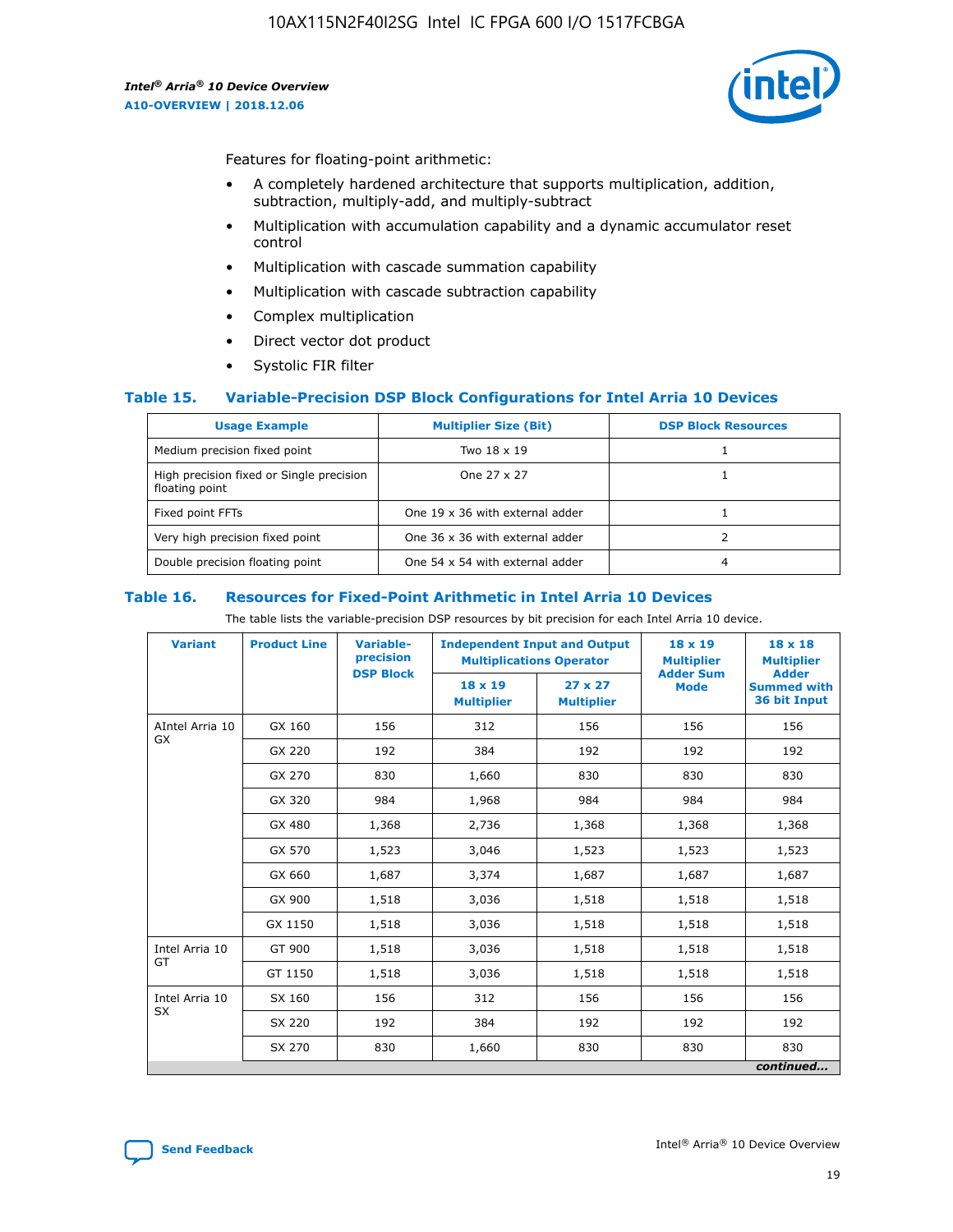![](_page_20_Picture_1.jpeg)

| <b>Variant</b> | <b>Product Line</b> | <b>Variable-</b><br>precision<br><b>DSP Block</b> | <b>Independent Input and Output</b><br><b>Multiplications Operator</b> |                                     | $18 \times 19$<br><b>Multiplier</b><br><b>Adder Sum</b> | $18 \times 18$<br><b>Multiplier</b><br><b>Adder</b> |  |
|----------------|---------------------|---------------------------------------------------|------------------------------------------------------------------------|-------------------------------------|---------------------------------------------------------|-----------------------------------------------------|--|
|                |                     |                                                   | $18 \times 19$<br><b>Multiplier</b>                                    | $27 \times 27$<br><b>Multiplier</b> | <b>Mode</b>                                             | <b>Summed with</b><br>36 bit Input                  |  |
|                | SX 320              | 984                                               | 1,968                                                                  | 984                                 | 984                                                     | 984                                                 |  |
|                | SX 480              | 1,368                                             | 2,736                                                                  | 1,368                               | 1,368                                                   | 1,368                                               |  |
|                | SX 570              | 1,523                                             | 3,046                                                                  | 1,523                               | 1,523                                                   | 1,523                                               |  |
|                | SX 660              | 1,687                                             | 3,374                                                                  | 1,687                               | 1,687                                                   | 1,687                                               |  |

### **Table 17. Resources for Floating-Point Arithmetic in Intel Arria 10 Devices**

The table lists the variable-precision DSP resources by bit precision for each Intel Arria 10 device.

| <b>Variant</b>              | <b>Product Line</b> | <b>Variable-</b><br>precision<br><b>DSP Block</b> | <b>Single</b><br><b>Precision</b><br><b>Floating-Point</b><br><b>Multiplication</b><br><b>Mode</b> | <b>Single-Precision</b><br><b>Floating-Point</b><br><b>Adder Mode</b> | Single-<br><b>Precision</b><br><b>Floating-Point</b><br><b>Multiply</b><br><b>Accumulate</b><br><b>Mode</b> | <b>Peak</b><br><b>Giga Floating-</b><br><b>Point</b><br><b>Operations</b><br>per Second<br>(GFLOPs) |
|-----------------------------|---------------------|---------------------------------------------------|----------------------------------------------------------------------------------------------------|-----------------------------------------------------------------------|-------------------------------------------------------------------------------------------------------------|-----------------------------------------------------------------------------------------------------|
| Intel Arria 10<br>GX        | GX 160              | 156                                               | 156                                                                                                | 156                                                                   | 156                                                                                                         | 140                                                                                                 |
|                             | GX 220              | 192                                               | 192                                                                                                | 192                                                                   | 192                                                                                                         | 173                                                                                                 |
|                             | GX 270              | 830                                               | 830                                                                                                | 830                                                                   | 830                                                                                                         | 747                                                                                                 |
|                             | GX 320              | 984                                               | 984                                                                                                | 984                                                                   | 984                                                                                                         | 886                                                                                                 |
|                             | GX 480              | 1,369                                             | 1,368                                                                                              | 1,368                                                                 | 1,368                                                                                                       | 1,231                                                                                               |
|                             | GX 570              | 1,523                                             | 1,523                                                                                              | 1,523                                                                 | 1,523                                                                                                       | 1,371                                                                                               |
|                             | GX 660              | 1,687                                             | 1,687                                                                                              | 1,687                                                                 | 1,687                                                                                                       | 1,518                                                                                               |
|                             | GX 900              | 1,518                                             | 1,518                                                                                              | 1,518                                                                 | 1,518                                                                                                       | 1,366                                                                                               |
|                             | GX 1150             | 1,518                                             | 1,518                                                                                              | 1,518                                                                 | 1,518                                                                                                       | 1,366                                                                                               |
| Intel Arria 10              | GT 900              | 1,518                                             | 1,518                                                                                              | 1,518                                                                 | 1,518                                                                                                       | 1,366                                                                                               |
| GT                          | GT 1150             | 1,518                                             | 1,518                                                                                              | 1,518                                                                 | 1,518                                                                                                       | 1,366                                                                                               |
| Intel Arria 10<br><b>SX</b> | SX 160              | 156                                               | 156                                                                                                | 156                                                                   | 156                                                                                                         | 140                                                                                                 |
|                             | SX 220              | 192                                               | 192                                                                                                | 192                                                                   | 192                                                                                                         | 173                                                                                                 |
|                             | SX 270              | 830                                               | 830                                                                                                | 830                                                                   | 830                                                                                                         | 747                                                                                                 |
|                             | SX 320              | 984                                               | 984                                                                                                | 984                                                                   | 984                                                                                                         | 886                                                                                                 |
|                             | SX 480              | 1,369                                             | 1,368                                                                                              | 1,368                                                                 | 1,368                                                                                                       | 1,231                                                                                               |
|                             | SX 570              | 1,523                                             | 1,523                                                                                              | 1,523                                                                 | 1,523                                                                                                       | 1,371                                                                                               |
|                             | SX 660              | 1,687                                             | 1,687                                                                                              | 1,687                                                                 | 1,687                                                                                                       | 1,518                                                                                               |

## **Embedded Memory Blocks**

The embedded memory blocks in the devices are flexible and designed to provide an optimal amount of small- and large-sized memory arrays to fit your design requirements.

![](_page_20_Picture_9.jpeg)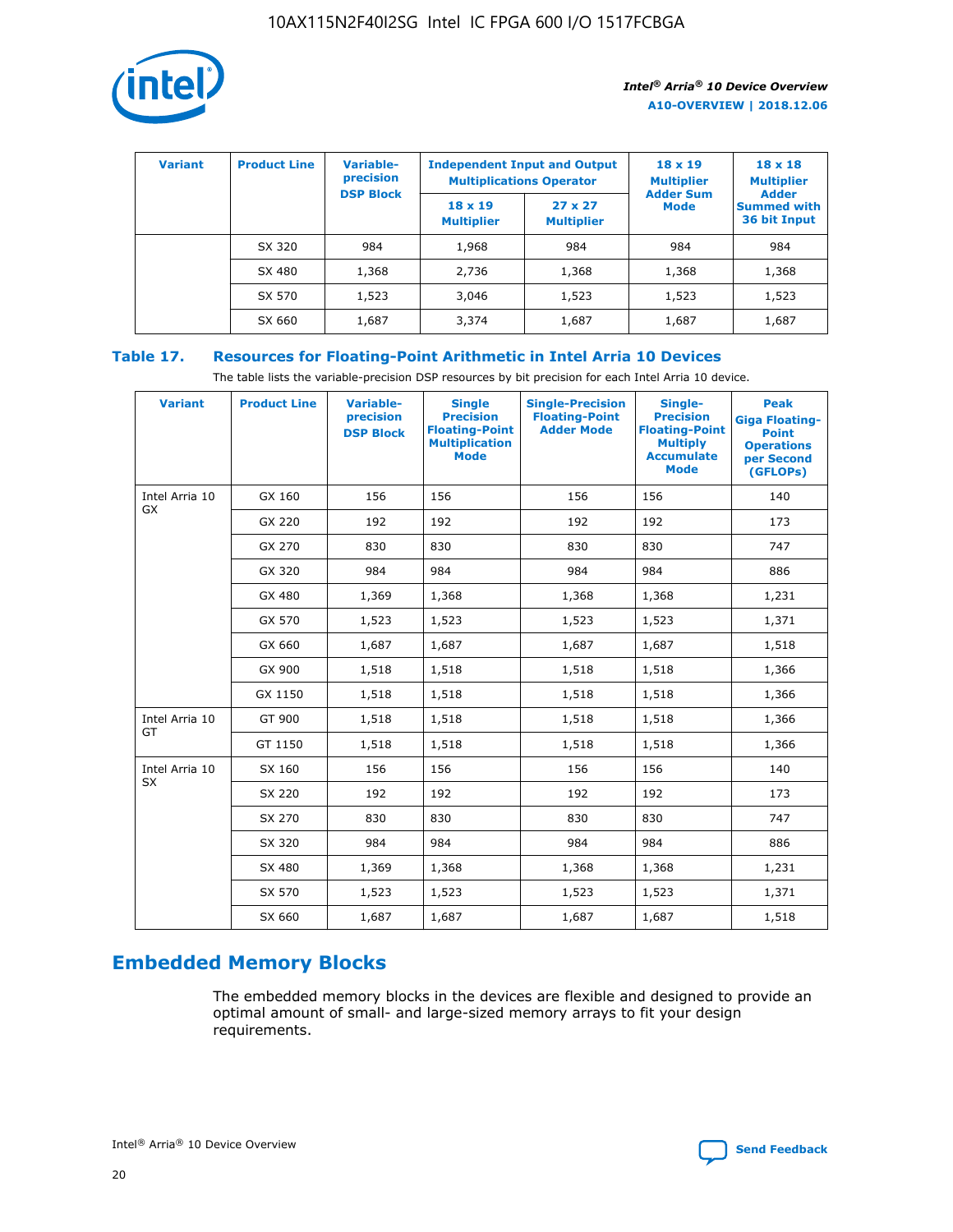![](_page_21_Picture_2.jpeg)

### **Types of Embedded Memory**

The Intel Arria 10 devices contain two types of memory blocks:

- 20 Kb M20K blocks—blocks of dedicated memory resources. The M20K blocks are ideal for larger memory arrays while still providing a large number of independent ports.
- 640 bit memory logic array blocks (MLABs)—enhanced memory blocks that are configured from dual-purpose logic array blocks (LABs). The MLABs are ideal for wide and shallow memory arrays. The MLABs are optimized for implementation of shift registers for digital signal processing (DSP) applications, wide and shallow FIFO buffers, and filter delay lines. Each MLAB is made up of ten adaptive logic modules (ALMs). In the Intel Arria 10 devices, you can configure these ALMs as ten 32 x 2 blocks, giving you one 32 x 20 simple dual-port SRAM block per MLAB.

### **Embedded Memory Capacity in Intel Arria 10 Devices**

|                   | <b>Product</b> |              | <b>M20K</b>         | <b>MLAB</b>  |                     | <b>Total RAM Bit</b> |
|-------------------|----------------|--------------|---------------------|--------------|---------------------|----------------------|
| <b>Variant</b>    | <b>Line</b>    | <b>Block</b> | <b>RAM Bit (Kb)</b> | <b>Block</b> | <b>RAM Bit (Kb)</b> | (Kb)                 |
| Intel Arria 10 GX | GX 160         | 440          | 8,800               | 1,680        | 1,050               | 9,850                |
|                   | GX 220         | 587          | 11,740              | 2,703        | 1,690               | 13,430               |
|                   | GX 270         | 750          | 15,000              | 3,922        | 2,452               | 17,452               |
|                   | GX 320         | 891          | 17,820              | 4,363        | 2,727               | 20,547               |
|                   | GX 480         | 1,431        | 28,620              | 6,662        | 4,164               | 32,784               |
|                   | GX 570         | 1,800        | 36,000              | 8,153        | 5,096               | 41,096               |
|                   | GX 660         | 2,131        | 42,620              | 9,260        | 5,788               | 48,408               |
|                   | GX 900         | 2,423        | 48,460              | 15,017       | 9,386               | 57,846               |
|                   | GX 1150        | 2,713        | 54,260              | 20,774       | 12,984              | 67,244               |
| Intel Arria 10 GT | GT 900         | 2,423        | 48,460              | 15,017       | 9,386               | 57,846               |
|                   | GT 1150        | 2,713        | 54,260              | 20,774       | 12,984              | 67,244               |
| Intel Arria 10 SX | SX 160         | 440          | 8,800               | 1,680        | 1,050               | 9,850                |
|                   | SX 220         | 587          | 11,740              | 2,703        | 1,690               | 13,430               |
|                   | SX 270         | 750          | 15,000              | 3,922        | 2,452               | 17,452               |
|                   | SX 320         | 891          | 17,820              | 4,363        | 2,727               | 20,547               |
|                   | SX 480         | 1,431        | 28,620              | 6,662        | 4,164               | 32,784               |
|                   | SX 570         | 1,800        | 36,000              | 8,153        | 5,096               | 41,096               |
|                   | SX 660         | 2,131        | 42,620              | 9,260        | 5,788               | 48,408               |

#### **Table 18. Embedded Memory Capacity and Distribution in Intel Arria 10 Devices**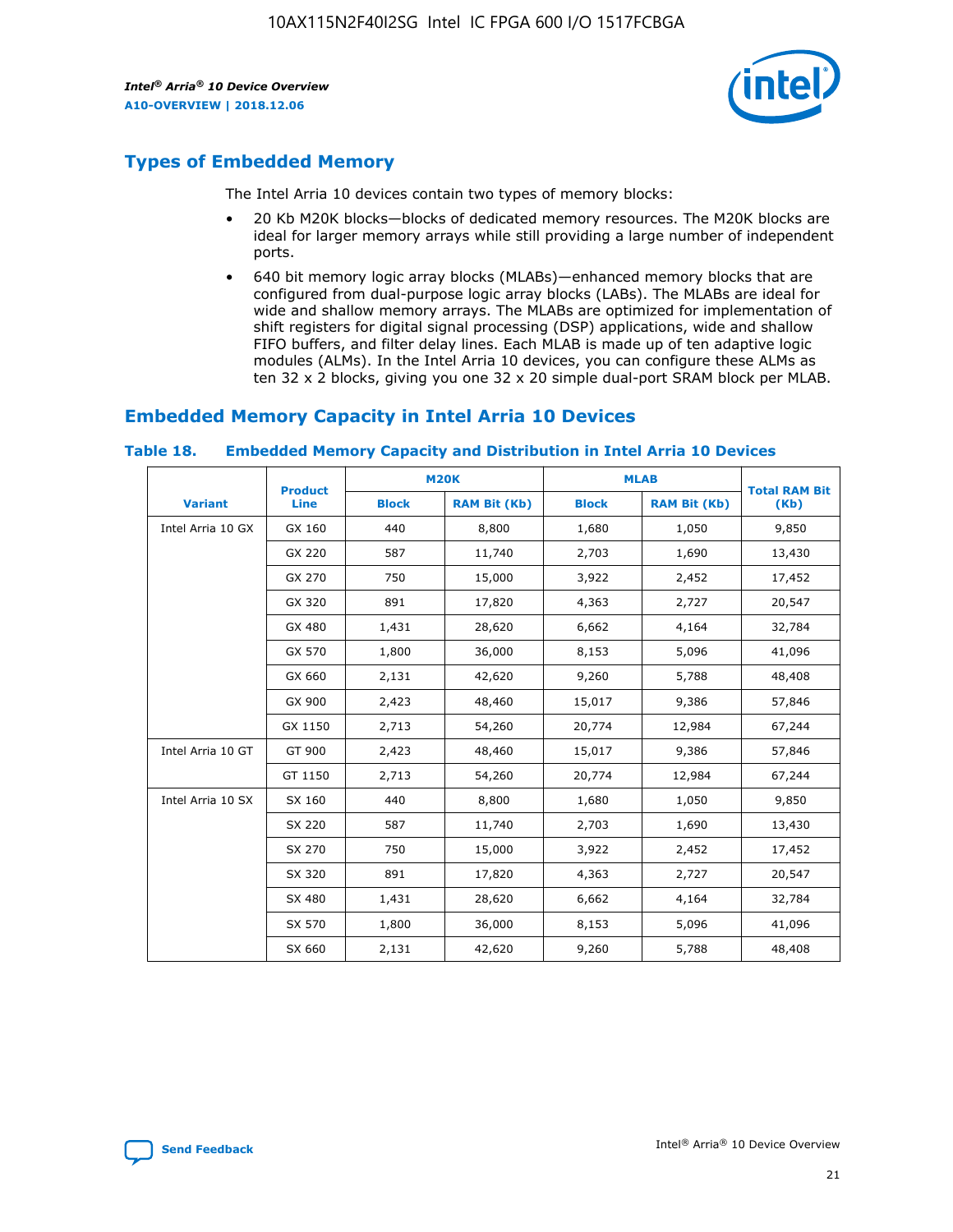![](_page_22_Picture_1.jpeg)

### **Embedded Memory Configurations for Single-port Mode**

#### **Table 19. Single-port Embedded Memory Configurations for Intel Arria 10 Devices**

This table lists the maximum configurations supported for single-port RAM and ROM modes.

| <b>Memory Block</b> | Depth (bits) | <b>Programmable Width</b> |
|---------------------|--------------|---------------------------|
| MLAB                | 32           | x16, x18, or x20          |
|                     | 64(10)       | x8, x9, x10               |
| M20K                | 512          | x40, x32                  |
|                     | 1K           | x20, x16                  |
|                     | 2K           | x10, x8                   |
|                     | 4K           | x5, x4                    |
|                     | 8K           | x2                        |
|                     | 16K          | x1                        |

### **Clock Networks and PLL Clock Sources**

The clock network architecture is based on Intel's global, regional, and peripheral clock structure. This clock structure is supported by dedicated clock input pins, fractional clock synthesis PLLs, and integer I/O PLLs.

### **Clock Networks**

The Intel Arria 10 core clock networks are capable of up to 800 MHz fabric operation across the full industrial temperature range. For the external memory interface, the clock network supports the hard memory controller with speeds up to 2,400 Mbps in a quarter-rate transfer.

To reduce power consumption, the Intel Quartus Prime software identifies all unused sections of the clock network and powers them down.

### **Fractional Synthesis and I/O PLLs**

Intel Arria 10 devices contain up to 32 fractional synthesis PLLs and up to 16 I/O PLLs that are available for both specific and general purpose uses in the core:

- Fractional synthesis PLLs—located in the column adjacent to the transceiver blocks
- I/O PLLs—located in each bank of the 48 I/Os

### **Fractional Synthesis PLLs**

You can use the fractional synthesis PLLs to:

- Reduce the number of oscillators that are required on your board
- Reduce the number of clock pins that are used in the device by synthesizing multiple clock frequencies from a single reference clock source

<sup>(10)</sup> Supported through software emulation and consumes additional MLAB blocks.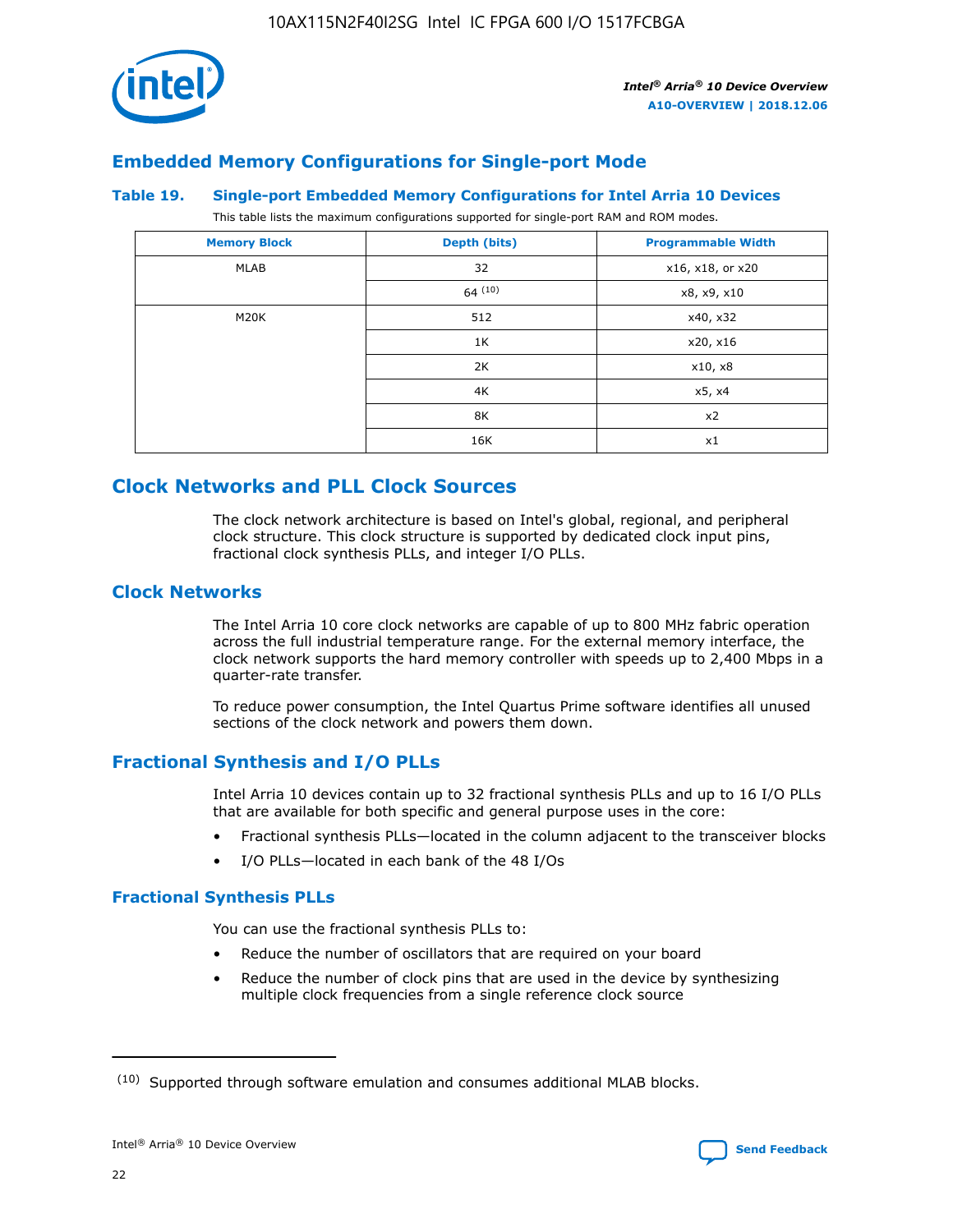![](_page_23_Picture_2.jpeg)

The fractional synthesis PLLs support the following features:

- Reference clock frequency synthesis for transceiver CMU and Advanced Transmit (ATX) PLLs
- Clock network delay compensation
- Zero-delay buffering
- Direct transmit clocking for transceivers
- Independently configurable into two modes:
	- Conventional integer mode equivalent to the general purpose PLL
	- Enhanced fractional mode with third order delta-sigma modulation
- PLL cascading

### **I/O PLLs**

The integer mode I/O PLLs are located in each bank of 48 I/Os. You can use the I/O PLLs to simplify the design of external memory and high-speed LVDS interfaces.

In each I/O bank, the I/O PLLs are adjacent to the hard memory controllers and LVDS SERDES. Because these PLLs are tightly coupled with the I/Os that need to use them, it makes it easier to close timing.

You can use the I/O PLLs for general purpose applications in the core such as clock network delay compensation and zero-delay buffering.

Intel Arria 10 devices support PLL-to-PLL cascading.

### **FPGA General Purpose I/O**

Intel Arria 10 devices offer highly configurable GPIOs. Each I/O bank contains 48 general purpose I/Os and a high-efficiency hard memory controller.

The following list describes the features of the GPIOs:

- Consist of 3 V I/Os for high-voltage application and LVDS I/Os for differential signaling
	- Up to two 3 V I/O banks, available in some devices, that support up to 3 V I/O standards
	- LVDS I/O banks that support up to 1.8 V I/O standards
- Support a wide range of single-ended and differential I/O interfaces
- LVDS speeds up to 1.6 Gbps
- Each LVDS pair of pins has differential input and output buffers, allowing you to configure the LVDS direction for each pair.
- Programmable bus hold and weak pull-up
- Programmable differential output voltage  $(V_{OD})$  and programmable pre-emphasis

![](_page_23_Picture_28.jpeg)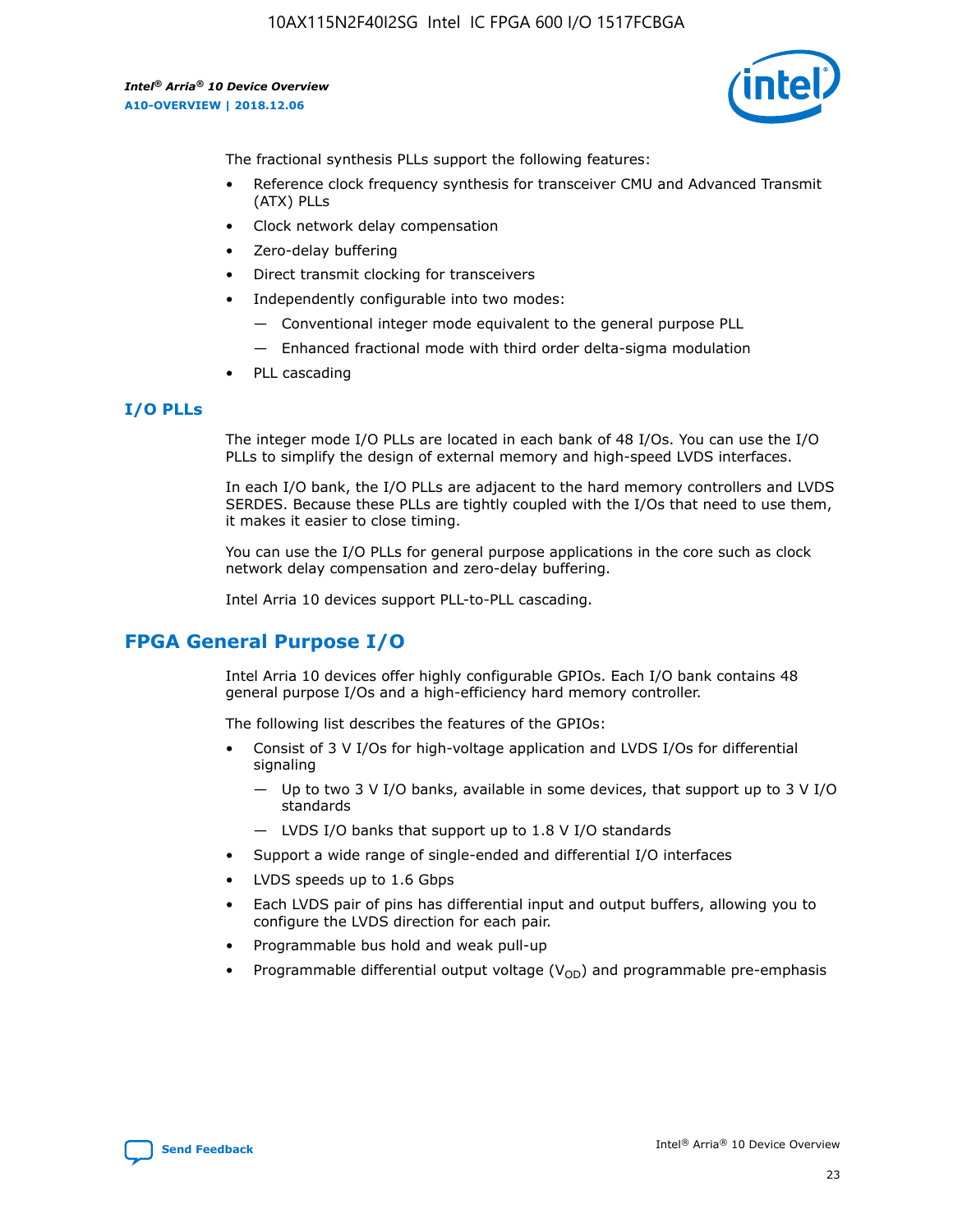![](_page_24_Picture_1.jpeg)

- Series (R<sub>S</sub>) and parallel (R<sub>T</sub>) on-chip termination (OCT) for all I/O banks with OCT calibration to limit the termination impedance variation
- On-chip dynamic termination that has the ability to swap between series and parallel termination, depending on whether there is read or write on a common bus for signal integrity
- Easy timing closure support using the hard read FIFO in the input register path, and delay-locked loop (DLL) delay chain with fine and coarse architecture

### **External Memory Interface**

Intel Arria 10 devices offer massive external memory bandwidth, with up to seven 32 bit DDR4 memory interfaces running at up to 2,400 Mbps. This bandwidth provides additional ease of design, lower power, and resource efficiencies of hardened highperformance memory controllers.

The memory interface within Intel Arria 10 FPGAs and SoCs delivers the highest performance and ease of use. You can configure up to a maximum width of 144 bits when using the hard or soft memory controllers. If required, you can bypass the hard memory controller and use a soft controller implemented in the user logic.

Each I/O contains a hardened DDR read/write path (PHY) capable of performing key memory interface functionality such as read/write leveling, FIFO buffering to lower latency and improve margin, timing calibration, and on-chip termination.

The timing calibration is aided by the inclusion of hard microcontrollers based on Intel's Nios® II technology, specifically tailored to control the calibration of multiple memory interfaces. This calibration allows the Intel Arria 10 device to compensate for any changes in process, voltage, or temperature either within the Intel Arria 10 device itself, or within the external memory device. The advanced calibration algorithms ensure maximum bandwidth and robust timing margin across all operating conditions.

In addition to parallel memory interfaces, Intel Arria 10 devices support serial memory technologies such as the Hybrid Memory Cube (HMC). The HMC is supported by the Intel Arria 10 high-speed serial transceivers which connect up to four HMC links, with each link running at data rates up to 15 Gbps.

### **Related Information**

#### [External Memory Interface Spec Estimator](http://www.altera.com/technology/memory/estimator/mem-emif-index.html)

Provides a parametric tool that allows you to find and compare the performance of the supported external memory interfaces in IntelFPGAs.

### **Memory Standards Supported by Intel Arria 10 Devices**

The I/Os are designed to provide high performance support for existing and emerging external memory standards.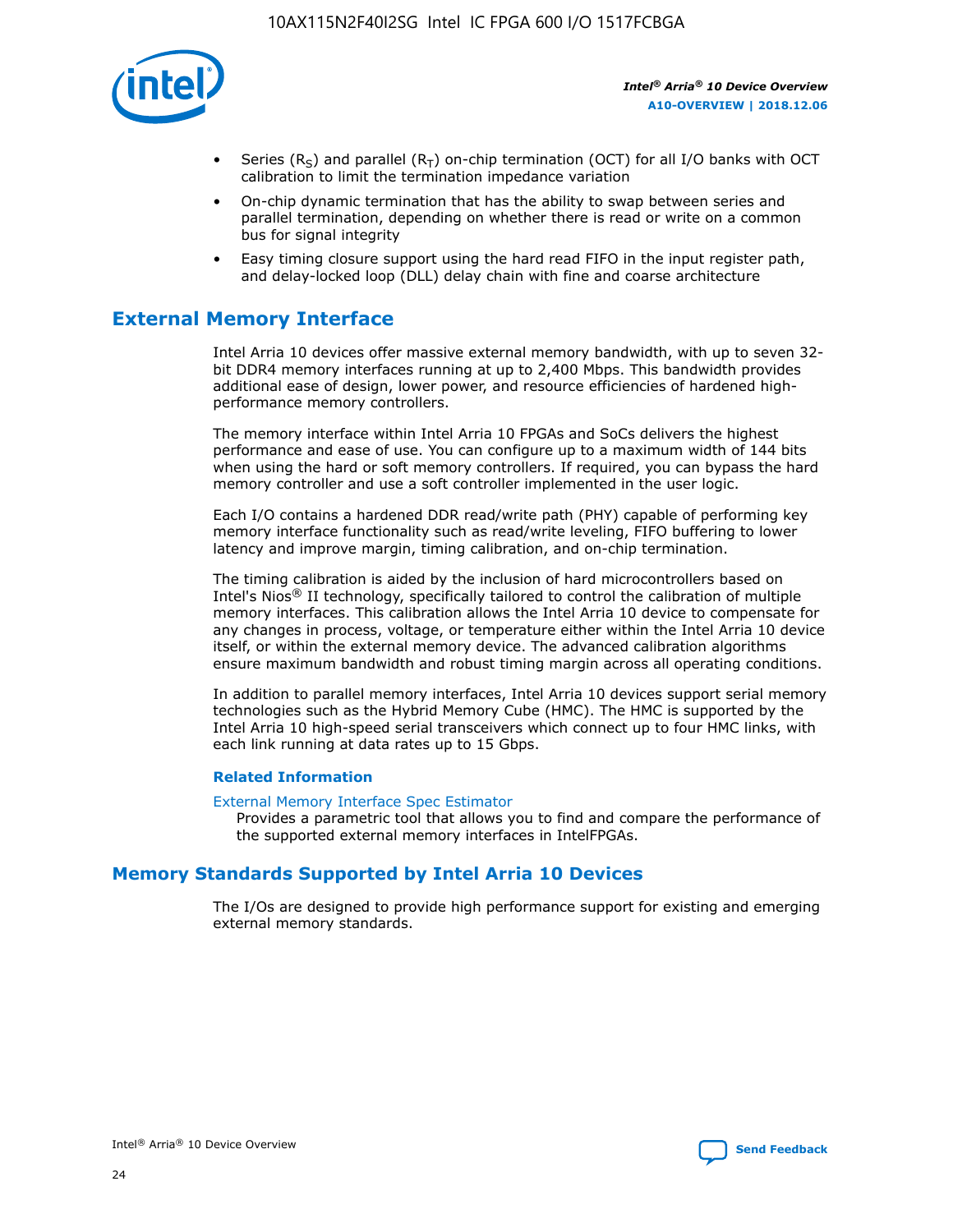![](_page_25_Picture_2.jpeg)

#### **Table 20. Memory Standards Supported by the Hard Memory Controller**

This table lists the overall capability of the hard memory controller. For specific details, refer to the External Memory Interface Spec Estimator and Intel Arria 10 Device Datasheet.

| <b>Memory Standard</b> | <b>Rate Support</b> | <b>Ping Pong PHY Support</b> | <b>Maximum Frequency</b><br>(MHz) |
|------------------------|---------------------|------------------------------|-----------------------------------|
| <b>DDR4 SDRAM</b>      | Quarter rate        | Yes                          | 1,067                             |
|                        |                     |                              | 1,200                             |
| <b>DDR3 SDRAM</b>      | Half rate           | Yes                          | 533                               |
|                        |                     |                              | 667                               |
|                        | Quarter rate        | Yes                          | 1,067                             |
|                        |                     |                              | 1,067                             |
| <b>DDR3L SDRAM</b>     | Half rate           | Yes                          | 533                               |
|                        |                     |                              | 667                               |
|                        | Quarter rate        | Yes                          | 933                               |
|                        |                     |                              | 933                               |
| LPDDR3 SDRAM           | Half rate           |                              | 533                               |
|                        | Quarter rate        |                              | 800                               |

#### **Table 21. Memory Standards Supported by the Soft Memory Controller**

| <b>Memory Standard</b>      | <b>Rate Support</b> | <b>Maximum Frequency</b><br>(MHz) |
|-----------------------------|---------------------|-----------------------------------|
| <b>RLDRAM 3 (11)</b>        | Quarter rate        | 1,200                             |
| ODR IV SRAM <sup>(11)</sup> | Quarter rate        | 1,067                             |
| <b>ODR II SRAM</b>          | Full rate           | 333                               |
|                             | Half rate           | 633                               |
| <b>ODR II+ SRAM</b>         | Full rate           | 333                               |
|                             | Half rate           | 633                               |
| <b>ODR II+ Xtreme SRAM</b>  | Full rate           | 333                               |
|                             | Half rate           | 633                               |

#### **Table 22. Memory Standards Supported by the HPS Hard Memory Controller**

The hard processor system (HPS) is available in Intel Arria 10 SoC devices only.

| <b>Memory Standard</b> | <b>Rate Support</b> | <b>Maximum Frequency</b><br>(MHz) |
|------------------------|---------------------|-----------------------------------|
| <b>DDR4 SDRAM</b>      | Half rate           | 1,200                             |
| <b>DDR3 SDRAM</b>      | Half rate           | 1,067                             |
| <b>DDR3L SDRAM</b>     | Half rate           | 933                               |

<sup>(11)</sup> Intel Arria 10 devices support this external memory interface using hard PHY with soft memory controller.

![](_page_25_Picture_12.jpeg)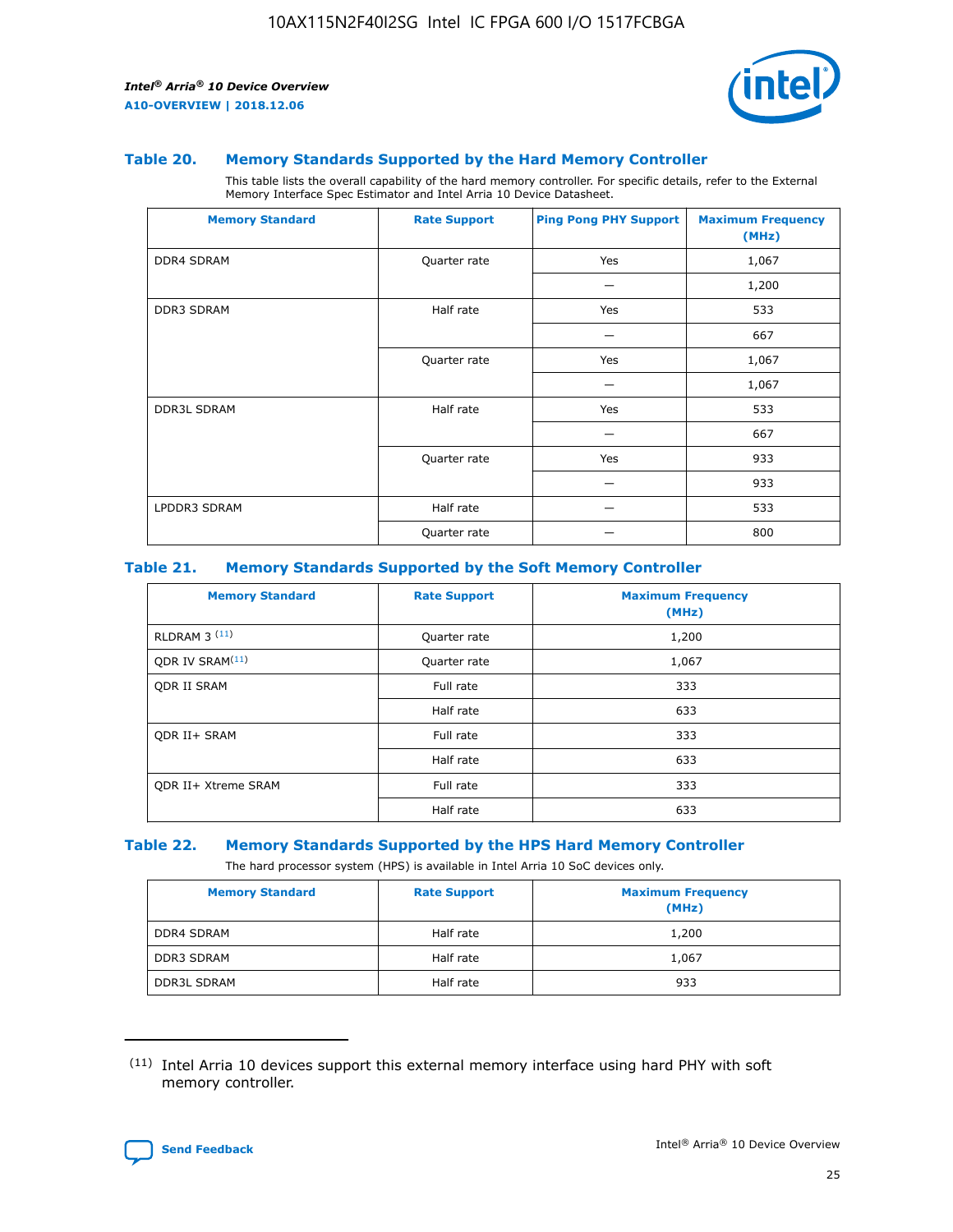![](_page_26_Picture_1.jpeg)

### **Related Information**

#### [Intel Arria 10 Device Datasheet](https://www.intel.com/content/www/us/en/programmable/documentation/mcn1413182292568.html#mcn1413182153340)

Lists the memory interface performance according to memory interface standards, rank or chip select configurations, and Intel Arria 10 device speed grades.

### **PCIe Gen1, Gen2, and Gen3 Hard IP**

Intel Arria 10 devices contain PCIe hard IP that is designed for performance and ease-of-use:

- Includes all layers of the PCIe stack—transaction, data link and physical layers.
- Supports PCIe Gen3, Gen2, and Gen1 Endpoint and Root Port in x1, x2, x4, or x8 lane configuration.
- Operates independently from the core logic—optional configuration via protocol (CvP) allows the PCIe link to power up and complete link training in less than 100 ms while the Intel Arria 10 device completes loading the programming file for the rest of the FPGA.
- Provides added functionality that makes it easier to support emerging features such as Single Root I/O Virtualization (SR-IOV) and optional protocol extensions.
- Provides improved end-to-end datapath protection using ECC.
- Supports FPGA configuration via protocol (CvP) using PCIe at Gen3, Gen2, or Gen1 speed.

#### **Related Information**

PCS Features on page 30

### **Enhanced PCS Hard IP for Interlaken and 10 Gbps Ethernet**

### **Interlaken Support**

The Intel Arria 10 enhanced PCS hard IP provides integrated Interlaken PCS supporting rates up to 25.8 Gbps per lane.

The Interlaken PCS is based on the proven functionality of the PCS developed for Intel's previous generation FPGAs, which demonstrated interoperability with Interlaken ASSP vendors and third-party IP suppliers. The Interlaken PCS is present in every transceiver channel in Intel Arria 10 devices.

### **Related Information**

PCS Features on page 30

### **10 Gbps Ethernet Support**

The Intel Arria 10 enhanced PCS hard IP supports 10GBASE-R PCS compliant with IEEE 802.3 10 Gbps Ethernet (10GbE). The integrated hard IP support for 10GbE and the 10 Gbps transceivers save external PHY cost, board space, and system power.

![](_page_26_Picture_24.jpeg)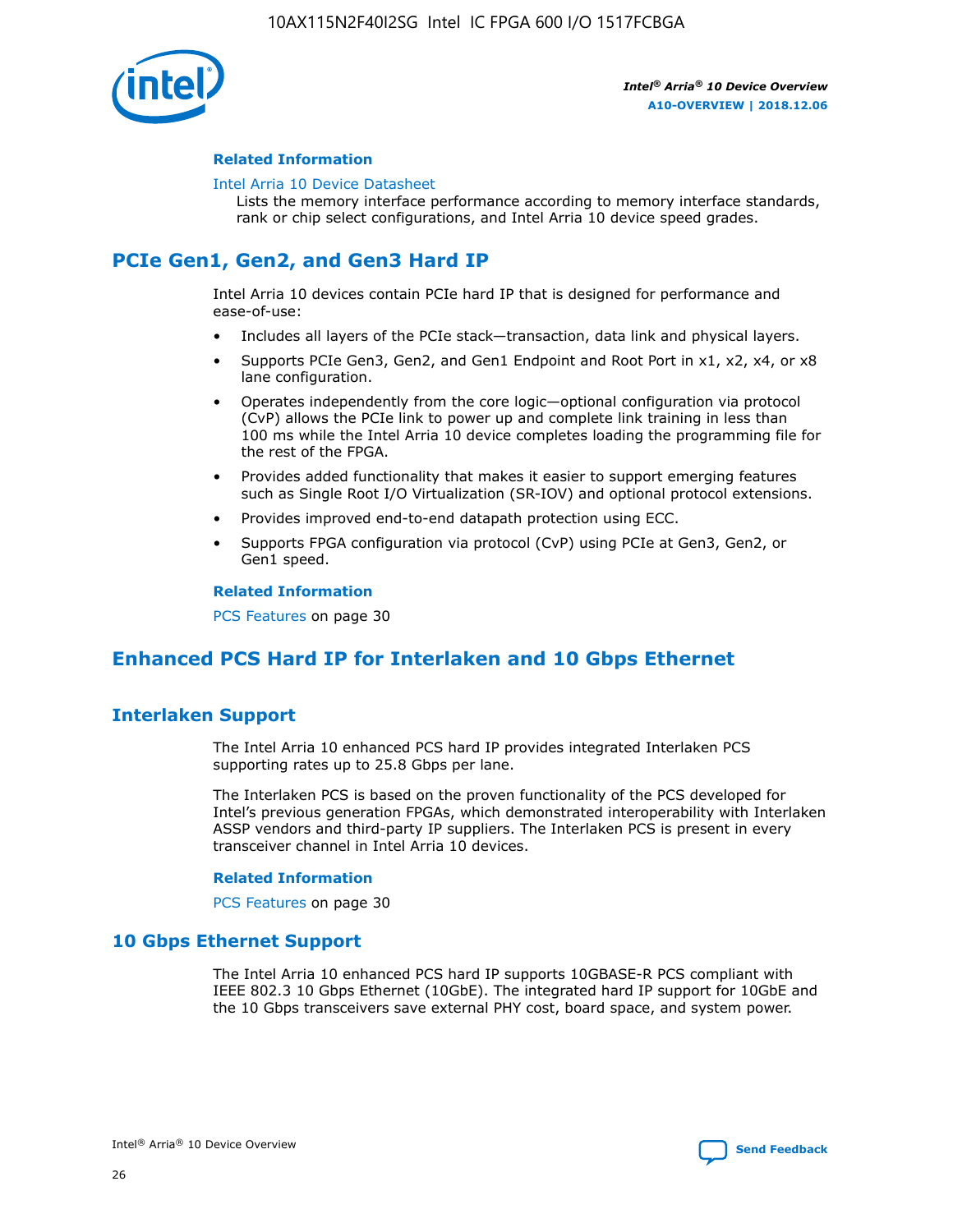![](_page_27_Picture_2.jpeg)

The scalable hard IP supports multiple independent 10GbE ports while using a single PLL for all the 10GBASE-R PCS instantiations, which saves on core logic resources and clock networks:

- Simplifies multiport 10GbE systems compared to XAUI interfaces that require an external XAUI-to-10G PHY.
- Incorporates Electronic Dispersion Compensation (EDC), which enables direct connection to standard 10 Gbps XFP and SFP+ pluggable optical modules.
- Supports backplane Ethernet applications and includes a hard 10GBASE-KR Forward Error Correction (FEC) circuit that you can use for 10 Gbps and 40 Gbps applications.

The 10 Gbps Ethernet PCS hard IP and 10GBASE-KR FEC are present in every transceiver channel.

#### **Related Information**

PCS Features on page 30

### **Low Power Serial Transceivers**

Intel Arria 10 FPGAs and SoCs include lowest power transceivers that deliver high bandwidth, throughput and low latency.

Intel Arria 10 devices deliver the industry's lowest power consumption per transceiver channel:

- 12.5 Gbps transceivers at as low as 242 mW
- 10 Gbps transceivers at as low as 168 mW
- 6 Gbps transceivers at as low as 117 mW

Intel Arria 10 transceivers support various data rates according to application:

- Chip-to-chip and chip-to-module applications—from 1 Gbps up to 25.8 Gbps
- Long reach and backplane applications—from 1 Gbps up to 12.5 with advanced adaptive equalization
- Critical power sensitive applications—from 1 Gbps up to 11.3 Gbps using lower power modes

The combination of 20 nm process technology and architectural advances provide the following benefits:

- Significant reduction in die area and power consumption
- Increase of up to two times in transceiver I/O density compared to previous generation devices while maintaining optimal signal integrity
- Up to 72 total transceiver channels—you can configure up to 6 of these channels to run as fast as 25.8 Gbps
- All channels feature continuous data rate support up to the maximum rated speed

![](_page_27_Picture_25.jpeg)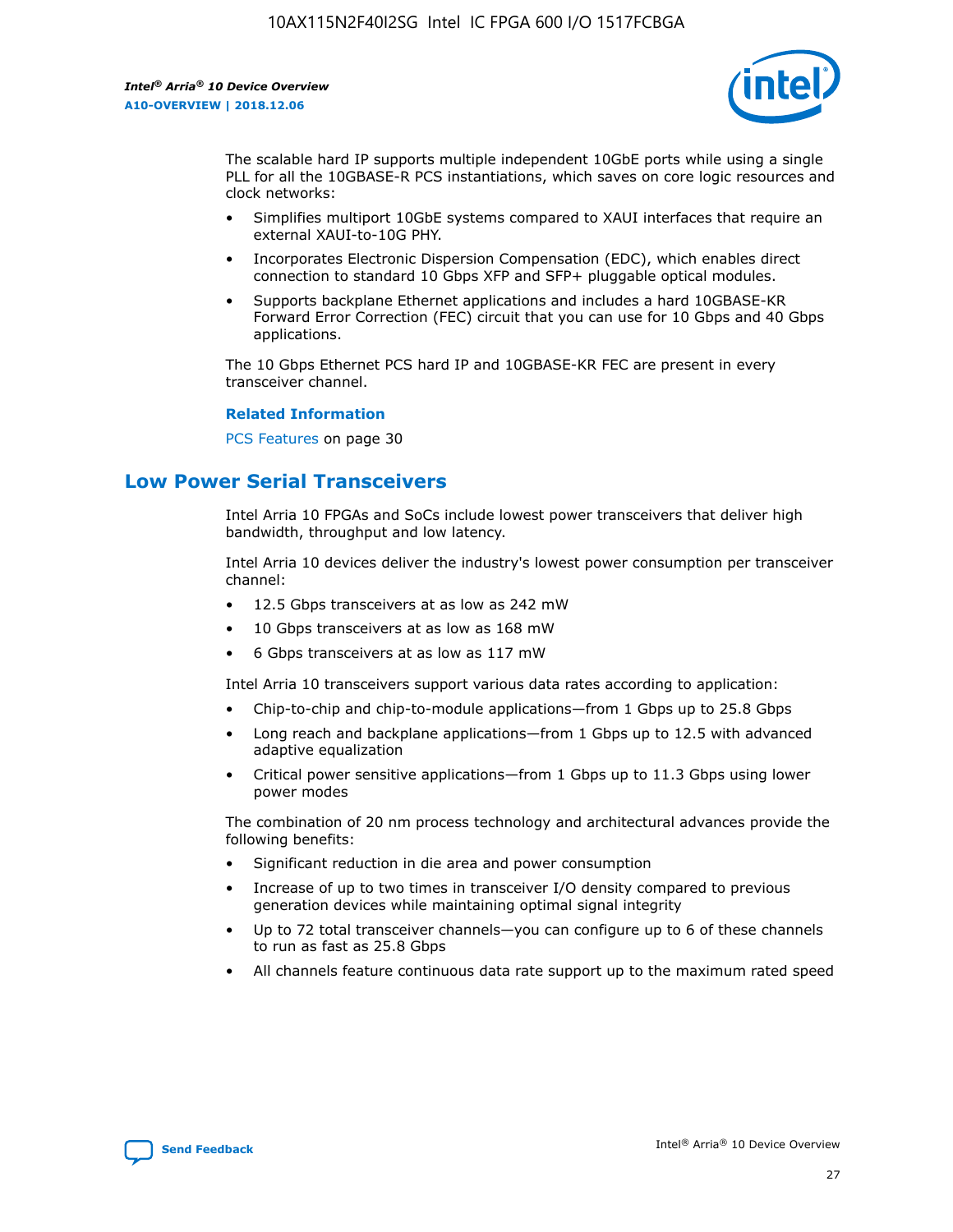![](_page_28_Picture_1.jpeg)

![](_page_28_Figure_3.jpeg)

### **Figure 6. Intel Arria 10 Transceiver Block Architecture**

### **Transceiver Channels**

All transceiver channels feature a dedicated Physical Medium Attachment (PMA) and a hardened Physical Coding Sublayer (PCS).

- The PMA provides primary interfacing capabilities to physical channels.
- The PCS typically handles encoding/decoding, word alignment, and other preprocessing functions before transferring data to the FPGA core fabric.

A transceiver channel consists of a PMA and a PCS block. Most transceiver banks have 6 channels. There are some transceiver banks that contain only 3 channels.

A wide variety of bonded and non-bonded data rate configurations is possible using a highly configurable clock distribution network. Up to 80 independent transceiver data rates can be configured.

The following figures are graphical representations of top views of the silicon die, which correspond to reverse views for flip chip packages. Different Intel Arria 10 devices may have different floorplans than the ones shown in the figures.

![](_page_28_Picture_12.jpeg)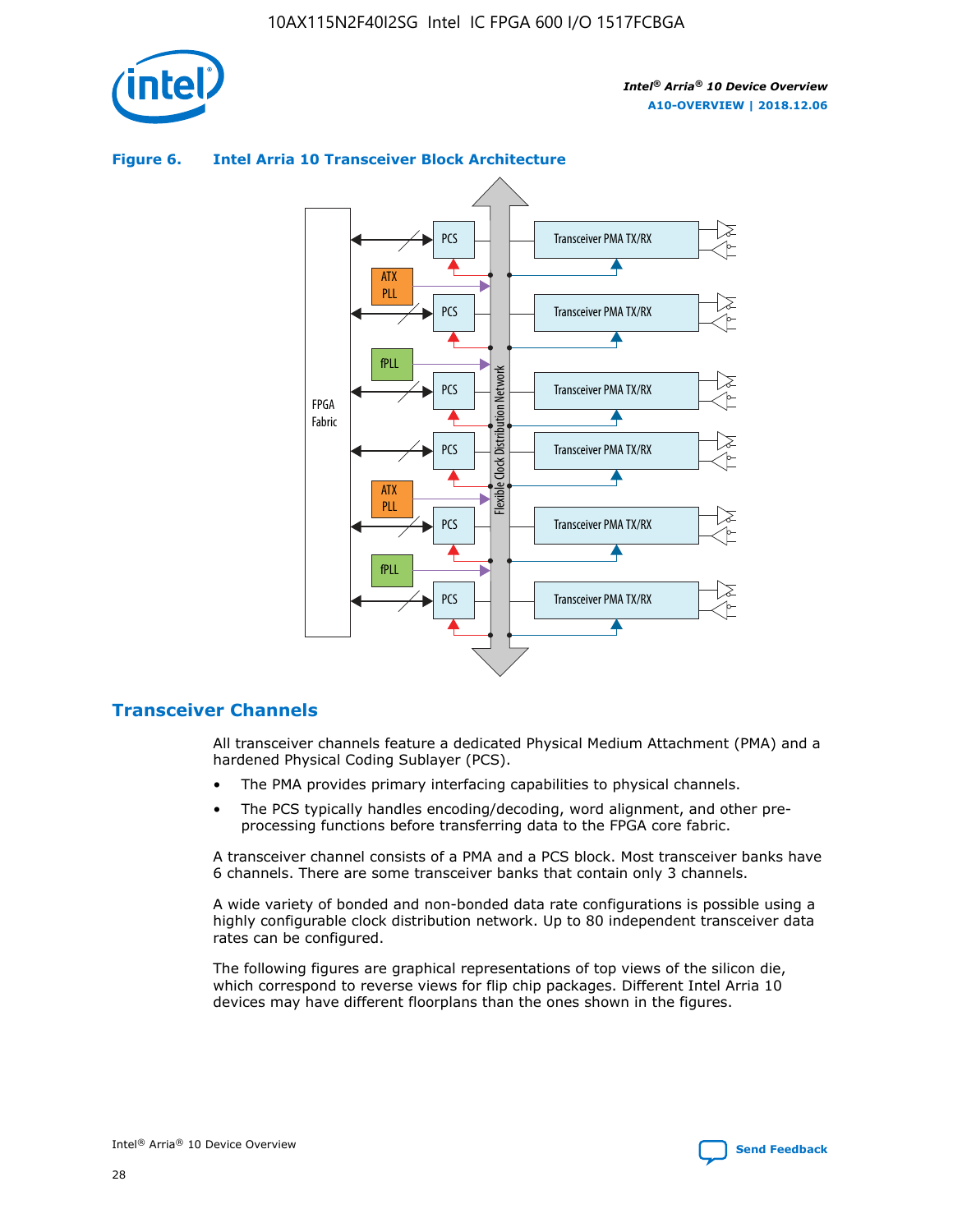![](_page_29_Picture_2.jpeg)

### **Figure 7. Device Chip Overview for Intel Arria 10 GX and GT Devices**

![](_page_29_Figure_4.jpeg)

M20K Internal Memory Blocks Core Logic Fabric Transceiver Channels Hard IP Per Transceiver: Standard PCS and Enhanced PCS Hard IPs PCI Express Gen3 Hard IP Fractional PLLs M20K Internal Memory Blocks PCI Express Gen3 Hard IP Variable Precision DSP Blocks I/O PLLs Hard Memory Controllers, General-Purpose I/O Cells, LVDS Hard Processor Subsystem, Dual-Core ARM Cortex A9 M20K Internal Memory Blocks Variable Precision DSP Blocks M20K Internal Memory Blocks Core Logic Fabric I/O PLLs Hard Memory Controllers, General-Purpose I/O Cells, LVDS M20K Internal Memory Blocks Variable Precision DSP Blocks M20K Internal Memory Blocks Transceiver Channels Hard IP Per Transceiver: Standard PCS and Enhanced PCS Hard IPs PCI Express Gen3 Hard IP Fractional PLLs PCI Express Gen3 Hard IP  $\ddot{\cdot}$ Hard PCS Transceiver PMA fPLL ATX (LC) Hard PCS Transceiver PMA **Transmit** Hard PCS Transceiver PMA PLL fPLL Hard PCS Transceiver PMA Transceiver Clock Networks ATX (LC) Hard PCS Transceiver PMA Transmi Hard PCS Transceiver PMA PLL fPLL Hard PCS Transceiver PMA Transceiver PMA Hard PCS ATX (LC) **Transmit** Hard PCS Transceiver PMA PLL Unused transceiver chann can be used as additional transceiver transmit PLLs

### **PMA Features**

Intel Arria 10 transceivers provide exceptional signal integrity at data rates up to 25.8 Gbps. Clocking options include ultra-low jitter ATX PLLs (LC tank based), clock multiplier unit (CMU) PLLs, and fractional PLLs.

![](_page_29_Picture_8.jpeg)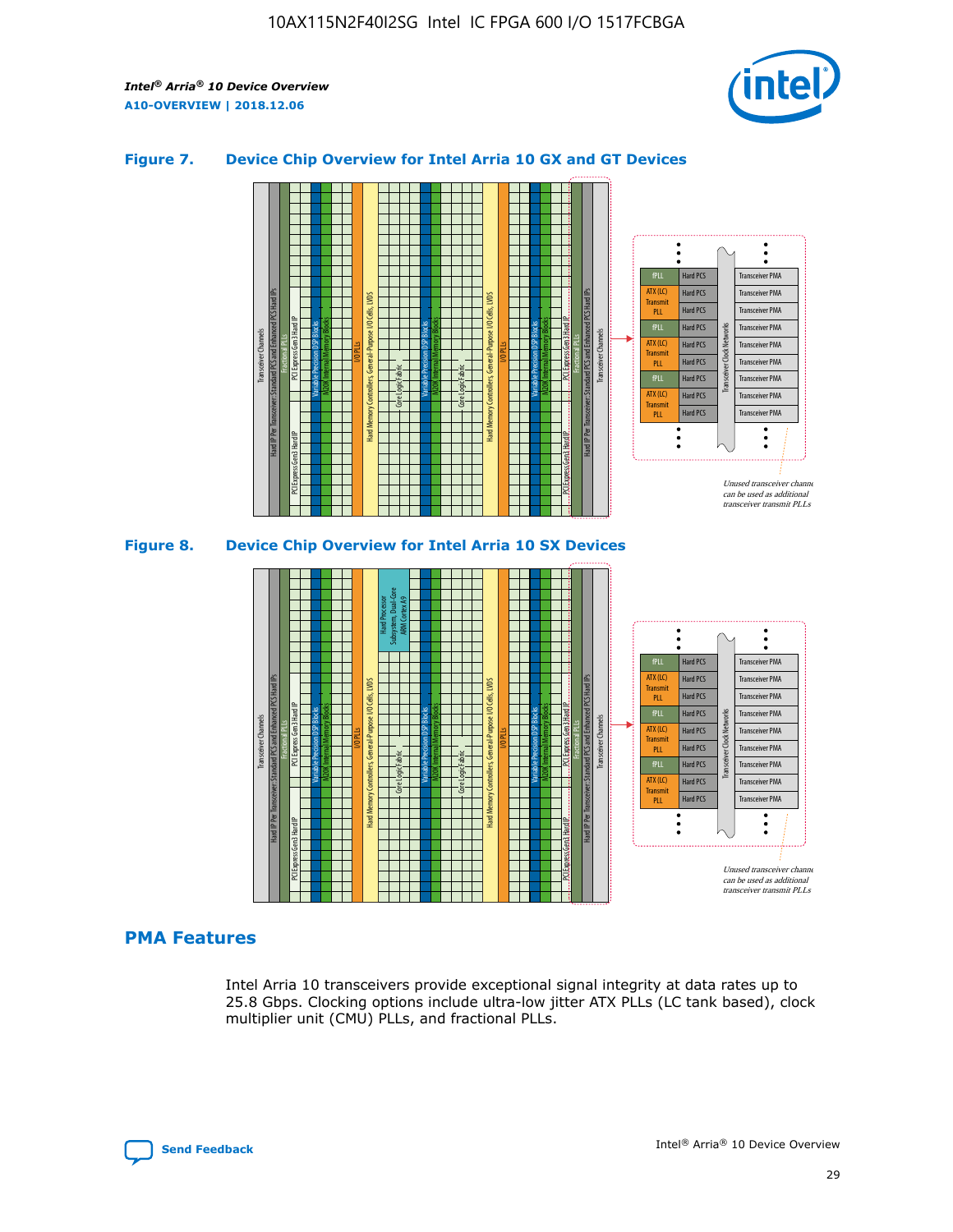![](_page_30_Picture_1.jpeg)

Each transceiver channel contains a channel PLL that can be used as the CMU PLL or clock data recovery (CDR) PLL. In CDR mode, the channel PLL recovers the receiver clock and data in the transceiver channel. Up to 80 independent data rates can be configured on a single Intel Arria 10 device.

### **Table 23. PMA Features of the Transceivers in Intel Arria 10 Devices**

| <b>Feature</b>                                             | <b>Capability</b>                                                                                                                                                                                                             |
|------------------------------------------------------------|-------------------------------------------------------------------------------------------------------------------------------------------------------------------------------------------------------------------------------|
| Chip-to-Chip Data Rates                                    | 1 Gbps to 17.4 Gbps (Intel Arria 10 GX devices)<br>1 Gbps to 25.8 Gbps (Intel Arria 10 GT devices)                                                                                                                            |
| Backplane Support                                          | Drive backplanes at data rates up to 12.5 Gbps                                                                                                                                                                                |
| Optical Module Support                                     | SFP+/SFP, XFP, CXP, QSFP/QSFP28, CFP/CFP2/CFP4                                                                                                                                                                                |
| Cable Driving Support                                      | SFP+ Direct Attach, PCI Express over cable, eSATA                                                                                                                                                                             |
| Transmit Pre-Emphasis                                      | 4-tap transmit pre-emphasis and de-emphasis to compensate for system channel loss                                                                                                                                             |
| Continuous Time Linear<br>Equalizer (CTLE)                 | Dual mode, high-gain, and high-data rate, linear receive equalization to compensate for<br>system channel loss                                                                                                                |
| Decision Feedback Equalizer<br>(DFE)                       | 7-fixed and 4-floating tap DFE to equalize backplane channel loss in the presence of<br>crosstalk and noisy environments                                                                                                      |
| Variable Gain Amplifier                                    | Optimizes the signal amplitude prior to the CDR sampling and operates in fixed and<br>adaptive modes                                                                                                                          |
| Altera Digital Adaptive<br>Parametric Tuning (ADAPT)       | Fully digital adaptation engine to automatically adjust all link equalization parameters-<br>including CTLE, DFE, and variable gain amplifier blocks—that provide optimal link margin<br>without intervention from user logic |
| Precision Signal Integrity<br>Calibration Engine (PreSICE) | Hardened calibration controller to quickly calibrate all transceiver control parameters on<br>power-up, which provides the optimal signal integrity and jitter performance                                                    |
| Advanced Transmit (ATX)<br><b>PLL</b>                      | Low jitter ATX (LC tank based) PLLs with continuous tuning range to cover a wide range of<br>standard and proprietary protocols                                                                                               |
| <b>Fractional PLLs</b>                                     | On-chip fractional frequency synthesizers to replace on-board crystal oscillators and reduce<br>system cost                                                                                                                   |
| Digitally Assisted Analog<br><b>CDR</b>                    | Superior jitter tolerance with fast lock time                                                                                                                                                                                 |
| Dynamic Partial<br>Reconfiguration                         | Allows independent control of the Avalon memory-mapped interface of each transceiver<br>channel for the highest transceiver flexibility                                                                                       |
| Multiple PCS-PMA and PCS-<br>PLD interface widths          | 8-, 10-, 16-, 20-, 32-, 40-, or 64-bit interface widths for flexibility of deserialization width,<br>encoding, and reduced latency                                                                                            |

### **PCS Features**

This table summarizes the Intel Arria 10 transceiver PCS features. You can use the transceiver PCS to support a wide range of protocols ranging from 1 Gbps to 25.8 Gbps.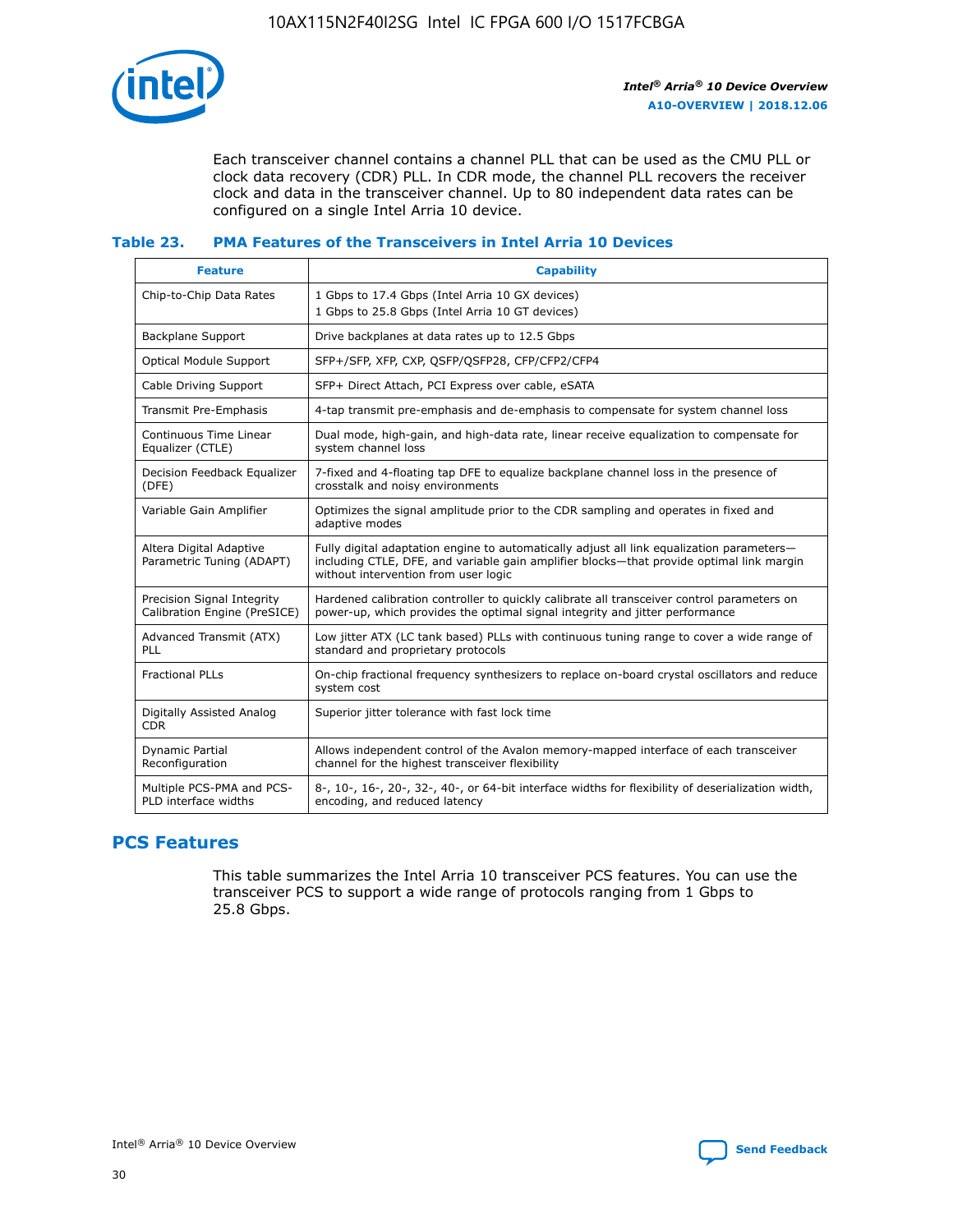![](_page_31_Picture_2.jpeg)

| <b>PCS</b>    | <b>Description</b>                                                                                                                                                                                                                                                                                                                                                                                             |
|---------------|----------------------------------------------------------------------------------------------------------------------------------------------------------------------------------------------------------------------------------------------------------------------------------------------------------------------------------------------------------------------------------------------------------------|
| Standard PCS  | Operates at a data rate up to 12 Gbps<br>Supports protocols such as PCI-Express, CPRI 4.2+, GigE, IEEE 1588 in Hard PCS<br>Implements other protocols using Basic/Custom (Standard PCS) transceiver<br>configuration rules.                                                                                                                                                                                    |
| Enhanced PCS  | Performs functions common to most serial data industry standards, such as word<br>alignment, encoding/decoding, and framing, before data is sent or received off-chip<br>through the PMA<br>• Handles data transfer to and from the FPGA fabric<br>Handles data transfer internally to and from the PMA<br>Provides frequency compensation<br>Performs channel bonding for multi-channel low skew applications |
| PCIe Gen3 PCS | Supports the seamless switching of Data and Clock between the Gen1, Gen2, and Gen3<br>data rates<br>Provides support for PIPE 3.0 features<br>Supports the PIPE interface with the Hard IP enabled, as well as with the Hard IP<br>bypassed                                                                                                                                                                    |

#### **Related Information**

- PCIe Gen1, Gen2, and Gen3 Hard IP on page 26
- Interlaken Support on page 26
- 10 Gbps Ethernet Support on page 26

### **PCS Protocol Support**

This table lists some of the protocols supported by the Intel Arria 10 transceiver PCS. For more information about the blocks in the transmitter and receiver data paths, refer to the related information.

| <b>Protocol</b>                                 | <b>Data Rate</b><br>(Gbps) | <b>Transceiver IP</b>       | <b>PCS Support</b>                      |
|-------------------------------------------------|----------------------------|-----------------------------|-----------------------------------------|
| PCIe Gen3 x1, x2, x4, x8                        | 8.0                        | Native PHY (PIPE)           | Standard PCS and PCIe<br>Gen3 PCS       |
| PCIe Gen2 x1, x2, x4, x8                        | 5.0                        | Native PHY (PIPE)           | <b>Standard PCS</b>                     |
| PCIe Gen1 x1, x2, x4, x8                        | 2.5                        | Native PHY (PIPE)           | Standard PCS                            |
| 1000BASE-X Gigabit Ethernet                     | 1.25                       | Native PHY                  | <b>Standard PCS</b>                     |
| 1000BASE-X Gigabit Ethernet with<br>IEEE 1588v2 | 1.25                       | Native PHY                  | Standard PCS                            |
| 10GBASE-R                                       | 10.3125                    | Native PHY                  | <b>Enhanced PCS</b>                     |
| 10GBASE-R with IEEE 1588v2                      | 10.3125                    | Native PHY                  | <b>Enhanced PCS</b>                     |
| 10GBASE-R with KR FEC                           | 10.3125                    | Native PHY                  | <b>Enhanced PCS</b>                     |
| 10GBASE-KR and 1000BASE-X                       | 10.3125                    | 1G/10GbE and 10GBASE-KR PHY | Standard PCS and<br><b>Enhanced PCS</b> |
| Interlaken (CEI-6G/11G)                         | 3.125 to 17.4              | Native PHY                  | <b>Enhanced PCS</b>                     |
| SFI-S/SFI-5.2                                   | 11.2                       | Native PHY                  | <b>Enhanced PCS</b>                     |
| $10G$ SDI                                       | 10.692                     | Native PHY                  | <b>Enhanced PCS</b>                     |
|                                                 |                            |                             | continued                               |

![](_page_31_Picture_11.jpeg)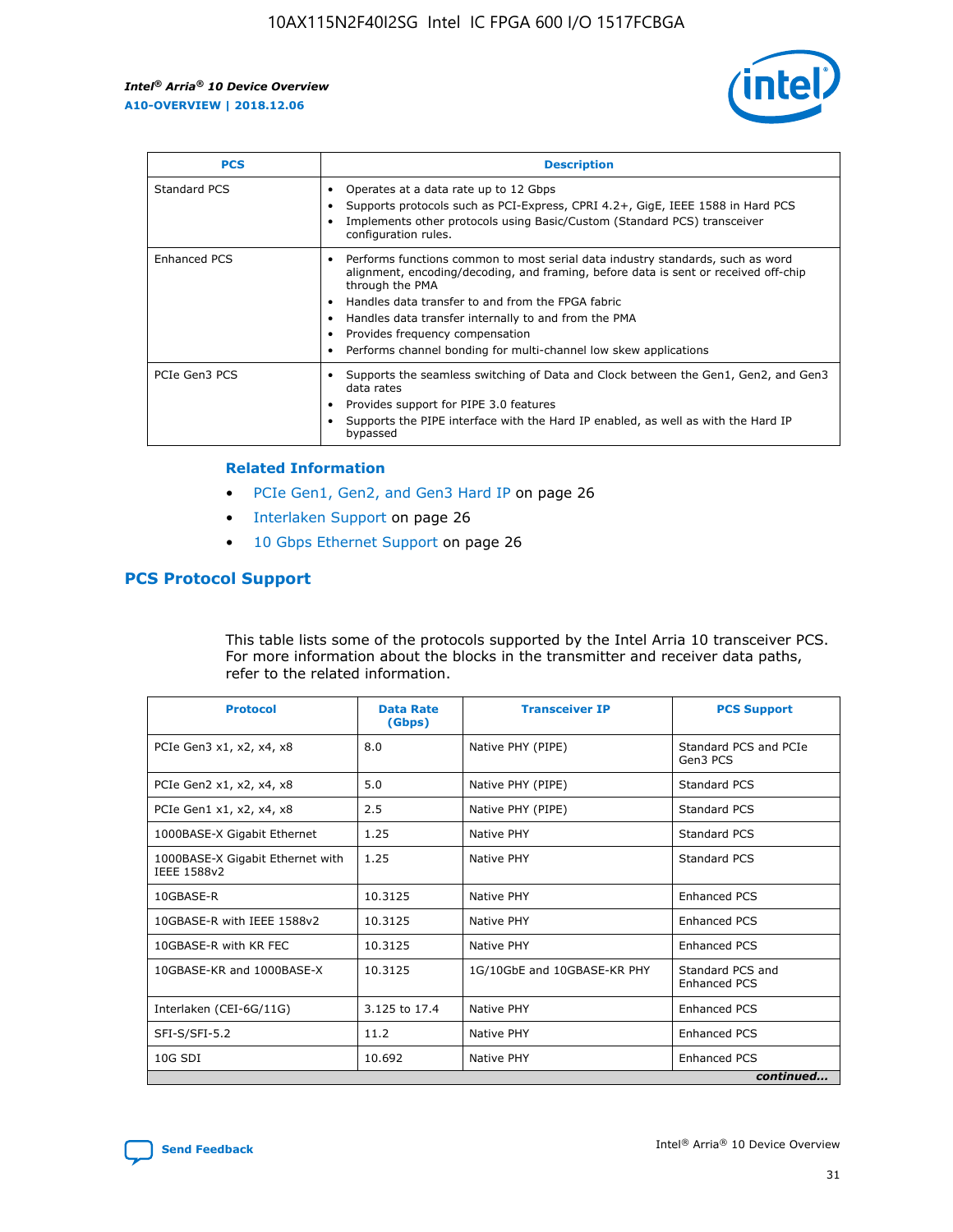![](_page_32_Picture_1.jpeg)

| <b>Protocol</b>      | <b>Data Rate</b><br>(Gbps) | <b>Transceiver IP</b> | <b>PCS Support</b> |
|----------------------|----------------------------|-----------------------|--------------------|
| CPRI 6.0 (64B/66B)   | 0.6144 to<br>10.1376       | Native PHY            | Enhanced PCS       |
| CPRI 4.2 (8B/10B)    | 0.6144 to<br>9.8304        | Native PHY            | Standard PCS       |
| OBSAI RP3 v4.2       | 0.6144 to 6.144            | Native PHY            | Standard PCS       |
| SD-SDI/HD-SDI/3G-SDI | $0.143(12)$ to<br>2.97     | Native PHY            | Standard PCS       |

### **Related Information**

#### [Intel Arria 10 Transceiver PHY User Guide](https://www.intel.com/content/www/us/en/programmable/documentation/nik1398707230472.html#nik1398707091164)

Provides more information about the supported transceiver protocols and PHY IP, the PMA architecture, and the standard, enhanced, and PCIe Gen3 PCS architecture.

### **SoC with Hard Processor System**

Each SoC device combines an FPGA fabric and a hard processor system (HPS) in a single device. This combination delivers the flexibility of programmable logic with the power and cost savings of hard IP in these ways:

- Reduces board space, system power, and bill of materials cost by eliminating a discrete embedded processor
- Allows you to differentiate the end product in both hardware and software, and to support virtually any interface standard
- Extends the product life and revenue through in-field hardware and software updates

 $(12)$  The 0.143 Gbps data rate is supported using oversampling of user logic that you must implement in the FPGA fabric.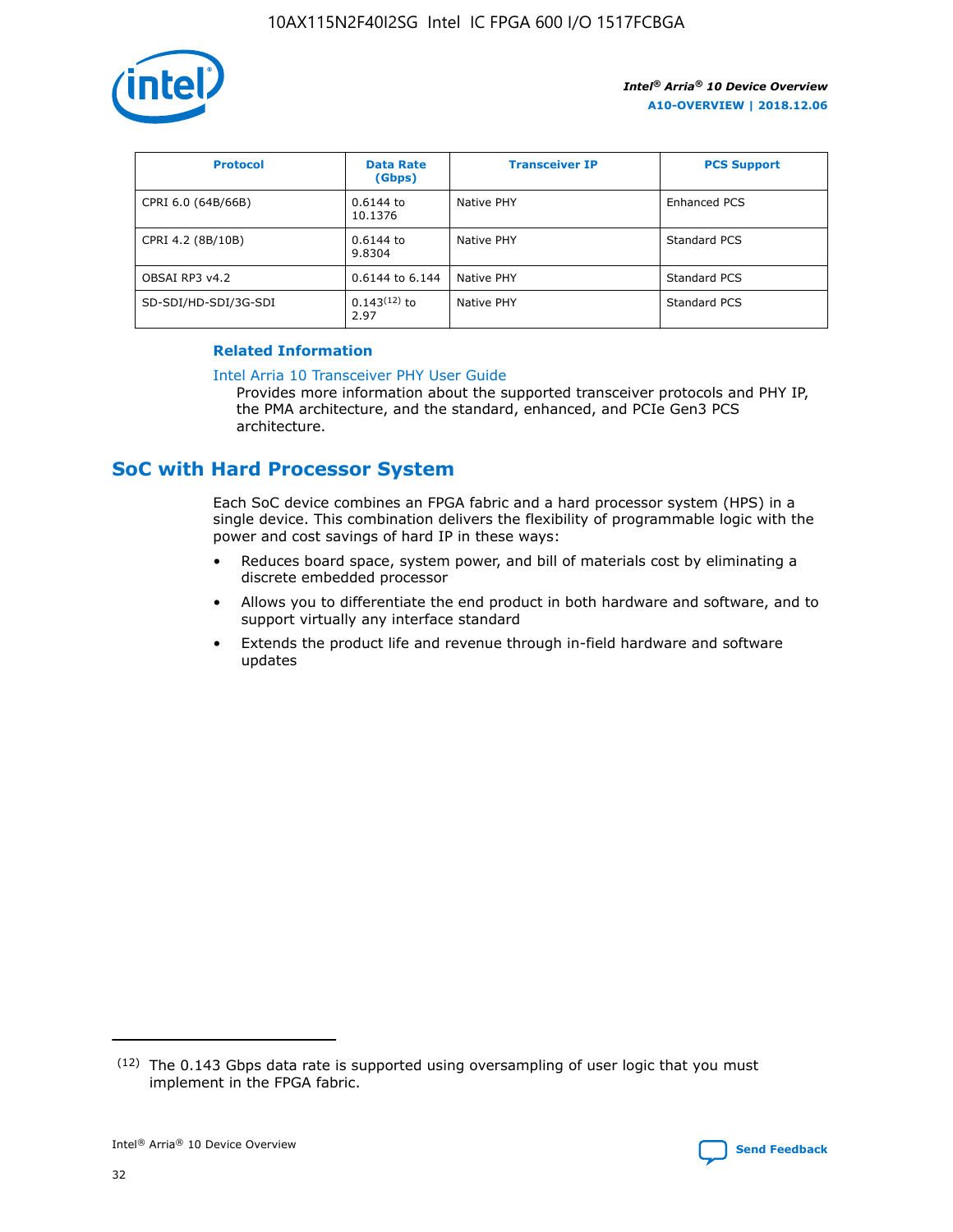![](_page_33_Picture_2.jpeg)

#### **Figure 9. HPS Block Diagram**

This figure shows a block diagram of the HPS with the dual ARM Cortex-A9 MPCore processor.

![](_page_33_Figure_5.jpeg)

### **Key Advantages of 20-nm HPS**

The 20-nm HPS strikes a balance between enabling maximum software compatibility with 28-nm SoCs while still improving upon the 28-nm HPS architecture. These improvements address the requirements of the next generation target markets such as wireless and wireline communications, compute and storage equipment, broadcast and military in terms of performance, memory bandwidth, connectivity via backplane and security.

![](_page_33_Picture_8.jpeg)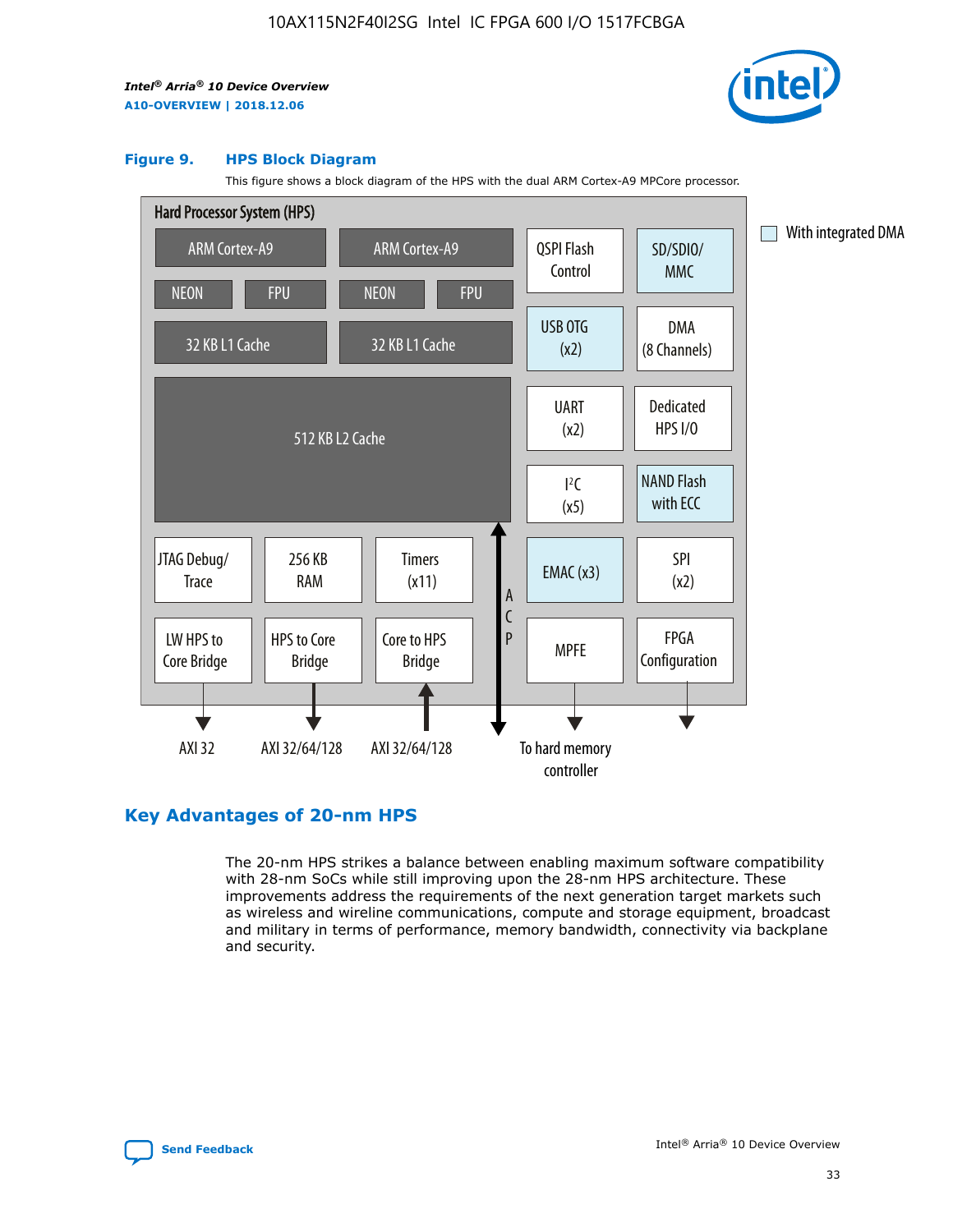![](_page_34_Picture_1.jpeg)

### **Table 24. Improvements in 20 nm HPS**

This table lists the key improvements of the 20 nm HPS compared to the 28 nm HPS.

| Advantages/<br><b>Improvements</b>                          | <b>Description</b>                                                                                                                                                                                                                                                                                                                                                                                                                                                                                                                                                                                                                                                                                                                                                                                                                                                                                                                                |
|-------------------------------------------------------------|---------------------------------------------------------------------------------------------------------------------------------------------------------------------------------------------------------------------------------------------------------------------------------------------------------------------------------------------------------------------------------------------------------------------------------------------------------------------------------------------------------------------------------------------------------------------------------------------------------------------------------------------------------------------------------------------------------------------------------------------------------------------------------------------------------------------------------------------------------------------------------------------------------------------------------------------------|
| Increased performance and<br>overdrive capability           | While the nominal processor frequency is 1.2 GHz, the 20 nm HPS offers an "overdrive"<br>feature which enables a higher processor operating frequency. This requires a higher supply<br>voltage value that is unique to the HPS and may require a separate regulator.                                                                                                                                                                                                                                                                                                                                                                                                                                                                                                                                                                                                                                                                             |
| Increased processor memory<br>bandwidth and DDR4<br>support | Up to 64-bit DDR4 memory at 2,400 Mbps support is available for the processor. The hard<br>memory controller for the HPS comprises a multi-port front end that manages connections<br>to a single port memory controller. The multi-port front end allows logic core and the HPS<br>to share ports and thereby the available bandwidth of the memory controller.                                                                                                                                                                                                                                                                                                                                                                                                                                                                                                                                                                                  |
| Flexible I/O sharing                                        | An advanced I/O pin muxing scheme allows improved sharing of I/O between the HPS and<br>the core logic. The following types of I/O are available for SoC:<br>$\bullet$<br>17 dedicated I/Os-physically located inside the HPS block and are not accessible to<br>logic within the core. The 17 dedicated I/Os are used for HPS clock, resets, and<br>interfacing with boot devices, QSPI, and SD/MMC.<br>48 direct shared I/O-located closest to the HPS block and are ideal for high speed HPS<br>$\bullet$<br>peripherals such as EMAC, USB, and others. There is one bank of 48 I/Os that supports<br>direct sharing where the 48 I/Os can be shared 12 I/Os at a time.<br>Standard (shared) I/O-all standard I/Os can be shared by the HPS peripherals and any<br>logic within the core. For designs where more than 48 I/Os are required to fully use all<br>the peripherals in the HPS, these I/Os can be connected through the core logic. |
| <b>EMAC</b> core                                            | Three EMAC cores are available in the HPS. The EMAC cores enable an application to<br>support two redundant Ethernet connections; for example, backplane, or two EMAC cores<br>for managing IEEE 1588 time stamp information while allowing a third EMAC core for debug<br>and configuration. All three EMACs can potentially share the same time stamps, simplifying<br>the 1588 time stamping implementation. A new serial time stamp interface allows core<br>logic to access and read the time stamp values. The integrated EMAC controllers can be<br>connected to external Ethernet PHY through the provided MDIO or I <sup>2</sup> C interface.                                                                                                                                                                                                                                                                                            |
| On-chip memory                                              | The on-chip memory is updated to 256 KB support and can support larger data sets and<br>real time algorithms.                                                                                                                                                                                                                                                                                                                                                                                                                                                                                                                                                                                                                                                                                                                                                                                                                                     |
| <b>ECC</b> enhancements                                     | Improvements in L2 Cache ECC management allow identification of errors down to the<br>address level. ECC enhancements also enable improved error injection and status reporting<br>via the introduction of new memory mapped access to syndrome and data signals.                                                                                                                                                                                                                                                                                                                                                                                                                                                                                                                                                                                                                                                                                 |
| HPS to FPGA Interconnect<br>Backbone                        | Although the HPS and the Logic Core can operate independently, they are tightly coupled<br>via a high-bandwidth system interconnect built from high-performance ARM AMBA AXI bus<br>bridges. IP bus masters in the FPGA fabric have access to HPS bus slaves via the FPGA-to-<br>HPS interconnect. Similarly, HPS bus masters have access to bus slaves in the core fabric<br>via the HPS-to-FPGA bridge. Both bridges are AMBA AXI-3 compliant and support<br>simultaneous read and write transactions. Up to three masters within the core fabric can<br>share the HPS SDRAM controller with the processor. Additionally, the processor can be used<br>to configure the core fabric under program control via a dedicated 32-bit configuration port.                                                                                                                                                                                            |
| FPGA configuration and HPS<br>booting                       | The FPGA fabric and HPS in the SoCs are powered independently. You can reduce the clock<br>frequencies or gate the clocks to reduce dynamic power.<br>You can configure the FPGA fabric and boot the HPS independently, in any order, providing<br>you with more design flexibility.                                                                                                                                                                                                                                                                                                                                                                                                                                                                                                                                                                                                                                                              |
| Security                                                    | New security features have been introduced for anti-tamper management, secure boot,<br>encryption (AES), and authentication (SHA).                                                                                                                                                                                                                                                                                                                                                                                                                                                                                                                                                                                                                                                                                                                                                                                                                |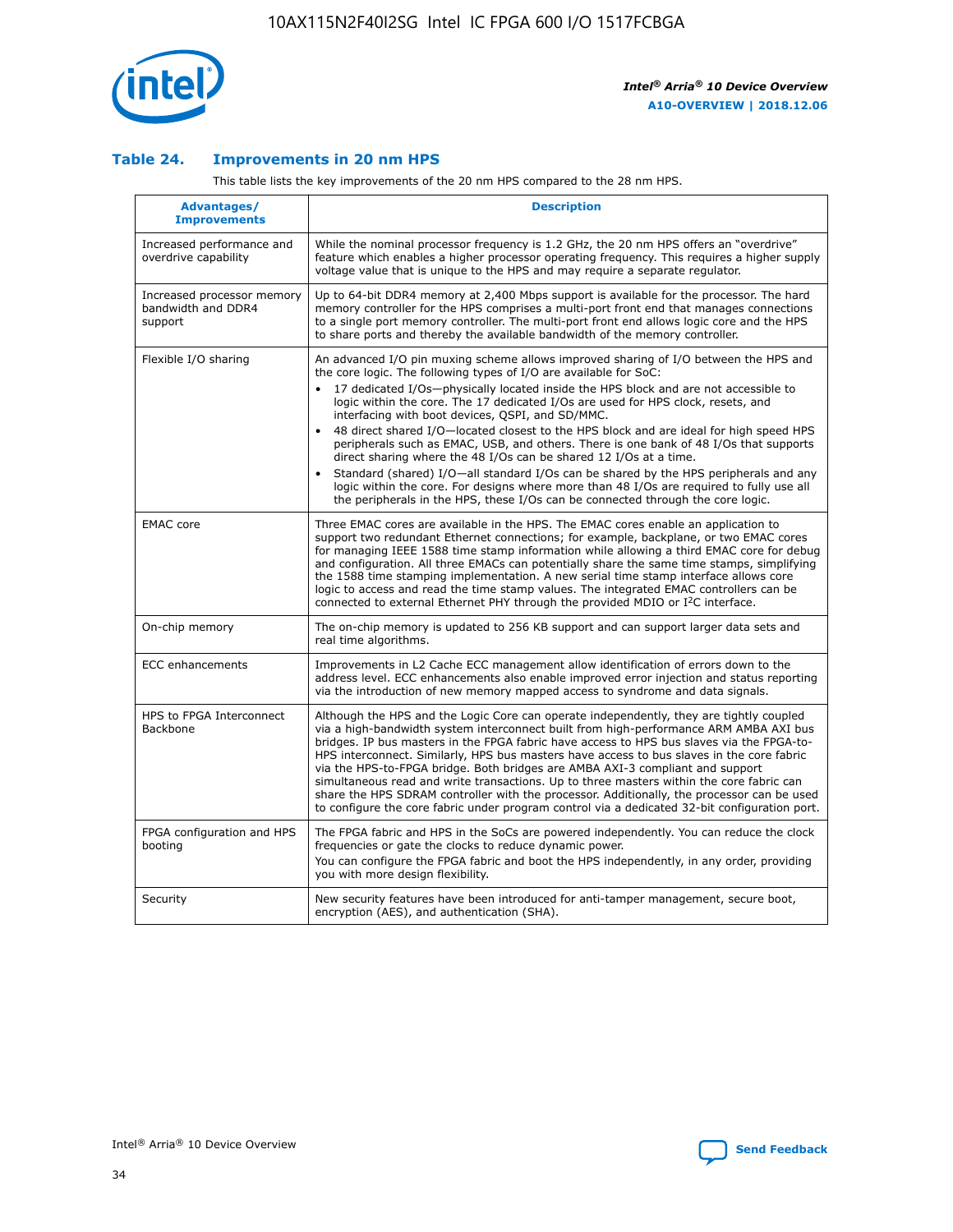![](_page_35_Picture_2.jpeg)

### **Features of the HPS**

The HPS has the following features:

- 1.2-GHz, dual-core ARM Cortex-A9 MPCore processor with up to 1.5-GHz via overdrive
	- ARMv7-A architecture that runs 32-bit ARM instructions, 16-bit and 32-bit Thumb instructions, and 8-bit Java byte codes in Jazelle style
	- Superscalar, variable length, out-of-order pipeline with dynamic branch prediction
	- Instruction Efficiency 2.5 MIPS/MHz, which provides total performance of 7500 MIPS at 1.5 GHz
- Each processor core includes:
	- 32 KB of L1 instruction cache, 32 KB of L1 data cache
	- Single- and double-precision floating-point unit and NEON media engine
	- CoreSight debug and trace technology
	- Snoop Control Unit (SCU) and Acceleration Coherency Port (ACP)
- 512 KB of shared L2 cache
- 256 KB of scratch RAM
- Hard memory controller with support for DDR3, DDR4 and optional error correction code (ECC) support
- Multiport Front End (MPFE) Scheduler interface to the hard memory controller
- 8-channel direct memory access (DMA) controller
- QSPI flash controller with SIO, DIO, QIO SPI Flash support
- NAND flash controller (ONFI 1.0 or later) with DMA and ECC support, updated to support 8 and 16-bit Flash devices and new command DMA to offload CPU for fast power down recovery
- Updated SD/SDIO/MMC controller to eMMC 4.5 with DMA with CE-ATA digital command support
- 3 10/100/1000 Ethernet media access control (MAC) with DMA
- 2 USB On-the-Go (OTG) controllers with DMA
- $\bullet$  5 I<sup>2</sup>C controllers (3 can be used by EMAC for MIO to external PHY)
- 2 UART 16550 Compatible controllers
- 4 serial peripheral interfaces (SPI) (2 Master, 2 Slaves)
- 62 programmable general-purpose I/Os, which includes 48 direct share I/Os that allows the HPS peripherals to connect directly to the FPGA I/Os
- 7 general-purpose timers
- 4 watchdog timers
- Anti-tamper, Secure Boot, Encryption (AES) and Authentication (SHA)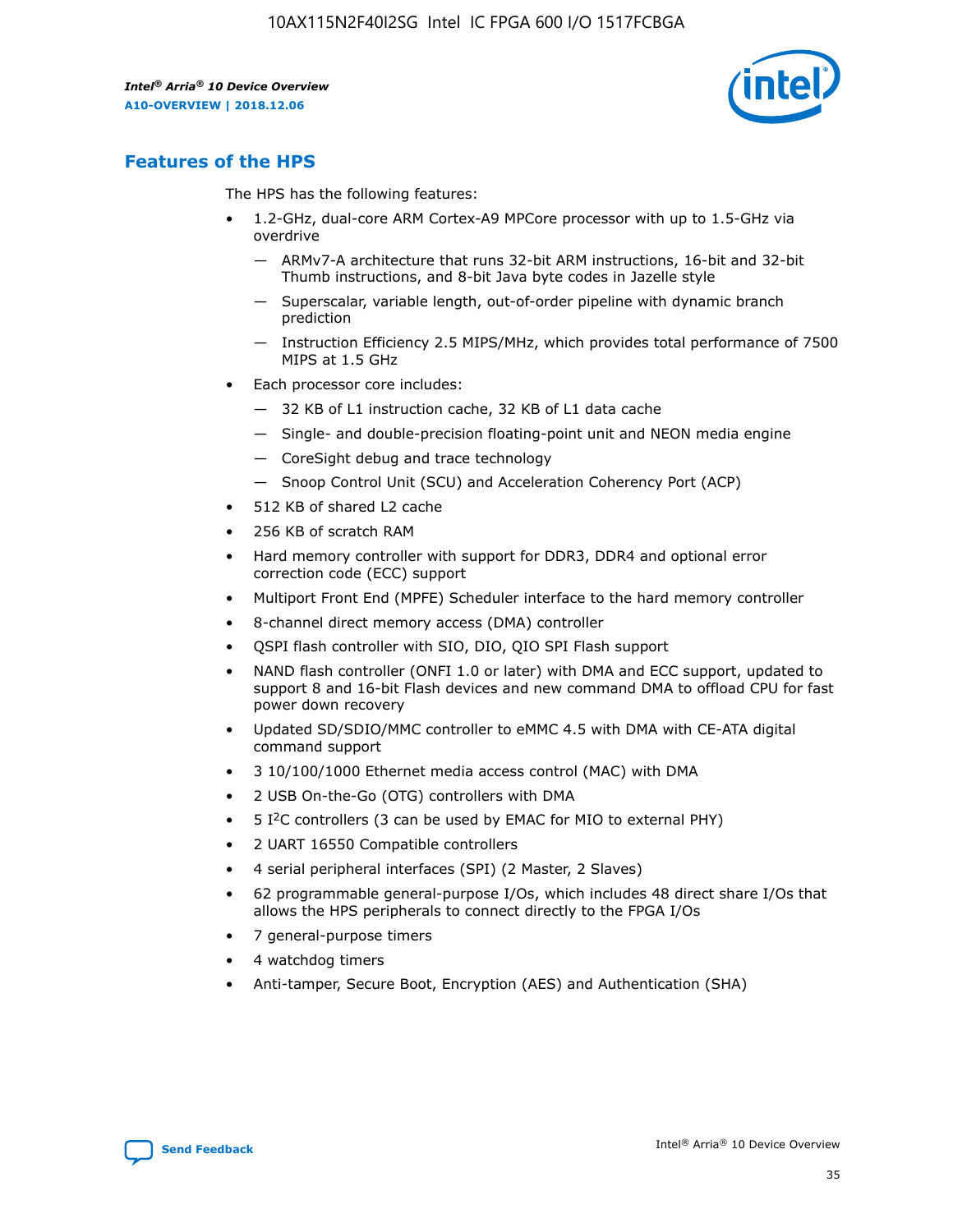![](_page_36_Picture_1.jpeg)

### **System Peripherals and Debug Access Port**

Each Ethernet MAC, USB OTG, NAND flash controller, and SD/MMC controller module has an integrated DMA controller. For modules without an integrated DMA controller, an additional DMA controller module provides up to eight channels of high-bandwidth data transfers. Peripherals that communicate off-chip are multiplexed with other peripherals at the HPS pin level. This allows you to choose which peripherals interface with other devices on your PCB.

The debug access port provides interfaces to industry standard JTAG debug probes and supports ARM CoreSight debug and core traces to facilitate software development.

### **HPS–FPGA AXI Bridges**

The HPS–FPGA bridges, which support the Advanced Microcontroller Bus Architecture (AMBA) Advanced eXtensible Interface (AXI™) specifications, consist of the following bridges:

- FPGA-to-HPS AMBA AXI bridge—a high-performance bus supporting 32, 64, and 128 bit data widths that allows the FPGA fabric to issue transactions to slaves in the HPS.
- HPS-to-FPGA Avalon/AMBA AXI bridge—a high-performance bus supporting 32, 64, and 128 bit data widths that allows the HPS to issue transactions to slaves in the FPGA fabric.
- Lightweight HPS-to-FPGA AXI bridge—a lower latency 32 bit width bus that allows the HPS to issue transactions to soft peripherals in the FPGA fabric. This bridge is primarily used for control and status register (CSR) accesses to peripherals in the FPGA fabric.

The HPS–FPGA AXI bridges allow masters in the FPGA fabric to communicate with slaves in the HPS logic, and vice versa. For example, the HPS-to-FPGA AXI bridge allows you to share memories instantiated in the FPGA fabric with one or both microprocessors in the HPS, while the FPGA-to-HPS AXI bridge allows logic in the FPGA fabric to access the memory and peripherals in the HPS.

Each HPS–FPGA bridge also provides asynchronous clock crossing for data transferred between the FPGA fabric and the HPS.

### **HPS SDRAM Controller Subsystem**

The HPS SDRAM controller subsystem contains a multiport SDRAM controller and DDR PHY that are shared between the FPGA fabric (through the FPGA-to-HPS SDRAM interface), the level 2 (L2) cache, and the level 3 (L3) system interconnect. The FPGA-to-HPS SDRAM interface supports AMBA AXI and Avalon® Memory-Mapped (Avalon-MM) interface standards, and provides up to six individual ports for access by masters implemented in the FPGA fabric.

The HPS SDRAM controller supports up to 3 masters (command ports), 3x 64-bit read data ports and 3x 64-bit write data ports.

To maximize memory performance, the SDRAM controller subsystem supports command and data reordering, deficit round-robin arbitration with aging, and high-priority bypass features.

![](_page_36_Picture_19.jpeg)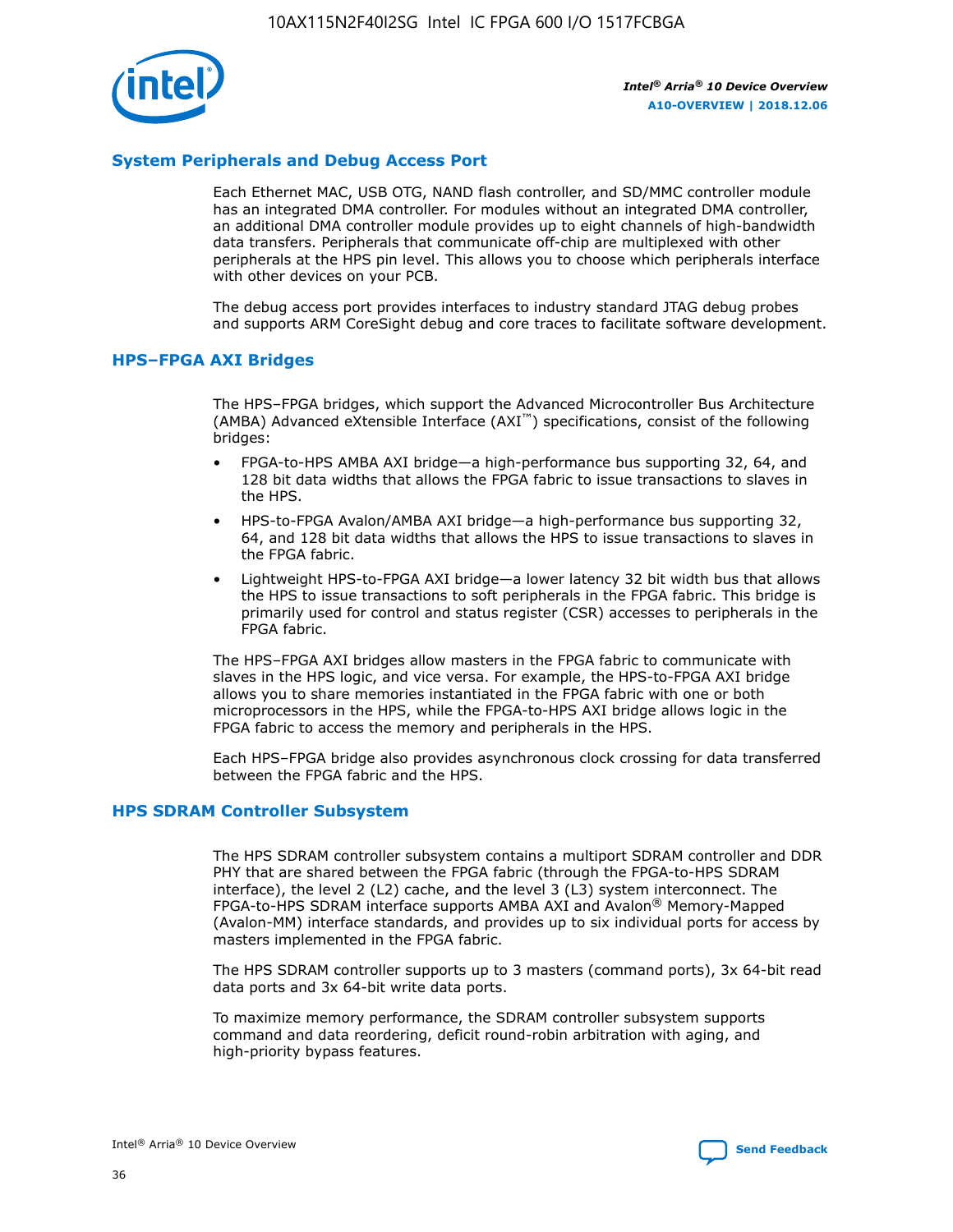![](_page_37_Picture_2.jpeg)

### **FPGA Configuration and HPS Booting**

The FPGA fabric and HPS in the SoC FPGA must be powered at the same time. You can reduce the clock frequencies or gate the clocks to reduce dynamic power.

Once powered, the FPGA fabric and HPS can be configured independently thus providing you with more design flexibility:

- You can boot the HPS independently. After the HPS is running, the HPS can fully or partially reconfigure the FPGA fabric at any time under software control. The HPS can also configure other FPGAs on the board through the FPGA configuration controller.
- Configure the FPGA fabric first, and then boot the HPS from memory accessible to the FPGA fabric.

### **Hardware and Software Development**

For hardware development, you can configure the HPS and connect your soft logic in the FPGA fabric to the HPS interfaces using the Platform Designer system integration tool in the Intel Quartus Prime software.

For software development, the ARM-based SoC FPGA devices inherit the rich software development ecosystem available for the ARM Cortex-A9 MPCore processor. The software development process for Intel SoC FPGAs follows the same steps as those for other SoC devices from other manufacturers. Support for Linux\*, VxWorks\*, and other operating systems are available for the SoC FPGAs. For more information on the operating systems support availability, contact the Intel FPGA sales team.

You can begin device-specific firmware and software development on the Intel SoC FPGA Virtual Target. The Virtual Target is a fast PC-based functional simulation of a target development system—a model of a complete development board. The Virtual Target enables the development of device-specific production software that can run unmodified on actual hardware.

### **Dynamic and Partial Reconfiguration**

The Intel Arria 10 devices support dynamic and partial reconfiguration. You can use dynamic and partial reconfiguration simultaneously to enable seamless reconfiguration of both the device core and transceivers.

### **Dynamic Reconfiguration**

You can reconfigure the PMA and PCS blocks while the device continues to operate. This feature allows you to change the data rates, protocol, and analog settings of a channel in a transceiver bank without affecting on-going data transfer in other transceiver banks. This feature is ideal for applications that require dynamic multiprotocol or multirate support.

### **Partial Reconfiguration**

Using partial reconfiguration, you can reconfigure some parts of the device while keeping the device in operation.

![](_page_37_Picture_18.jpeg)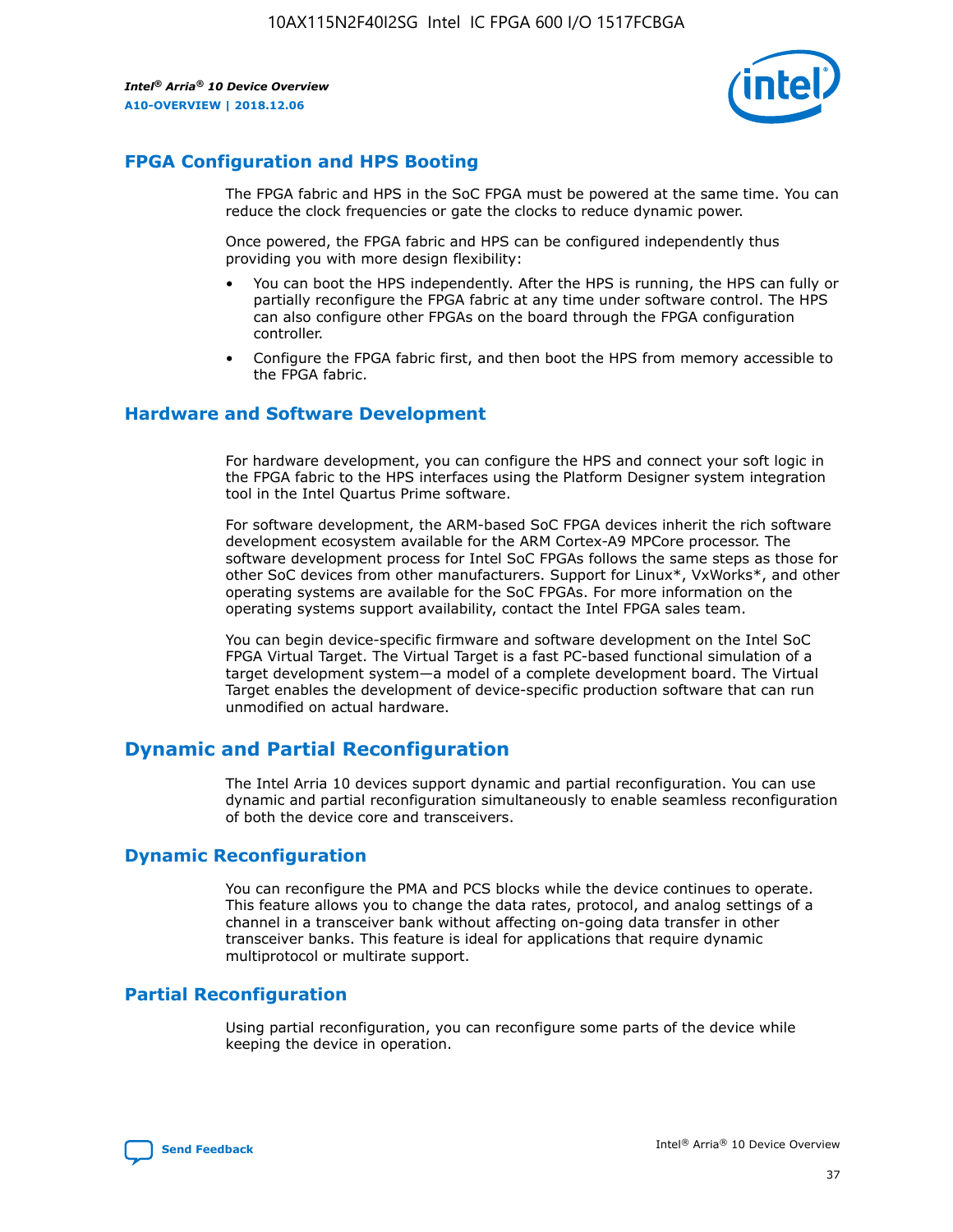![](_page_38_Picture_1.jpeg)

Instead of placing all device functions in the FPGA fabric, you can store some functions that do not run simultaneously in external memory and load them only when required. This capability increases the effective logic density of the device, and lowers cost and power consumption.

In the Intel solution, you do not have to worry about intricate device architecture to perform a partial reconfiguration. The partial reconfiguration capability is built into the Intel Quartus Prime design software, making such time-intensive task simple.

Intel Arria 10 devices support partial reconfiguration in the following configuration options:

- Using an internal host:
	- All supported configuration modes where the FPGA has access to external memory devices such as serial and parallel flash memory.
	- Configuration via Protocol [CvP (PCIe)]
- Using an external host—passive serial (PS), fast passive parallel (FPP) x8, FPP x16, and FPP x32 I/O interface.

### **Enhanced Configuration and Configuration via Protocol**

### **Table 25. Configuration Schemes and Features of Intel Arria 10 Devices**

Intel Arria 10 devices support 1.8 V programming voltage and several configuration schemes.

| <b>Scheme</b>                                                          | <b>Data</b><br><b>Width</b> | <b>Max Clock</b><br>Rate<br>(MHz) | <b>Max Data</b><br>Rate<br>(Mbps)<br>(13) | <b>Decompression</b> | <b>Design</b><br>Security <sup>(1</sup><br>4) | <b>Partial</b><br>Reconfiguration<br>(15) | <b>Remote</b><br><b>System</b><br><b>Update</b> |
|------------------------------------------------------------------------|-----------------------------|-----------------------------------|-------------------------------------------|----------------------|-----------------------------------------------|-------------------------------------------|-------------------------------------------------|
| <b>JTAG</b>                                                            | 1 bit                       | 33                                | 33                                        |                      |                                               | Yes(16)                                   |                                                 |
| Active Serial (AS)<br>through the<br>EPCO-L<br>configuration<br>device | 1 bit,<br>4 bits            | 100                               | 400                                       | Yes                  | Yes                                           | Yes(16)                                   | Yes                                             |
| Passive serial (PS)<br>through CPLD or<br>external<br>microcontroller  | 1 bit                       | 100                               | 100                                       | Yes                  | Yes                                           | Yes <sup>(16)</sup>                       | Parallel<br>Flash<br>Loader<br>(PFL) IP<br>core |
|                                                                        |                             |                                   |                                           |                      |                                               |                                           | continued                                       |

<sup>(13)</sup> Enabling either compression or design security features affects the maximum data rate. Refer to the Intel Arria 10 Device Datasheet for more information.

<sup>(14)</sup> Encryption and compression cannot be used simultaneously.

 $(15)$  Partial reconfiguration is an advanced feature of the device family. If you are interested in using partial reconfiguration, contact Intel for support.

 $(16)$  Partial configuration can be performed only when it is configured as internal host.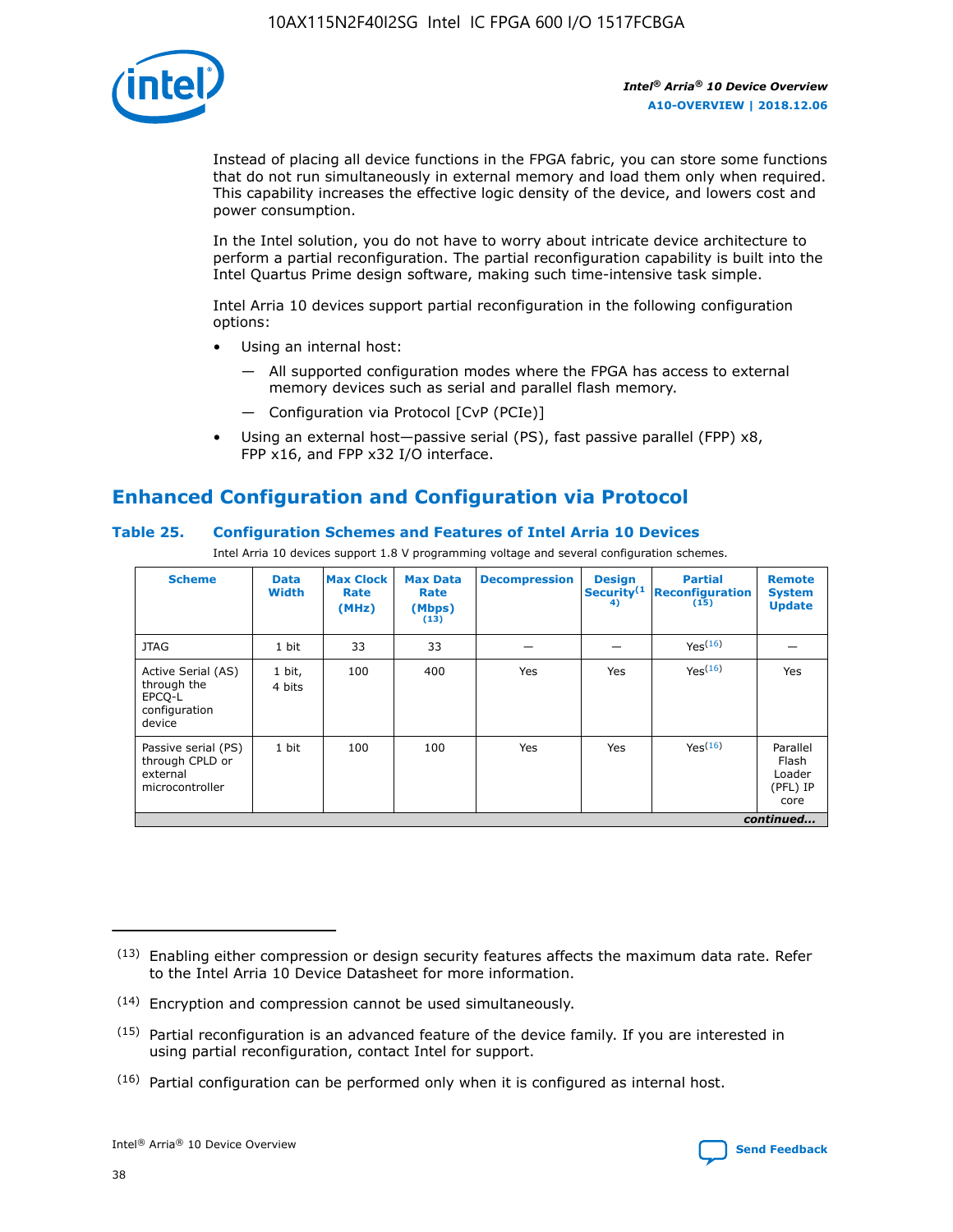![](_page_39_Picture_2.jpeg)

| <b>Scheme</b>                                    | <b>Data</b><br><b>Width</b> | <b>Max Clock</b><br>Rate<br>(MHz) | <b>Max Data</b><br>Rate<br>(Mbps)<br>(13) | <b>Decompression</b> | <b>Design</b><br>Security <sup>(1</sup><br>4) | <b>Partial</b><br><b>Reconfiguration</b><br>(15) | <b>Remote</b><br><b>System</b><br><b>Update</b> |
|--------------------------------------------------|-----------------------------|-----------------------------------|-------------------------------------------|----------------------|-----------------------------------------------|--------------------------------------------------|-------------------------------------------------|
| Fast passive                                     | 8 bits                      | 100                               | 3200                                      | <b>Yes</b>           | Yes                                           | Yes(17)                                          | PFL IP                                          |
| parallel (FPP)<br>through CPLD or                | 16 bits                     |                                   |                                           | Yes                  | Yes                                           |                                                  | core                                            |
| external<br>microcontroller                      | 32 bits                     |                                   |                                           | Yes                  | Yes                                           |                                                  |                                                 |
| Configuration via                                | 16 bits                     | 100                               | 3200                                      | Yes                  | Yes                                           | Yes <sup>(17)</sup>                              |                                                 |
| <b>HPS</b>                                       | 32 bits                     |                                   |                                           | Yes                  | Yes                                           |                                                  |                                                 |
| Configuration via<br>Protocol [CvP<br>$(PCIe^*)$ | x1, x2,<br>x4, x8<br>lanes  |                                   | 8000                                      | Yes                  | Yes                                           | Yes <sup>(16)</sup>                              |                                                 |

You can configure Intel Arria 10 devices through PCIe using Configuration via Protocol (CvP). The Intel Arria 10 CvP implementation conforms to the PCIe 100 ms power-up-to-active time requirement.

#### **Related Information**

[Configuration via Protocol \(CvP\) Implementation in Intel FPGAs User Guide](https://www.intel.com/content/www/us/en/programmable/documentation/dsu1441819344145.html#dsu1442269728522) Provides more information about the CvP configuration scheme.

### **SEU Error Detection and Correction**

Intel Arria 10 devices offer robust and easy-to-use single-event upset (SEU) error detection and correction circuitry.

The detection and correction circuitry includes protection for Configuration RAM (CRAM) programming bits and user memories. The CRAM is protected by a continuously running CRC error detection circuit with integrated ECC that automatically corrects one or two errors and detects higher order multi-bit errors. When more than two errors occur, correction is available through reloading of the core programming file, providing a complete design refresh while the FPGA continues to operate.

The physical layout of the Intel Arria 10 CRAM array is optimized to make the majority of multi-bit upsets appear as independent single-bit or double-bit errors which are automatically corrected by the integrated CRAM ECC circuitry. In addition to the CRAM protection, the M20K memory blocks also include integrated ECC circuitry and are layout-optimized for error detection and correction. The MLAB does not have ECC.

(14) Encryption and compression cannot be used simultaneously.

<sup>(17)</sup> Supported at a maximum clock rate of 100 MHz.

![](_page_39_Picture_15.jpeg)

 $(13)$  Enabling either compression or design security features affects the maximum data rate. Refer to the Intel Arria 10 Device Datasheet for more information.

 $(15)$  Partial reconfiguration is an advanced feature of the device family. If you are interested in using partial reconfiguration, contact Intel for support.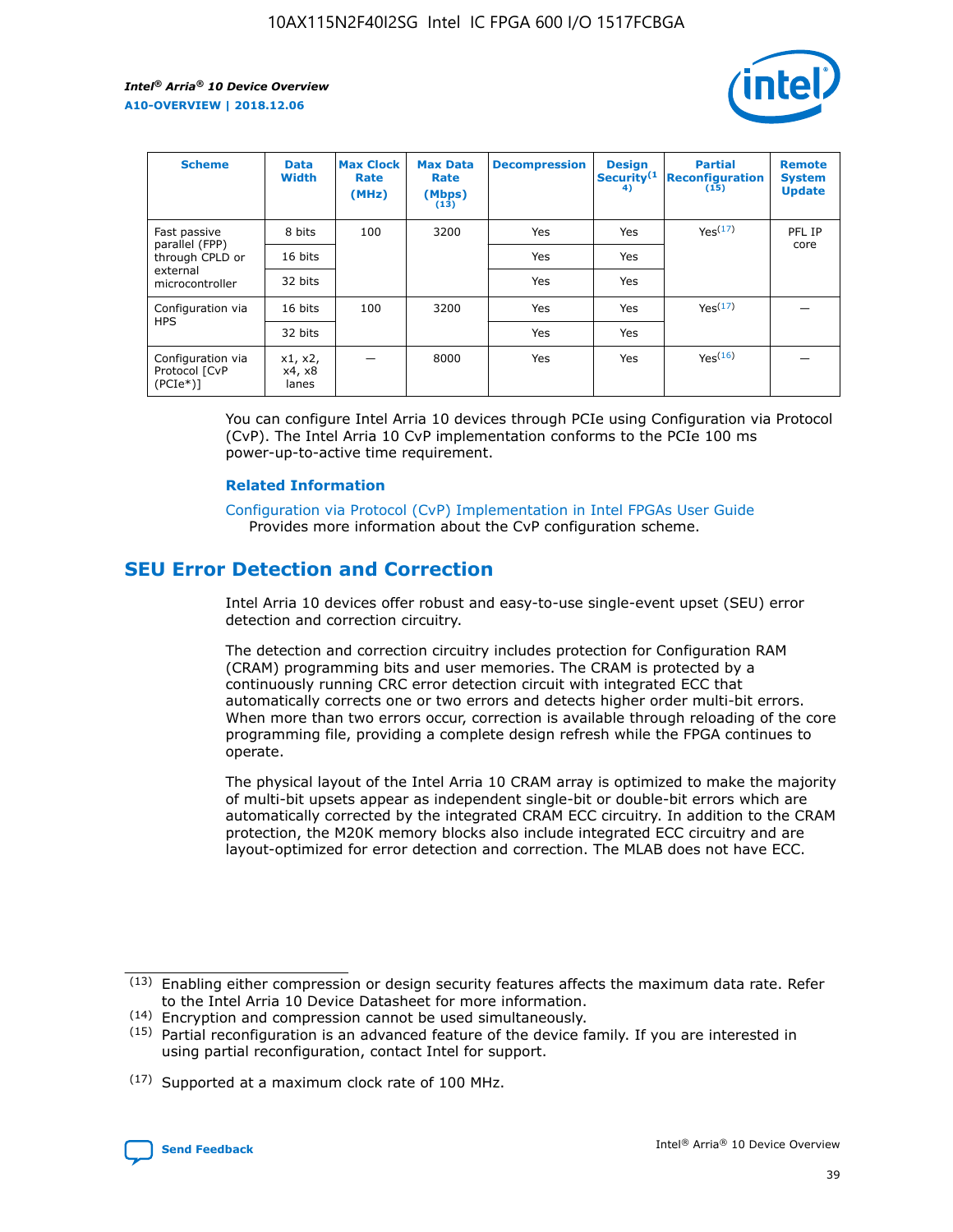![](_page_40_Picture_1.jpeg)

### **Power Management**

Intel Arria 10 devices leverage the advanced 20 nm process technology, a low 0.9 V core power supply, an enhanced core architecture, and several optional power reduction techniques to reduce total power consumption by as much as 40% compared to Arria V devices and as much as 60% compared to Stratix V devices.

The optional power reduction techniques in Intel Arria 10 devices include:

- **SmartVID**—a code is programmed into each device during manufacturing that allows a smart regulator to operate the device at lower core  $V_{CC}$  while maintaining performance
- **Programmable Power Technology**—non-critical timing paths are identified by the Intel Quartus Prime software and the logic in these paths is biased for low power instead of high performance
- **Low Static Power Options**—devices are available with either standard static power or low static power while maintaining performance

Furthermore, Intel Arria 10 devices feature Intel's industry-leading low power transceivers and include a number of hard IP blocks that not only reduce logic resources but also deliver substantial power savings compared to soft implementations. In general, hard IP blocks consume up to 90% less power than the equivalent soft logic implementations.

### **Incremental Compilation**

The Intel Quartus Prime software incremental compilation feature reduces compilation time and helps preserve performance to ease timing closure. The incremental compilation feature enables the partial reconfiguration flow for Intel Arria 10 devices.

Incremental compilation supports top-down, bottom-up, and team-based design flows. This feature facilitates modular, hierarchical, and team-based design flows where different designers compile their respective design sections in parallel. Furthermore, different designers or IP providers can develop and optimize different blocks of the design independently. These blocks can then be imported into the top level project.

### **Document Revision History for Intel Arria 10 Device Overview**

| <b>Document</b><br><b>Version</b> | <b>Changes</b>                                                                                                                                                                                                                                                              |
|-----------------------------------|-----------------------------------------------------------------------------------------------------------------------------------------------------------------------------------------------------------------------------------------------------------------------------|
| 2018.12.06                        | Added links to Intel Arria 10 device errata documents.<br>Removed automotive temperature option from the Intel Arria 10 GX devices.<br>Removed -3 fabric speed grade from the Intel Arria 10 GT devices.<br>Updated power options for the Intel Arria 10 GX and GT devices. |
| 2018.04.09                        | Updated the lowest $V_{CC}$ from 0.83 V to 0.82 V in the topic listing a summary of the device features.                                                                                                                                                                    |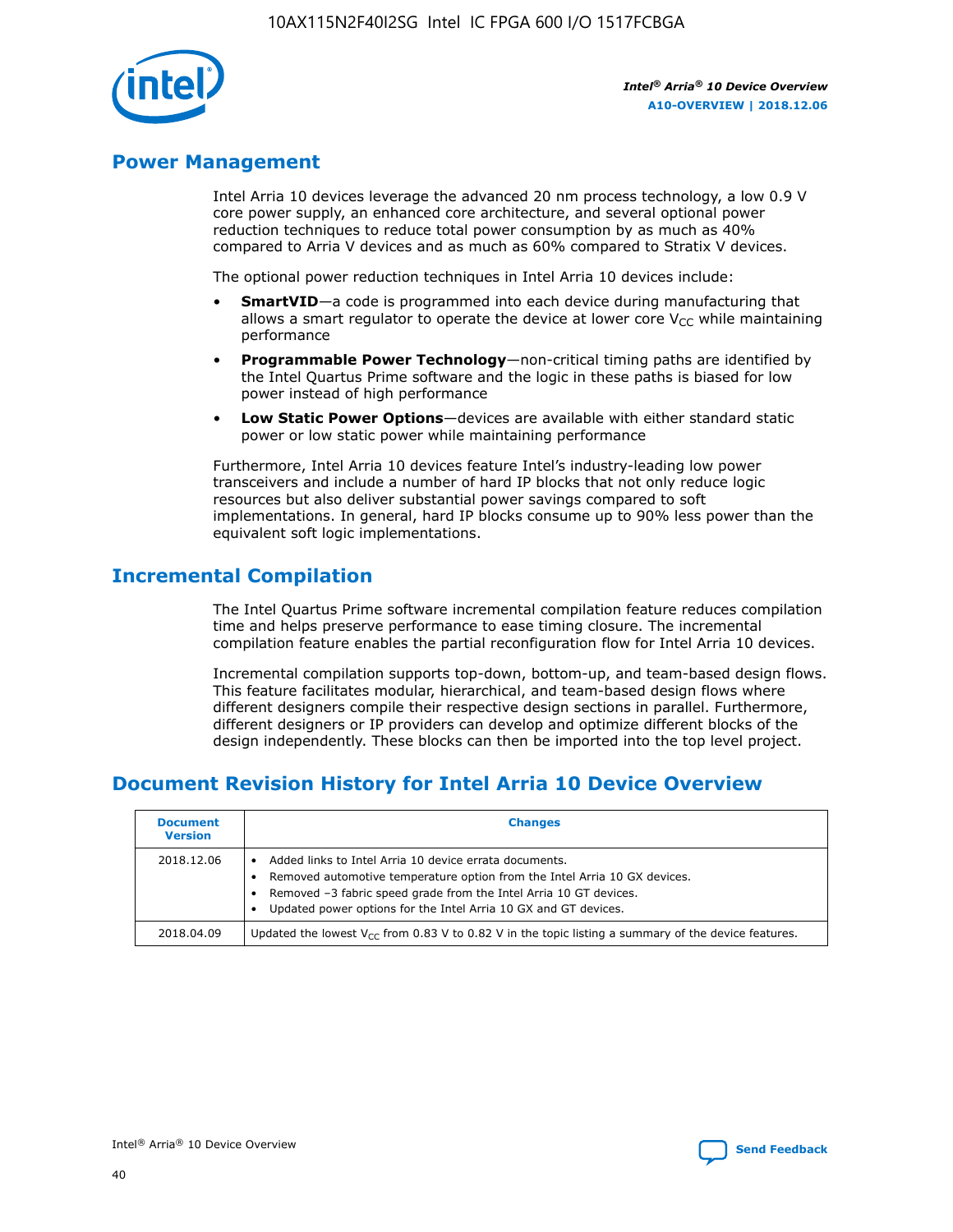*Intel® Arria® 10 Device Overview* **A10-OVERVIEW | 2018.12.06**

![](_page_41_Picture_2.jpeg)

| <b>Date</b>    | <b>Version</b> | <b>Changes</b>                                                                                                                                                                                                                                                                                                                                                                                                                                                                                                                                                                                                                                                                                                                                                                                                                                                                                                                                                            |
|----------------|----------------|---------------------------------------------------------------------------------------------------------------------------------------------------------------------------------------------------------------------------------------------------------------------------------------------------------------------------------------------------------------------------------------------------------------------------------------------------------------------------------------------------------------------------------------------------------------------------------------------------------------------------------------------------------------------------------------------------------------------------------------------------------------------------------------------------------------------------------------------------------------------------------------------------------------------------------------------------------------------------|
| January 2018   | 2018.01.17     | Updated the maximum data rate for HPS (Intel Arria 10 SX devices<br>external memory interface DDR3 controller from 2,166 Mbps to 2,133<br>Mbps.<br>Updated maximum frequency supported for half rate QDRII and QDRII<br>+ SRAM to 633 MHz in Memory Standards Supported by the Soft<br>Memory Controller table.<br>Updated transceiver backplane capability to 12.5 Gbps.<br>$\bullet$<br>Removed transceiver speed grade 5 in Sample Ordering Core and<br>Available Options for Intel Arria 10 GX Devices figure.<br>Removed package code 40, low static power, SmartVID, industrial, and<br>military operating temperature support from Sample Ordering Core and<br>Available Options for Intel Arria 10 GT Devices figure.<br>Updated short reach transceiver rate for Intel Arria 10 GT devices to<br>25.8 Gbps.<br>Removed On-Die Instrumentation - EyeQ and Jitter Margin Tool<br>support from PMA Features of the Transceivers in Intel Arria 10 Devices<br>table. |
| September 2017 | 2017.09.20     | Updated the maximum speed of the DDR4 external memory interface from<br>1,333 MHz/2,666 Mbps to 1,200 MHz/2,400 Mbps.                                                                                                                                                                                                                                                                                                                                                                                                                                                                                                                                                                                                                                                                                                                                                                                                                                                     |
| July 2017      | 2017.07.13     | Corrected the automotive temperature range in the figure showing the<br>available options for the Intel Arria 10 GX devices from "-40°C to 100°C"<br>to "-40°C to 125°C".                                                                                                                                                                                                                                                                                                                                                                                                                                                                                                                                                                                                                                                                                                                                                                                                 |
| July 2017      | 2017.07.06     | Added automotive temperature option to Intel Arria 10 GX device family.                                                                                                                                                                                                                                                                                                                                                                                                                                                                                                                                                                                                                                                                                                                                                                                                                                                                                                   |
| May 2017       | 2017.05.08     | Corrected protocol names with "1588" to "IEEE 1588v2".<br>$\bullet$<br>Updated the vertical migration table to remove vertical migration<br>$\bullet$<br>between Intel Arria 10 GX and Intel Arria 10 SX device variants.<br>Removed all "Preliminary" marks.<br>$\bullet$                                                                                                                                                                                                                                                                                                                                                                                                                                                                                                                                                                                                                                                                                                |
| March 2017     | 2017.03.15     | Removed the topic about migration from Intel Arria 10 to Intel Stratix<br>10 devices.<br>Rebranded as Intel.<br>$\bullet$                                                                                                                                                                                                                                                                                                                                                                                                                                                                                                                                                                                                                                                                                                                                                                                                                                                 |
| October 2016   | 2016.10.31     | Removed package F36 from Intel Arria 10 GX devices.<br>Updated Intel Arria 10 GT sample ordering code and maximum GX<br>$\bullet$<br>transceiver count. Intel Arria 10 GT devices are available only in the<br>SF45 package option with a maximum of 72 transceivers.                                                                                                                                                                                                                                                                                                                                                                                                                                                                                                                                                                                                                                                                                                     |
| May 2016       | 2016.05.02     | Updated the FPGA Configuration and HPS Booting topic.<br>$\bullet$<br>Remove V <sub>CC</sub> PowerManager from the Summary of Features, Power<br>Management and Arria 10 Device Variants and packages topics. This<br>feature is no longer supported in Arria 10 devices.<br>Removed LPDDR3 from the Memory Standards Supported by the HPS<br>Hard Memory Controller table in the Memory Standards Supported by<br>Intel Arria 10 Devices topic. This standard is only supported by the<br>FPGA.<br>Removed transceiver speed grade 5 from the Device Variants and<br>Packages topic for Arria 10 GX and SX devices.                                                                                                                                                                                                                                                                                                                                                      |
| February 2016  | 2016.02.11     | Changed the maximum Arria 10 GT datarate to 25.8 Gbps and the<br>minimum datarate to 1 Gbps globally.<br>Revised the state for Core clock networks in the Summary of Features<br>$\bullet$<br>topic.<br>Changed the transceiver parameters in the "Summary of Features for<br>$\bullet$<br>Arria 10 Devices" table.<br>• Changed the transceiver parameters in the "Maximum Resource Counts<br>for Arria 10 GT Devices" table.<br>Changed the package availability for GT devices in the "Package Plan<br>for Arria 10 GT Devices" table.<br>Changed the package configurations for GT devices in the "Migration"<br>Capability Across Arria 10 Product Lines" figure.<br>continued                                                                                                                                                                                                                                                                                       |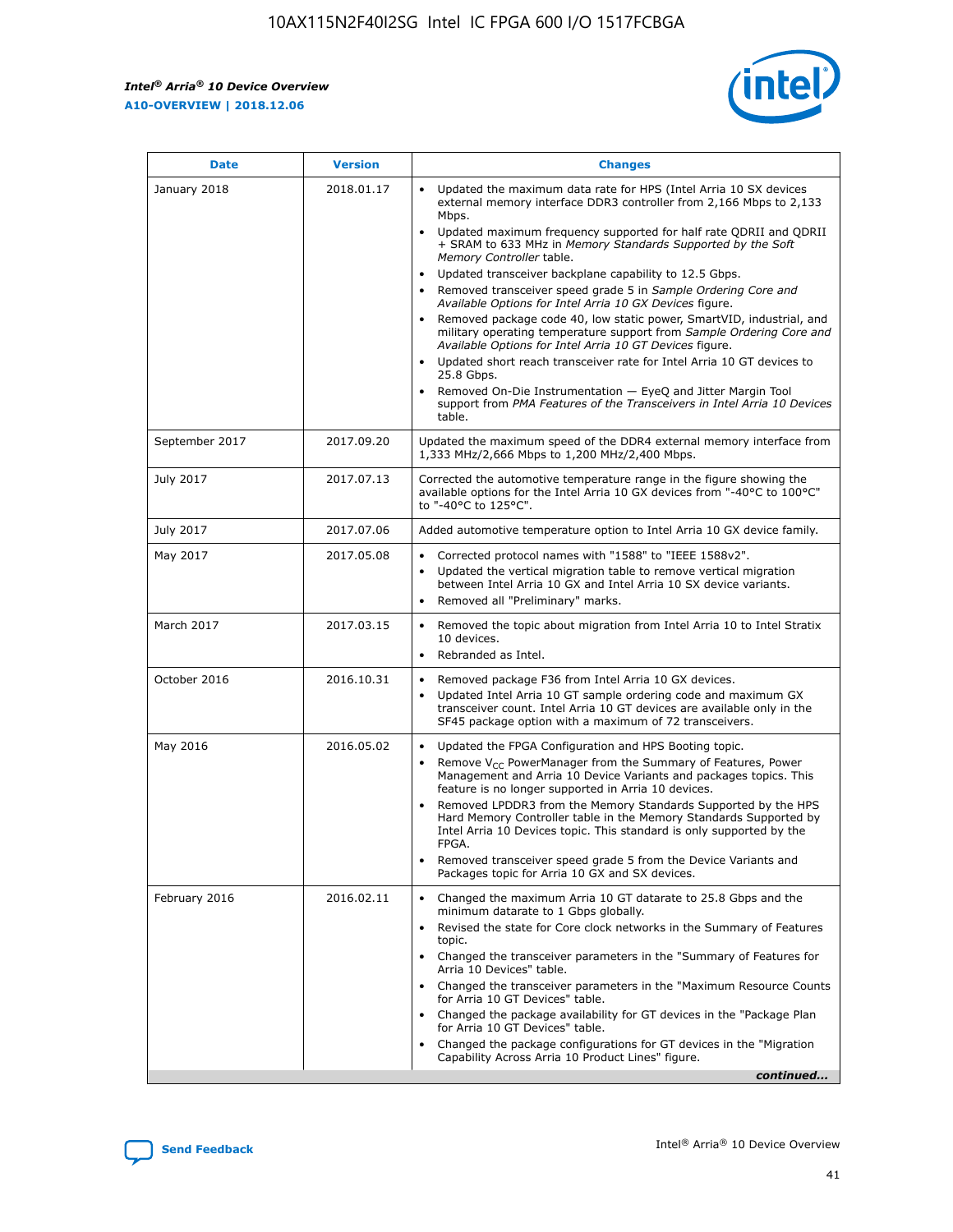![](_page_42_Picture_1.jpeg)

| <b>Date</b>   | <b>Version</b> | <b>Changes</b>                                                                                                                                                               |
|---------------|----------------|------------------------------------------------------------------------------------------------------------------------------------------------------------------------------|
|               |                | • Changed transceiver parameters in the "Low Power Serial Transceivers"<br>section.                                                                                          |
|               |                | • Changed the transceiver descriptions in the "Device Variants for the<br>Arria 10 Device Family" table.                                                                     |
|               |                | Changed the "Sample Ordering Code and Available Options for Arria 10<br>$\bullet$<br>GT Devices" figure.                                                                     |
|               |                | Changed the datarates for GT devices in the "PMA Features" section.                                                                                                          |
|               |                | Changed the datarates for GT devices in the "PCS Features" section.<br>$\bullet$                                                                                             |
| December 2015 | 2015.12.14     | Updated the number of M20K memory blocks for Arria 10 GX 660 from<br>2133 to 2131 and corrected the total RAM bit from 48,448 Kb to<br>48,408 Kb.                            |
|               |                | Corrected the number of DSP blocks for Arria 10 GX 660 from 1688 to<br>1687 in the table listing floating-point arithmetic resources.                                        |
| November 2015 | 2015.11.02     | Updated the maximum resources for Arria 10 GX 220, GX 320, GX 480,<br>$\bullet$<br>GX 660, SX 220, SX 320, SX 480, and SX 660.                                               |
|               |                | • Updated resource count for Arria 10 GX 320, GX 480, GX 660, SX 320,<br>SX 480, a SX 660 devices in Number of Multipliers in Intel Arria 10<br><b>Devices</b> table.        |
|               |                | Updated the available options for Arria 10 GX, GT, and SX.                                                                                                                   |
|               |                | Changed instances of Quartus II to Quartus Prime.<br>$\bullet$                                                                                                               |
| June 2015     | 2015.06.15     | Corrected label for Intel Arria 10 GT product lines in the vertical migration<br>figure.                                                                                     |
| May 2015      | 2015.05.15     | Corrected the DDR3 half rate and quarter rate maximum frequencies in the<br>table that lists the memory standards supported by the Intel Arria 10 hard<br>memory controller. |
| May 2015      | 2015.05.04     | • Added support for 13.5G JESD204b in the Summary of Features table.<br>• Added a link to Arria 10 GT Channel Usage in the Arria 10 GT Package<br>Plan topic.                |
|               |                | • Added a note to the table, Maximum Resource Counts for Arria 10 GT<br>devices.                                                                                             |
|               |                | • Updated the power requirements of the transceivers in the Low Power<br>Serial Transceivers topic.                                                                          |
| January 2015  | 2015.01.23     | • Added floating point arithmetic features in the Summary of Features<br>table.                                                                                              |
|               |                | • Updated the total embedded memory from 38.38 megabits (Mb) to<br>65.6 Mb.                                                                                                  |
|               |                | • Updated the table that lists the memory standards supported by Intel<br>Arria 10 devices.                                                                                  |
|               |                | Removed support for DDR3U, LPDDR3 SDRAM, RLDRAM 2, and DDR2.                                                                                                                 |
|               |                | Moved RLDRAM 3 support from hard memory controller to soft memory<br>controller. RLDRAM 3 support uses hard PHY with soft memory<br>controller.                              |
|               |                | Added soft memory controller support for QDR IV.<br>٠                                                                                                                        |
|               |                | Updated the maximum resource count table to include the number of<br>hard memory controllers available in each device variant.                                               |
|               |                | Updated the transceiver PCS data rate from 12.5 Gbps to 12 Gbps.<br>$\bullet$                                                                                                |
|               |                | Updated the max clock rate of PS, FPP x8, FPP x16, and Configuration<br>via HPS from 125 MHz to 100 MHz.                                                                     |
|               |                | Added a feature for fractional synthesis PLLs: PLL cascading.                                                                                                                |
|               |                | Updated the HPS programmable general-purpose I/Os from 54 to 62.<br>$\bullet$<br>continued                                                                                   |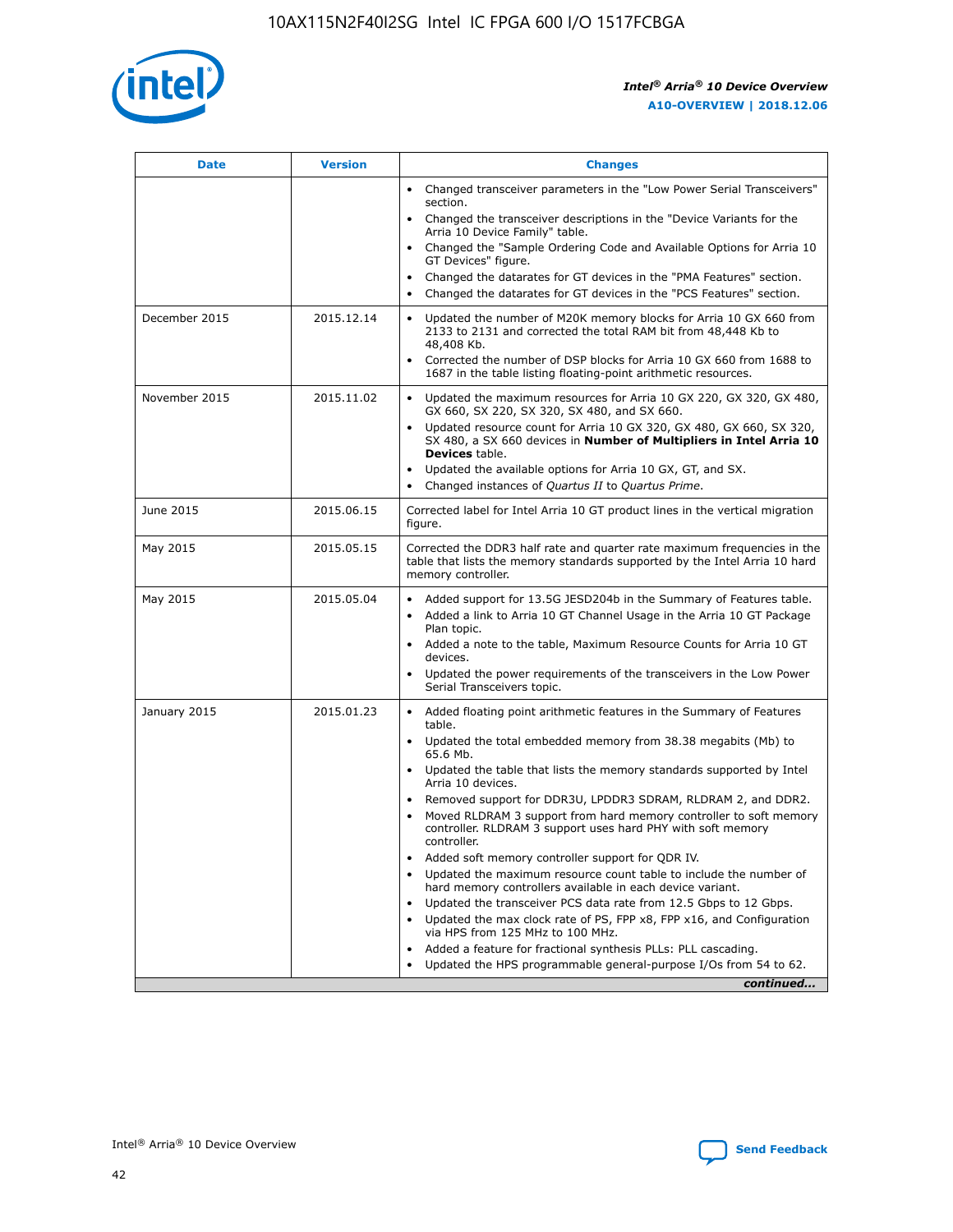r

![](_page_43_Picture_2.jpeg)

| <b>Date</b>    | <b>Version</b> | <b>Changes</b>                                                                                                                                                                                                                                                                                                                                                                                                                                                                                                                                      |
|----------------|----------------|-----------------------------------------------------------------------------------------------------------------------------------------------------------------------------------------------------------------------------------------------------------------------------------------------------------------------------------------------------------------------------------------------------------------------------------------------------------------------------------------------------------------------------------------------------|
| September 2014 | 2014.09.30     | Corrected the 3 V I/O and LVDS I/O counts for F35 and F36 packages<br>$\bullet$<br>of Arria 10 GX.<br>Corrected the 3 V I/O, LVDS I/O, and transceiver counts for the NF40<br>$\bullet$<br>package of the Arria GX 570 and 660.<br>Removed 3 V I/O, LVDS I/O, and transceiver counts for the NF40<br>package of the Arria GX 900 and 1150. The NF40 package is not<br>available for Arria 10 GX 900 and 1150.                                                                                                                                       |
| August 2014    | 2014.08.18     | Updated Memory (Kb) M20K maximum resources for Arria 10 GX 660<br>devices from 42,660 to 42,620.<br>Added GPIO columns consisting of LVDS I/O Bank and 3V I/O Bank in<br>$\bullet$<br>the Package Plan table.<br>Added how to use memory interface clock frequency higher than 533<br>$\bullet$<br>MHz in the I/O vertical migration.<br>Added information to clarify that RLDRAM3 support uses hard PHY with<br>$\bullet$<br>soft memory controller.<br>Added variable precision DSP blocks support for floating-point<br>$\bullet$<br>arithmetic. |
| June 2014      | 2014.06.19     | Updated number of dedicated I/Os in the HPS block to 17.                                                                                                                                                                                                                                                                                                                                                                                                                                                                                            |
| February 2014  | 2014.02.21     | Updated transceiver speed grade options for GT devices in Figure 2.                                                                                                                                                                                                                                                                                                                                                                                                                                                                                 |
| February 2014  | 2014.02.06     | Updated data rate for Arria 10 GT devices from 28.1 Gbps to 28.3 Gbps.                                                                                                                                                                                                                                                                                                                                                                                                                                                                              |
| December 2013  | 2013.12.10     | Updated the HPS memory standards support from LPDDR2 to LPDDR3.<br>Updated HPS block diagram to include dedicated HPS I/O and FPGA<br>$\bullet$<br>Configuration blocks as well as repositioned SD/SDIO/MMC, DMA, SPI<br>and NAND Flash with ECC blocks.                                                                                                                                                                                                                                                                                            |
| December 2013  | 2013.12.02     | Initial release.                                                                                                                                                                                                                                                                                                                                                                                                                                                                                                                                    |

![](_page_43_Picture_4.jpeg)